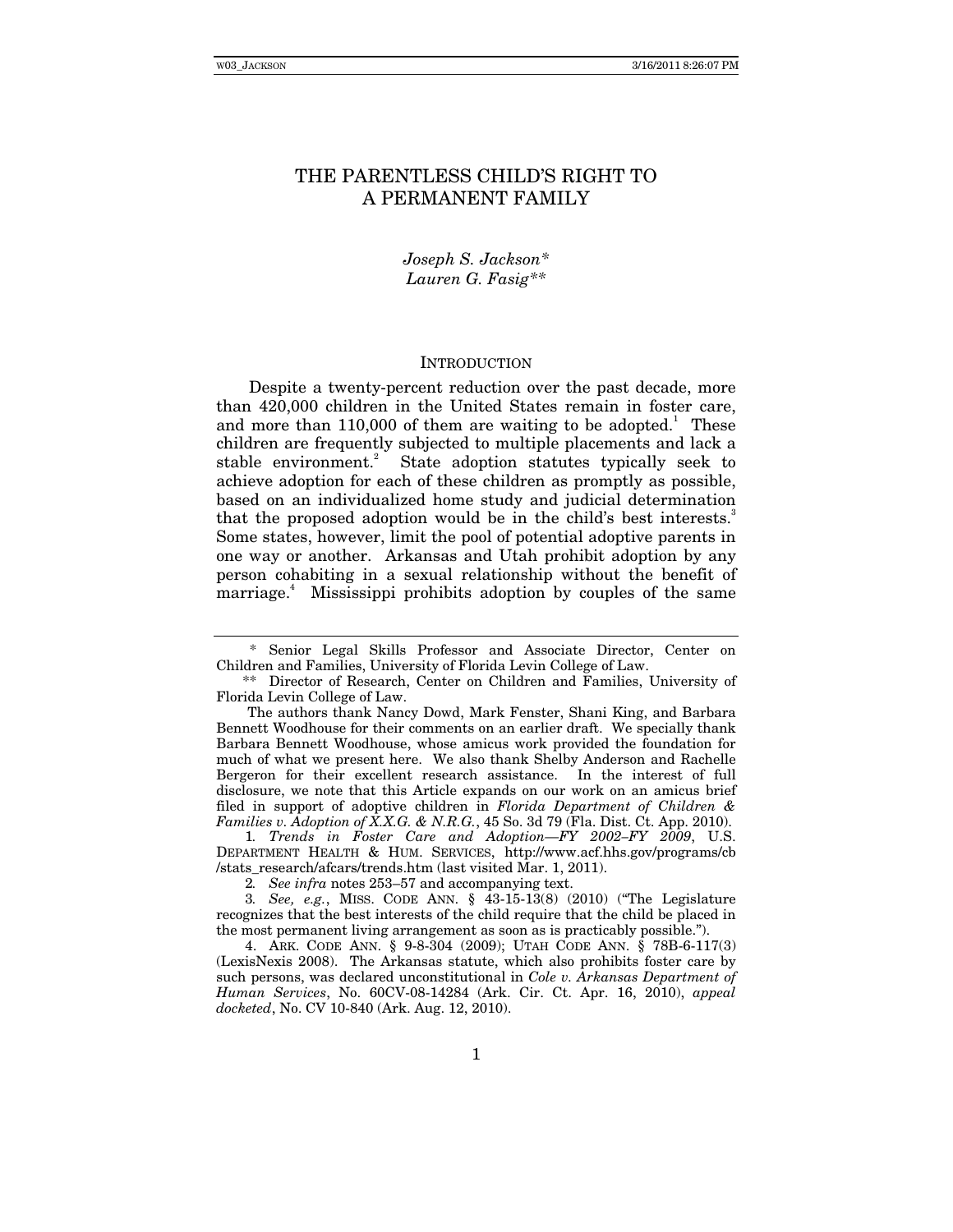gender.<sup>5</sup> And Florida categorically prohibits adoption by gay men and lesbians.<sup>o</sup>

In *Lofton v. Secretary of the Department of Children & Family Services*, the Eleventh Circuit rebuffed a challenge to Florida's antigay adoption statute, asserting that the State has more latitude in establishing adoption policies than in other contexts because it acts "*in loco parentis*."7 If the court means to say that the state has the same discretion a parent would have to say what is best for the child, that is surely wrong: parents can make decisions grounded in sectarian religious beliefs or invidious notions of racial superiority but the state cannot.<sup>8</sup> Even apart from explicit constitutional bars on particular forms of state action, however, the court is wrong to suggest that the state has an unusually free hand in this area: to do so overlooks the state's constitutional duties to the parentless child in its care.<sup>9</sup>

What are those duties? Does the provision of minimally adequate food, clothing, and shelter satisfy the state's constitutional obligations, $10$  or must the state go further to facilitate the child's development and "prepare him for additional obligations"?<sup>11</sup> The answer, we submit, is that the state cannot merely provide the physical sustenance necessary to keep the child alive, but must also provide at least the minimum nurturing necessary to facilitate the child's development into an autonomous<sup>12</sup> human being.<sup>13</sup> That

8*. See* Palmore v. Sidoti, 466 U.S. 429, 433–34 (1984). Of course, even a religious justification does not give parents carte blanche to do whatever they please. *See* Prince v. Massachusetts, 321 U.S. 158, 166, 170 (1944).

 9. The court's focus in *Lofton* was on the claims of prospective adoptive parents, and its assertion was that the State's concern for the welfare of the adoptive child allowed it to classify prospective parents in ways that might be impermissible in other contexts. *Lofton*, 358 F.3d at 809–10. Although the foster children in *Lofton* also asserted a claim to constitutional protection of their foster family relationships, the court gave it no independent analysis, asserting summarily that the children had no "fundamental right to be adopted" and "no justifiable expectation of permanency in their relationships." *Id.* at 811–12, 814. Disposing of a child's claim to constitutional protection of family relationships by assuming that the child's claim merely mirrors the adult's is an error several courts have committed. *See infra* notes 268–76 and accompanying text. For a more thoughtful analysis distinguishing the child's interest from the parent's, see *Adoption of X.X.G.*, 45 So. 3d at 98 n.19 (Salter, J., concurring).

 10. "[W]hen the State takes a person into its custody . . . the Constitution imposes upon it a corresponding duty to assume some responsibility for his safety and general well-being." DeShaney v. Winnebago Cnty. Dep't of Soc. Servs., 489 U.S. 189, 199–200 (1989).

11. Pierce v. Soc'y of Sisters, 268 U.S. 510, 535 (1925).

 <sup>5.</sup> MISS. CODE ANN. § 93-17-3(5) (Supp. 2010).

 <sup>6.</sup> FLA. STAT. § 63.042(3) (2010). This statute was declared unconstitutional in *Florida Department of Children & Families v. Adoption of X.X.G. & N.R.G.*, 45 So. 3d 79, 91 (Fla. Dist. Ct. App. 2010).

 <sup>7.</sup> Lofton v. Sec'y of the Dep't of Children & Family Servs., 358 F.3d 804, 809–10 (11th Cir. 2004).

 <sup>12.</sup> Autonomy is a psychological state that includes the ability to regulate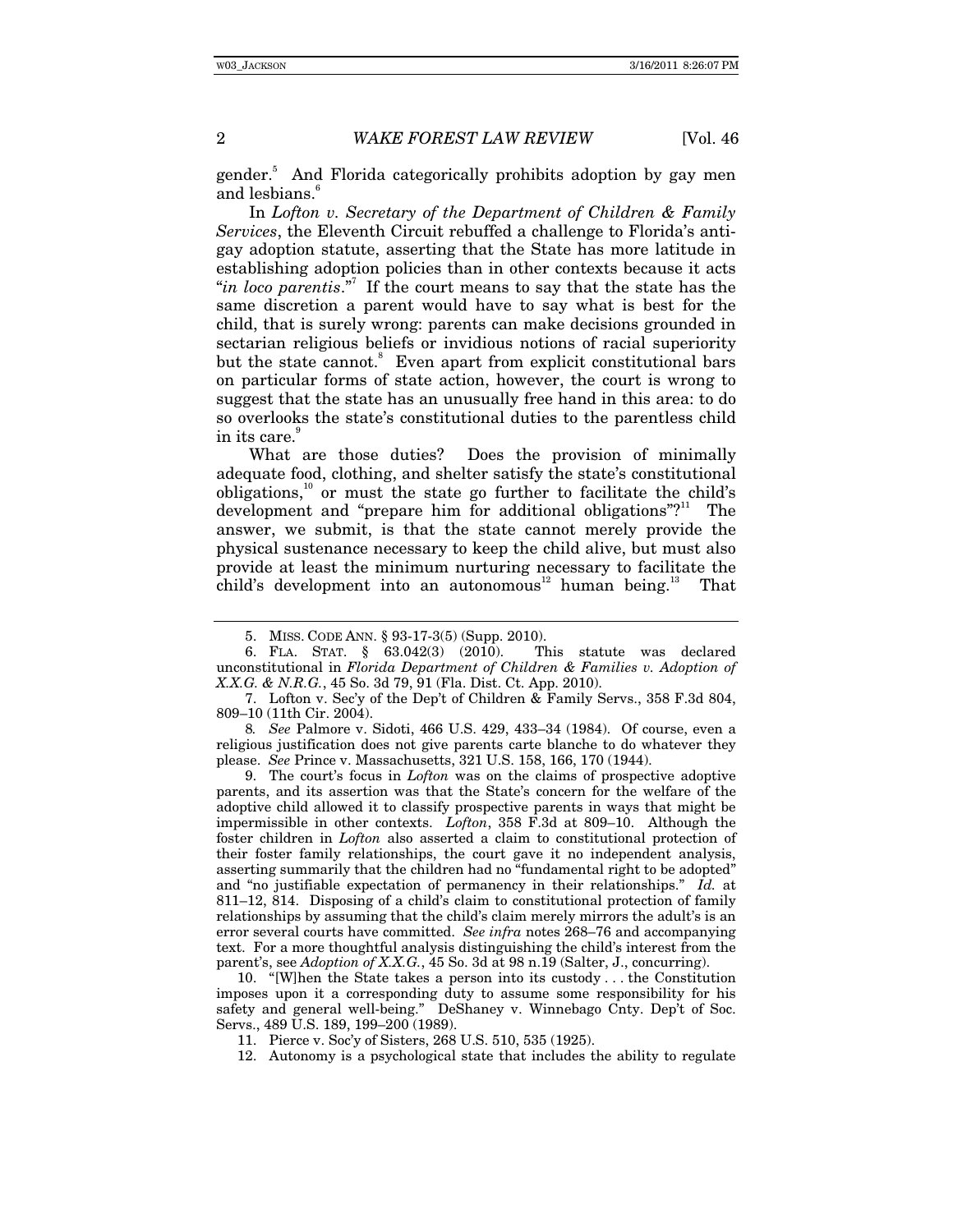obligation constrains the state's choices in determining its foster care and adoption policies.

Here, then, is our central thesis: an enduring attachment relationship with a parent figure is essential to a child's healthy development into an autonomous adult. As developmental science demonstrates, attachment relationships are foundational in the formation of the self, critical to healthy psychological adjustment, and necessary for the acquisition of self-regulation and social competence, capacities essential to meaningful autonomy.<sup>14</sup> In short, children need a permanent parent<sup>15</sup> in order to achieve "the ability independently to define [their] identity that is central to any concept of liberty."<sup>16</sup> Accordingly, the parentless child<sup>17</sup> has a fundamental right to a permanent family relationship, and laws that interfere with the attainment of such a relationship must survive strict scrutiny in order to pass muster. In particular, given the unstable placements and repeated disruptions that typify foster care in the United States,<sup>18</sup> laws and policies restricting adoption may require such scrutiny on the basis that they directly and substantially interfere with the parentless child's attainment of a permanent family.

This Article proceeds as follows. In Part I we demonstrate that

13*. See infra* Part I. This point follows directly from *Youngberg v. Romeo*, 457 U.S. 307, 324 (1982), which holds that, in order to vindicate the liberty interests of developmentally disabled persons in state custody, the Constitution affirmatively requires the state to provide to such persons behavioral training that is calculated to minimize the need for use of physical restraints.

14*. See infra* Part II.

 15. By "permanent parent" we mean a primary caregiver who is attached to the child in an enduring relationship that is expected to last throughout their lives. As we explain in Part II, below, the child's need for attachment to a primary caregiver remains fundamentally important to healthy development throughout the child's maturation to adulthood.

16. Roberts v. U.S. Jaycees, 468 U.S. 609, 619 (1984).

 17. All children, not just those without parents, need a permanent family relationship, but when a parent's constitutionally protected liberty interests are also at stake they may be in tension with those of the child, suggesting that the child's rights in that context might be "substantially attenuated." *See* Smith v. Org. of Foster Families for Equal. & Reform, 431 U.S. 816, 846–47 (1977). Accordingly, we limit our claims concerning the child's cognizable constitutional rights to contexts in which no competing right of a parent is present. *See infra* Part V.

18*. See infra* notes 253–55 and accompanying text.

one's own behavior and to select and guide one's own decisions through independence of thought, emotion, and action. Laurence Steinberg, *Autonomy, Conflict, and Harmony in the Family Relationship*, *in* AT THE THRESHOLD: THE DEVELOPING ADOLESCENT 255, 255–76 (S. Shirley Feldman & Glen R. Elliot eds., 1990); *accord* Neil S. Binder, Note, *Taking Relationships Seriously: Children, Autonomy, and the Right to a Relationship*, 69 N.Y.U. L. REV. 1150, 1151 n.4 (1994) ("Autonomy, as used here, refers to the ability to respond in a critical and self-reflective manner to the decisions that one is confronted with throughout one's life.").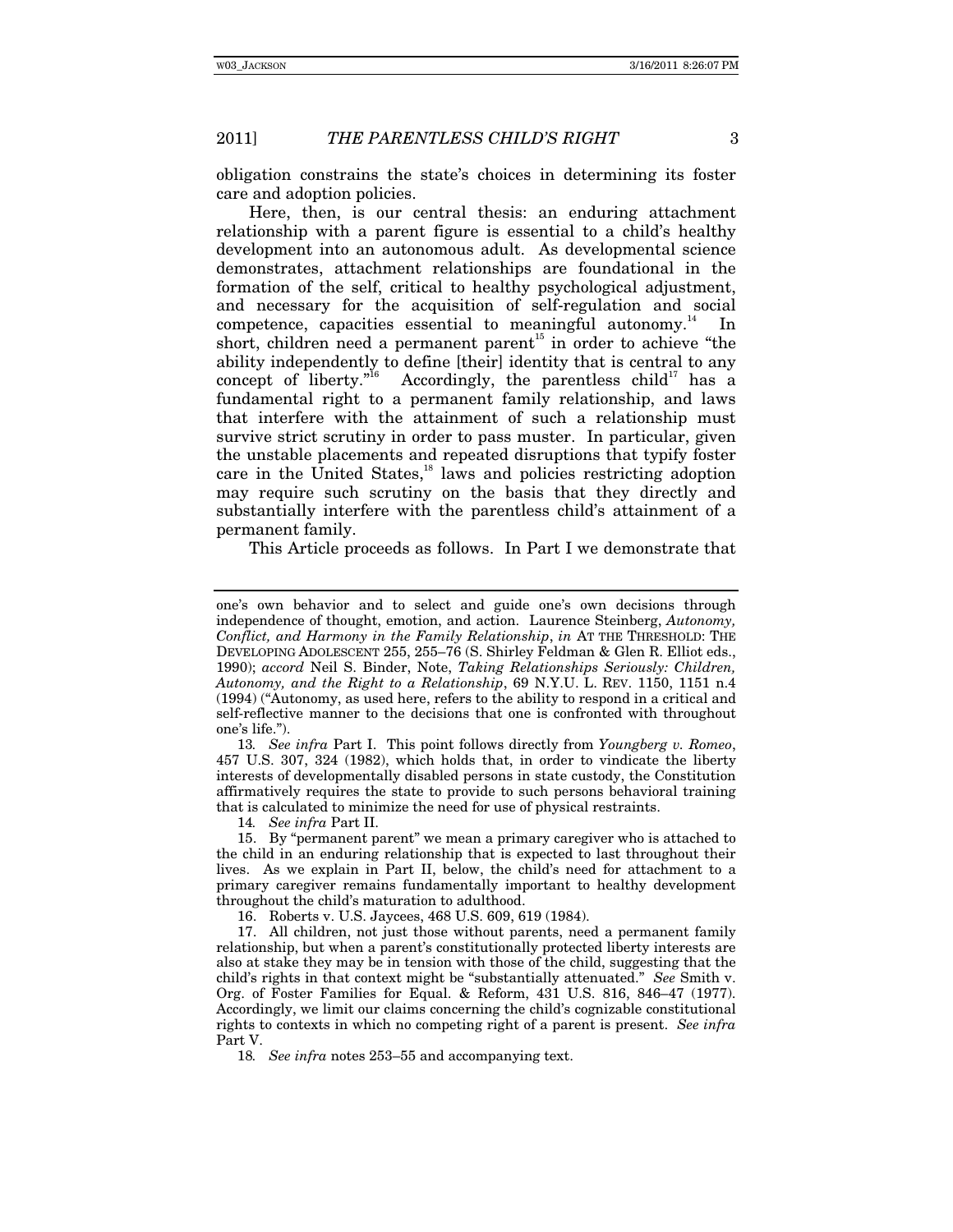the state has an affirmative constitutional duty to provide at least minimally adequate nurturing to children in its custody, and we explain how this duty accords with existing case law. Part II lays out the developmental science, documenting the critical importance of an enduring attachment relationship to the child's development of an autonomous self. Part III sets forth the specific constitutional analysis establishing the child's fundamental right to a permanent family relationship.<sup>19</sup> Part IV explains how this right constrains the state's choices in establishing foster care and adoption policies for parentless children. Finally, Part V explores possible objections to legal recognition of the child's right to a permanent family relationship, leading us to conclude that careful thought is needed before that right is extended to contexts in which it conflicts with the rights of parents.

 <sup>19.</sup> While courts have yet to rule on the argument we present, the scholarly literature expounds a number of related claims. The kernel of our thesis can be found in Neil Binder's note, Binder, *supra* note 12, at 1150–51. Related claims are thoughtfully developed in James G. Dwyer, *A Constitutional Birthright: The State, Parentage, and the Rights of Newborn Persons*, 56 UCLA L. REV. 755, 760–61 (2009) [hereinafter Dwyer, *A Constitutional Birthright*]; Gilbert A. Holmes, *The Tie that Binds: The Constitutional Right of Children To Maintain Relationships with Parent-Like Individuals*, 53 MD. L. REV. 358, 383–85 (1994); David D. Meyer, *A Privacy Right to Public Recognition of Family Relationships? The Cases of Marriage and Adoption*, 51 VILL. L. REV. 891, 898 (2006); Mark Strasser, *Deliberate Indifference, Professional Judgment, and the Constitution: On Liberty Interests in the Child Placement Context*, 15 DUKE J. GENDER L. & POL'Y 223, 223 (2008); and Barbara Bennett Woodhouse, *Waiting for* Loving*: The Child's Fundamental Right to Adoption*, 34 CAP. U. L. REV. 297, 319–21 (2005). JAMES G. DWYER, THE RELATIONSHIP RIGHTS OF CHILDREN (2006), provides a sustained philosophical analysis of the associational rights that children should be deemed to possess, and James G. Dwyer, *The Child Protection Pretense: States' Continued Consignment of Newborn Babies to Unfit Parents*, 93 MINN. L. REV. 407, 410 (2008) [hereinafter Dwyer, *The Child Protection Pretense*] grounds policy recommendations for child welfare systems on a summary of the developmental science. For a somewhat contrary perspective on the need of children in the child welfare system for a permanent parent, see Sasha Coupet, *Swimming Against the Great Adoption Tide: Making the Case for "Impermanence*,*"* 34 CAP. U. L. REV. 405, 415 (2005). For additional commentary in accord with our thesis, see Michele Benedetto, *An Ounce of Prevention: A Foster Youth's Substantive Due Process Right to Proper Preparation for Emancipation*, 9 U.C. DAVIS J. JUV. L. & POL'Y 381, 383–84 (2005); Kyle Velte, *Towards Constitutional Recognition of the Lesbian-Parented Family*, 26 N.Y.U. REV. L. & SOC. CHANGE 245, 285–91 (2001); Tanya M. Washington, *Throwing Black Babies Out with the Bathwater: A Child-Centered Challenge to Same-Sex Adoption Bans*, 6 HASTINGS RACE & POVERTY L.J. 1 (2008); Cassandra S. Haury, Note, *The Changing American Family: A Reevaluation of the Rights of Foster Parents when Biological Parental Rights Have Been Terminated*, 35 GA. L. REV. 313 (2000); and Nicole M. Onorato, Note, *The Right To Be Heard: Incorporating the Needs and Interests of Children of Nonmarital Families into the Visitation Rights Dialogue*, 4 WHITTIER J. CHILD & FAM. ADVOC. 491, 492–93 (2005).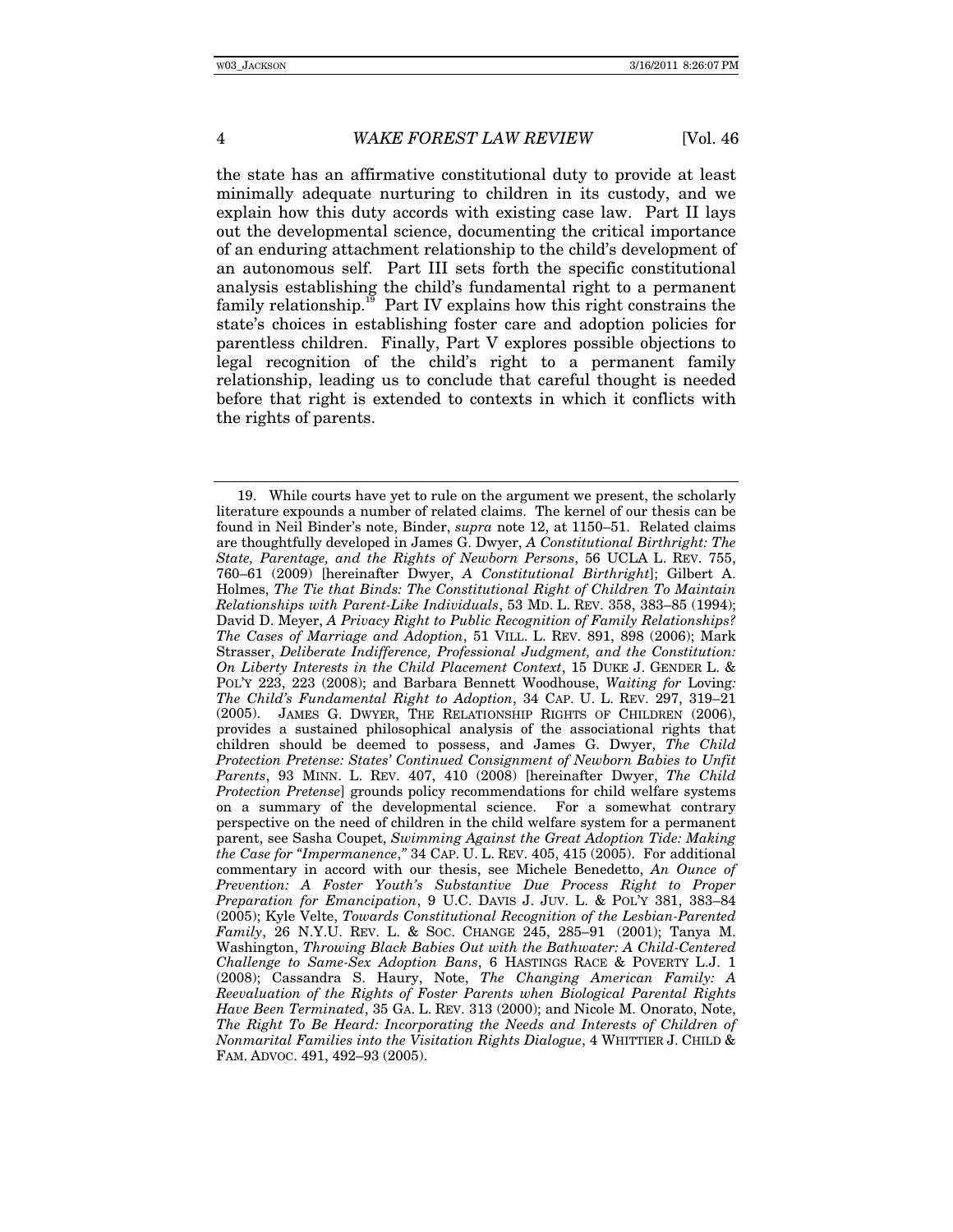#### I. THE STATE'S DUTY TO CHILDREN IN CUSTODY

## *A.* Youngberg v. Romeo *and the State's Affirmative Constitutional Duty of Care*

Constitutional requirements typically function as negative rights.<sup>20</sup> They prohibit governmental actors from usurping powers beyond the scope of their authority<sup>21</sup> and they protect individuals from certain forms of state action,<sup>22</sup> rather than imposing affirmative duties on the government to provide for the individual's protection and welfare.<sup>23</sup> Thus, "[a]s a general matter, a State is under no constitutional duty to provide substantive services for those within its border."<sup>24</sup>

However, when the government takes an individual into custody, the Constitution requires that at least minimally adequate provision be made to protect the individual's safety and welfare.<sup>2</sup> This principle is well developed in the context of prison conditions<sup>26</sup> and extends as well to other forms of custodial confinement.<sup>27</sup> In

22*. See, e.g.*, U.S. CONST. amend. I (protecting from government infringement the freedoms of religion, speech, press, and assembly).

23*. See* DeShaney v. Winnebago Cnty. Dep't of Soc. Servs., 489 U.S. 189, 195 (1989) (stating that the Due Process Clause "is phrased as a limitation on the State's power to act, not as a guarantee of certain minimal levels of safety and security"); *id.* at 196 ("[T]he Due Process Clauses generally confer no affirmative right to governmental aid.").

24. Youngberg v. Romeo, 457 U.S. 307, 317 (1982).

25*. DeShaney*, 489 U.S. at 199–200 ("[W]hen the State takes a person into its custody . . . the Constitution imposes upon it a corresponding duty to assume some responsibility for his safety and general well-being."); *see also Youngberg*, 457 U.S. at 317 ("When a person is institutionalized . . . a duty to provide certain services and care does exist.").

26*. See* Rhodes v. Chapman, 452 U.S. 337, 345–46 (1981) (establishing the proper analysis for determining whether prison conditions violate the Eighth Amendment); Hutto v. Finney, 437 U.S. 678, 687 (1978) (affirming a remedial order addressing unconstitutional conditions of confinement in the Arkansas prison system); *see also Rhodes*, 452 U.S. at 352 n.17 (citing representative cases); *id.* at 353–54 (Brennan, J., concurring) (summarizing the extensive scope of litigation in lower courts). *See generally* William H. Danne, Jr., Annotation, *Prison Conditions as Amounting to Cruel and Unusual Punishment*, 51 A.L.R. 3d 111 (1973).

27*. See, e.g.*, Revere v. Mass. Gen. Hosp., 463 U.S. 239, 244 (1983) (suspect

<sup>20</sup>*. See* ERWIN CHEMERINSKY, CONSTITUTIONAL LAW: PRINCIPLES AND POLICIES 552 (3d ed. 2006).

<sup>21</sup>*. See, e.g.*, Youngstown Sheet & Tube Co. v. Sawyer, 343 U.S. 579, 644– 45 (1952) (Jackson, J., concurring) (discussing the limits of the President's wartime powers); Marbury v. Madison, 5 U.S. (1 Cranch) 137, 176 (1803) (stating that the Constitution "organizes the government and . . . assigns, to different departments, their respective powers" and "establish[es] certain limits not to be transcended by those departments").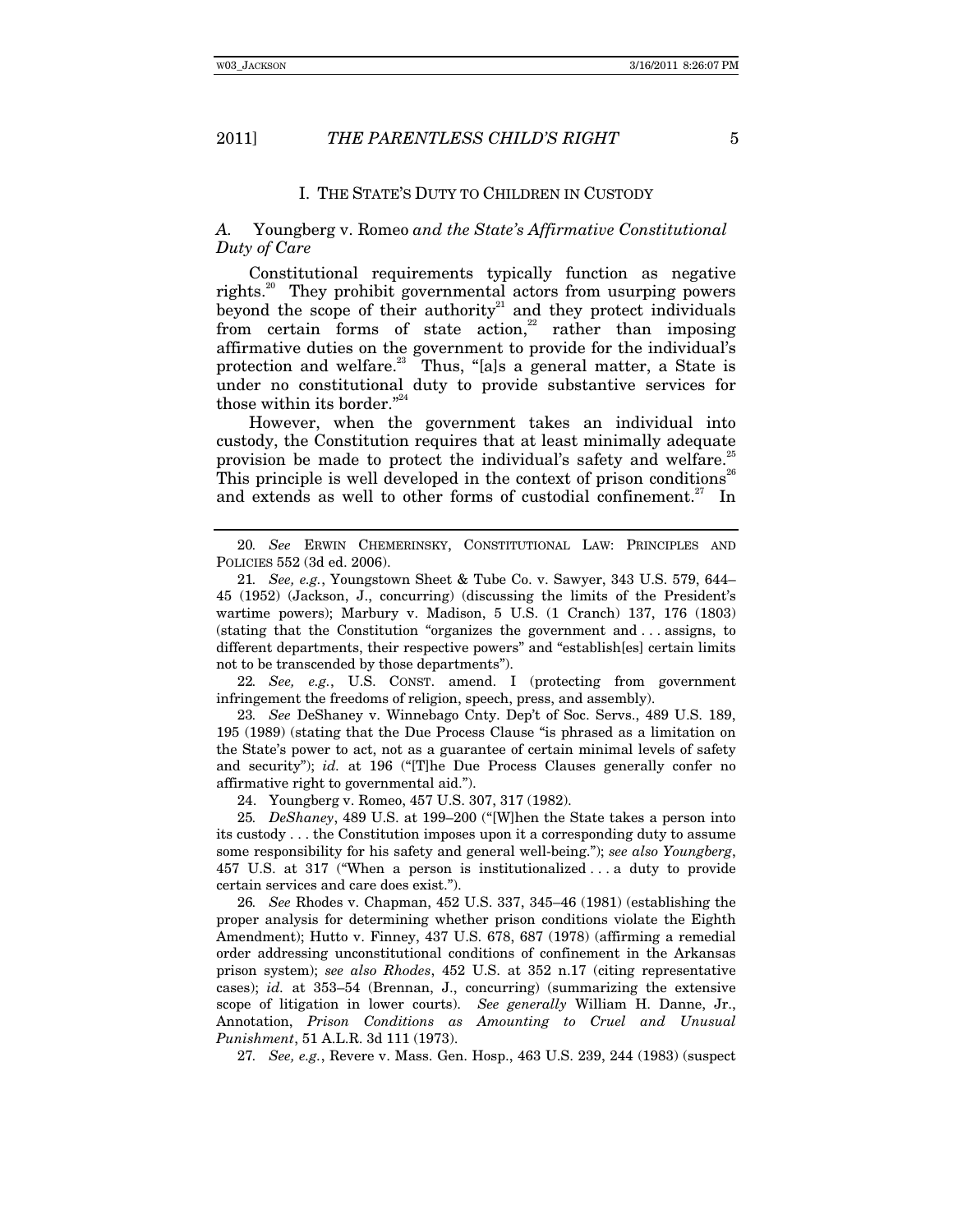particular, it extends to children in state custody, not only when they are confined in institutional settings, $28$  but also when they are placed in foster care.<sup>26</sup>

In all these contexts, the standard of care imposed by this duty is not high. For prison inmates confined for the purpose of punishment, it requires that the state not adopt a posture of "deliberate indifference" to the prisoner's needs. $30$  For those with

28*. See, e.g.*, Reno v. Flores, 507 U.S. 292, 301 (1993) (juvenile aliens in an immigration detention facility); Smith v. District of Columbia, 413 F.3d 86, 95 (D.C. Cir. 2005) (minor participant in a juvenile independent living program); A.M. *ex rel.* J.M.K. v. Luzerne Cnty. Juvenile Det. Ctr., 372 F.3d 572, 579 (3d Cir. 2004) (minor detained in a juvenile detention center); Soc'y for Good Will to Retarded Children, Inc. v. Cuomo, 737 F.2d 1239, 1243 (2d Cir. 1984) (minor residents of state-operated schools for the mentally retarded); Santana v. Collazo, 714 F.2d 1172, 1183 (1st Cir. 1983) (minor in an industrial school and juvenile camp); Spence v. Staras, 507 F.2d 554, 557 (7th Cir. 1974) (minor in a state-run mental health hospital); Riddle v. Innskeep, 675 F. Supp. 1153, 1161– 62 (N.D. Ind. 1987) (minor at a juvenile rehabilitation center).

 29. Doe *ex rel.* Johnson v. S.C. Dep't of Soc. Servs., 597 F.3d 163, 175 (4th Cir. 2010); Nicini v. Morra, 212 F.3d 798, 808 (3d Cir. 2000) (en banc); Norfleet *ex rel.* Norfleet v. Ark. Dep't of Human Servs., 989 F.2d 289, 293 (8th Cir. 1993); Yvonne L. *ex rel.* Lewis v. N.M. Dep't of Human Servs., 959 F.2d 883, 892–93 (10th Cir. 1992); Winston v. Children & Youth Servs. of Del. Cnty., 948 F.2d 1380, 1390–91 (3d Cir. 1991); K.H. *ex rel.* Murphy v. Morgan, 914 F.2d 846, 849 (7th Cir. 1990); Meador v. Cabinet for Human Res., 902 F.2d 474, 476 (6th Cir. 1990); Taylor *ex rel.* Walker v. Ledbetter*,* 818 F.2d 791, 795 (11th Cir. 1987) (en banc); Doe *ex rel.* Doe v. N.Y.C. Dep't of Soc. Servs., 649 F.2d 134, 141 (2d Cir. 1981); T.M. *ex rel.* Cox v. Carson, 93 F. Supp. 2d 1179, 1187 (D. Wyo. 2000); Marisol A. *ex rel.* Forbes v. Giuliani, 929 F. Supp. 662, 675 (S.D.N.Y. 1996); Eric L. *ex rel.* Schierberl v. Bird, 848 F. Supp. 303, 307 (D.N.H. 1994); LaShawn A. v. Dixon, 762 F. Supp. 959, 992 (D.D.C. 1991), *aff'd sub nom.* LaShawn A. *ex rel.* Moore v. Kelly, 990 F.2d 1319 (D.C. Cir. 1993); B.H. v. Johnson, 715 F. Supp. 1387, 1395 (N.D. Ill. 1989) (noting the emotional harm from multiple foster care placements); Aristotle P. v. Johnson, 721 F. Supp. 1002, 1007 (N.D. Ill. 1989) (discussing the separation of foster children from siblings); Doe *ex rel.* Johanns v. N.Y.C. Dep't of Soc. Servs., 670 F. Supp. 1145, 1172–73 (S.D.N.Y. 1987) (challenging a system of "overnight" foster care placements); Wilder v. City of N.Y., 568 F. Supp. 1132, 1137 (E.D.N.Y. 1983); Braam *ex rel.* Braam v. Washington, 81 P.3d 851, 856–57 (Wash. 2003); Kara B. v. Dane Cnty., 555 N.W.2d 630, 637 (Wis. 1996).

 30. Estelle v. Gamble, 429 U.S. 97, 104 (1976); *cf.* Whitley v. Albers, 475 U.S. 312, 326–27 (1986) (holding that the Due Process Clause affords no greater protection to prison inmates than does the Cruel and Unusual Punishment Clause).

in police custody); *Youngberg*, 457 U.S. at 315–16 (patients at a state institution for the mentally retarded); Beck v. Wilson, 377 F.3d 884, 890 (8th Cir. 2004) (involuntarily committed patient at a state-run drug rehabilitation facility); Buffington v. Balt. Cnty., 913 F.2d 113, 119 (4th Cir. 1990) (pretrial detainee); Williams v. Nelson, 398 F. Supp. 2d 977, 986–87 (W.D. Wis. 2005) (patient at state treatment center for sexually dangerous persons).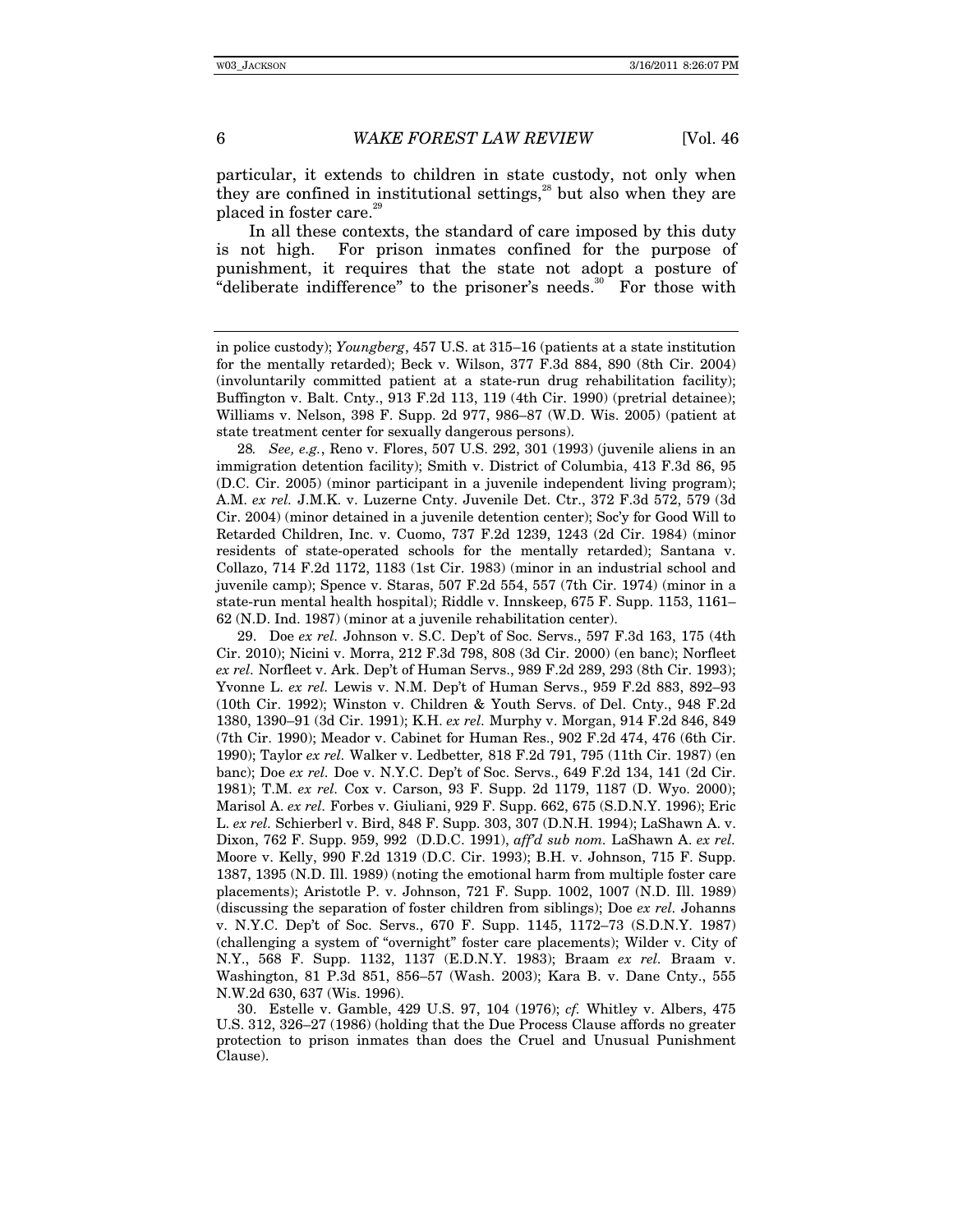mental illness or developmental disabilities confined in institutions for their own protection, the standard is somewhat higher: "professional judgment" must be exercised to provide appropriately for their safety and welfare.<sup>31</sup> Likewise, for children in foster care, the better rule is that the "professional judgment" standard applies. $32$  Under either standard, government officials enjoy substantial discretion in determining how the individual's needs should be met.<sup>33</sup> Even where children are involved and there is no offending conduct justifying punishment, the government is not required to act solely on the basis of the child's best interests: considerations of cost and administrative efficiency also can be taken into account.<sup>34</sup>

The scope of this duty encompasses the individual's basic needs for "adequate food, shelter, clothing, and medical care."<sup>35</sup> It extends as well to protection from physical harm: the State "has the unquestioned duty to provide reasonable safety" for persons confined in its custody. $36$  And it has also been held to extend to protection from psychological harm. $37$  Beyond this, whenever it is necessary in

33*. Youngberg*, 457 U.S. at 317.

34. Reno v. Flores, 507 U.S. 292, 304–05 (1993).

35*. Youngberg*, 457 U.S. at 324.

36*. Id.*

37*. See* K.H. *ex rel.* Murphy v. Morgan, 914 F.2d 846, 848–49 (7th Cir. 1990); White v. Rochford, 592 F.2d 381, 385 (7th Cir. 1979) (noting that the constitutional protection of personal security "includes both physical and emotional well-being"); Andrea L. *ex rel.* Judith B. v. Children & Youth Servs. of Lawrence Cnty., 987 F. Supp. 418, 423 (W.D. Pa. 1997) (noting that the right of foster children to be free from infliction of extreme psychological harm is "wellaccepted"); Marisol A. *ex rel.* Forbes v. Giuliani, 929 F. Supp. 662, 675 (S.D.N.Y. 1996) (emotional harm in foster care); *LaShawn A.*, 762 F. Supp. at 992–93; Aristotle P. v. Johnson, 721 F. Supp. 1002, 1009–10 (N.D. Ill. 1989) (separation of foster children from siblings); B.H. v. Johnson, 715 F. Supp. 1387, 1395 (N.D. Ill. 1989) (emotional harm from multiple foster care placements); Doe *ex rel.* Johanns v. N.Y.C. Dep't of Soc. Servs., 670 F. Supp. 1145, 1175 (S.D.N.Y. 1987) (challenging a system of "overnight" foster care placements as resulting in emotional harm); *Braam*, 81 P.3d at 856–57; *see also* Hudson v. McMillian, 503 U.S. 1, 16–17 (1992) (Blackmun, J., concurring) (arguing that the Eighth

<sup>31</sup>*. Youngberg*, 457 U.S. at 321–23.

<sup>32</sup>*. See* Jordan v. City of Phila, 66 F. Supp. 2d. 638, 646 (E.D. Pa. 1999) (noting that the professional judgment standard of *Youngberg* is the "proper duty of care owed to a foster child"); *LaShawn A.*, 762 F. Supp. at 996 (holding that liability is based on whether competent professional judgment is exercised); *Braam*, 81 P.3d at 859–60 (holding that the appropriate standard of care for foster children is the professional judgment standard); *Kara B.*, 555 N.W.2d at 638 (stating that the duty of public officials to provide foster children with a safe and secure placement is based on a professional judgment standard). *But see* Brendan P. Kearse, *Abused Again: Competing Constitutional Standards for the State's Duty To Protect Foster Children*, 29 COLUM. J.L. & SOC. PROBS. 385, 392 n.26 (1996) (describing the circuit split and noting decisions applying a "deliberate indifference" standard). *See generally id.* at 399–410 (critiquing the application of the "deliberate indifference" standard to the foster care context).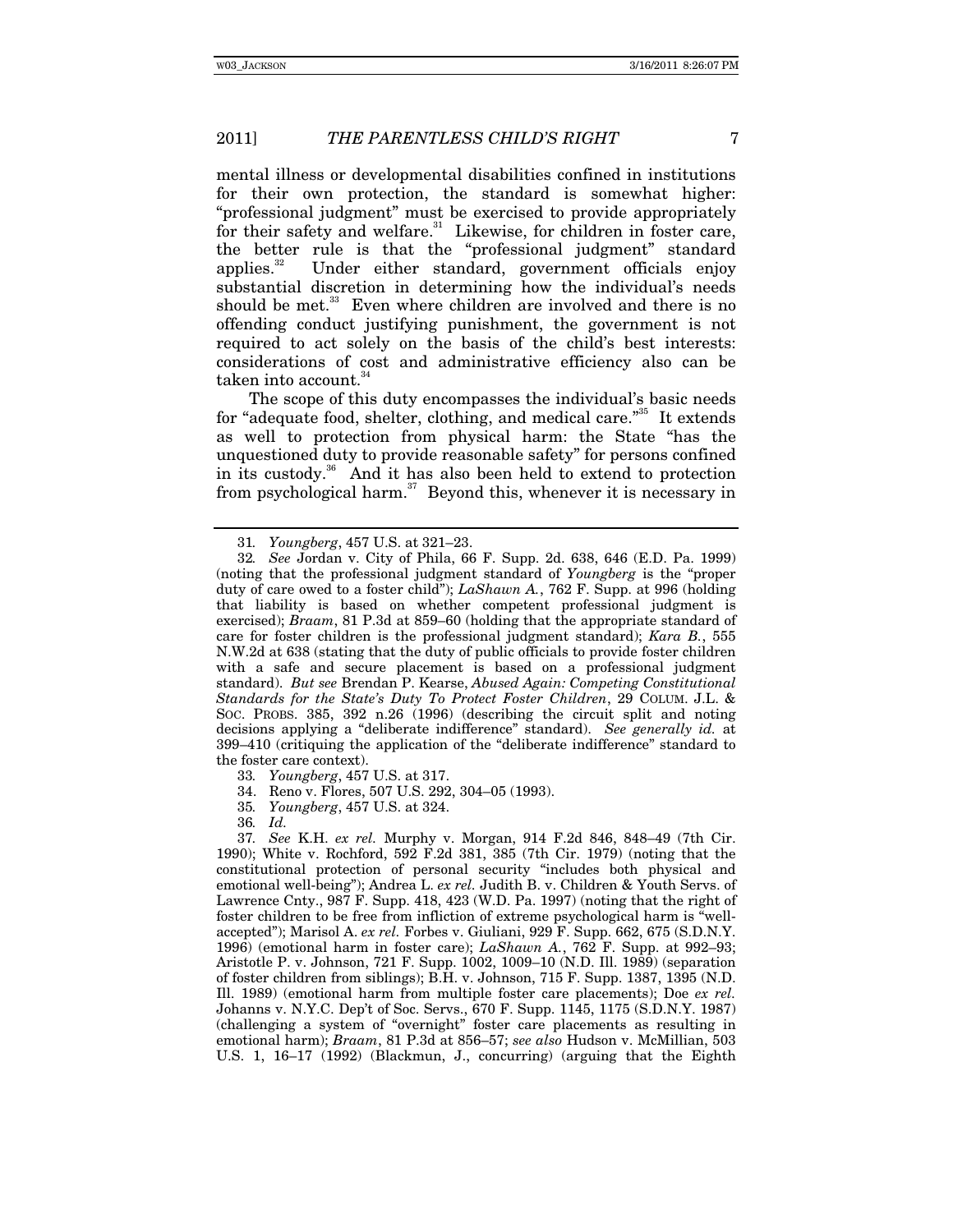order to vindicate an identifiable interest in liberty, the state is required to take affirmative steps to provide the individual in its custody with nurturing, training, or education.

*Youngberg v. Romeo*<sup>38</sup> provides the doctrinal foundation. Nicholas Romeo, a profoundly retarded twenty-six-year-old man with the mental capacity of an eighteen-month-old child, was institutionalized after his father died and his mother could no longer take care of him. $39$  Unable to speak, lacking basic self-care skills, and prone to violent tantrums, Nicholas was repeatedly injured "both by his own violence and by the reactions of other residents to him."<sup>40</sup> For his own protection and the protection of others, Nicholas was routinely placed in restraints for prolonged periods of time.<sup>41</sup> His mother filed suit as his next friend, alleging that the conditions of Nicholas's confinement violated his substantive due process rights under the Fourteenth Amendment.<sup>42</sup> Specifically, she alleged that Nicholas had constitutionally protected liberty interests in physical safety, freedom of movement, and appropriate training or "habilitation," which the defendants had infringed. $43$ 

The Court began by noting that Nicholas's commitment did not "deprive him of all substantive liberty interests under the Fourteenth Amendment."44 As the State conceded, Nicholas had a substantive due process right to "adequate food, shelter, clothing, and medical care.<sup>"45</sup> The question, then, was "whether liberty interests also exist in safety, freedom of movement, and training."<sup>46</sup> Noting that both "the right to personal security" and the right to "freedom from bodily restraint" are core liberty interests that even incarcerated prisoners retain, the Court easily concluded that these two interests "also survive involuntary commitment."<sup>47</sup> "If it is cruel and unusual punishment to hold convicted criminals in unsafe conditions, it must be unconstitutional to confine the involuntarily committed—who may not be punished at all—in unsafe conditions."<sup>48</sup>

The asserted right to training or habilitation required more careful analysis. If couched as a general "right to training *per se*,"

Amendment provides protection against "psychological harm [even] without corresponding physical harm"); Babcock v. White, 102 F.3d 267, 273 (7th Cir. 1996) (noting that prisoners may maintain Eighth Amendment suits "grounded solely on claims of psychological injury" in some circumstances).

 <sup>38. 457</sup> U.S. 307 (1982).

<sup>39</sup>*. Id.* at 309.

<sup>40</sup>*. Id.* at 309–10.

<sup>41</sup>*. Id.* at 311.

<sup>42</sup>*. Id.* at 310.

<sup>43</sup>*. Id.* at 315.

<sup>44</sup>*. Id.*

<sup>45</sup>*. Id.*

<sup>46</sup>*. Id.*

<sup>47</sup>*. See id.* at 315–16.

<sup>48</sup>*. Id.*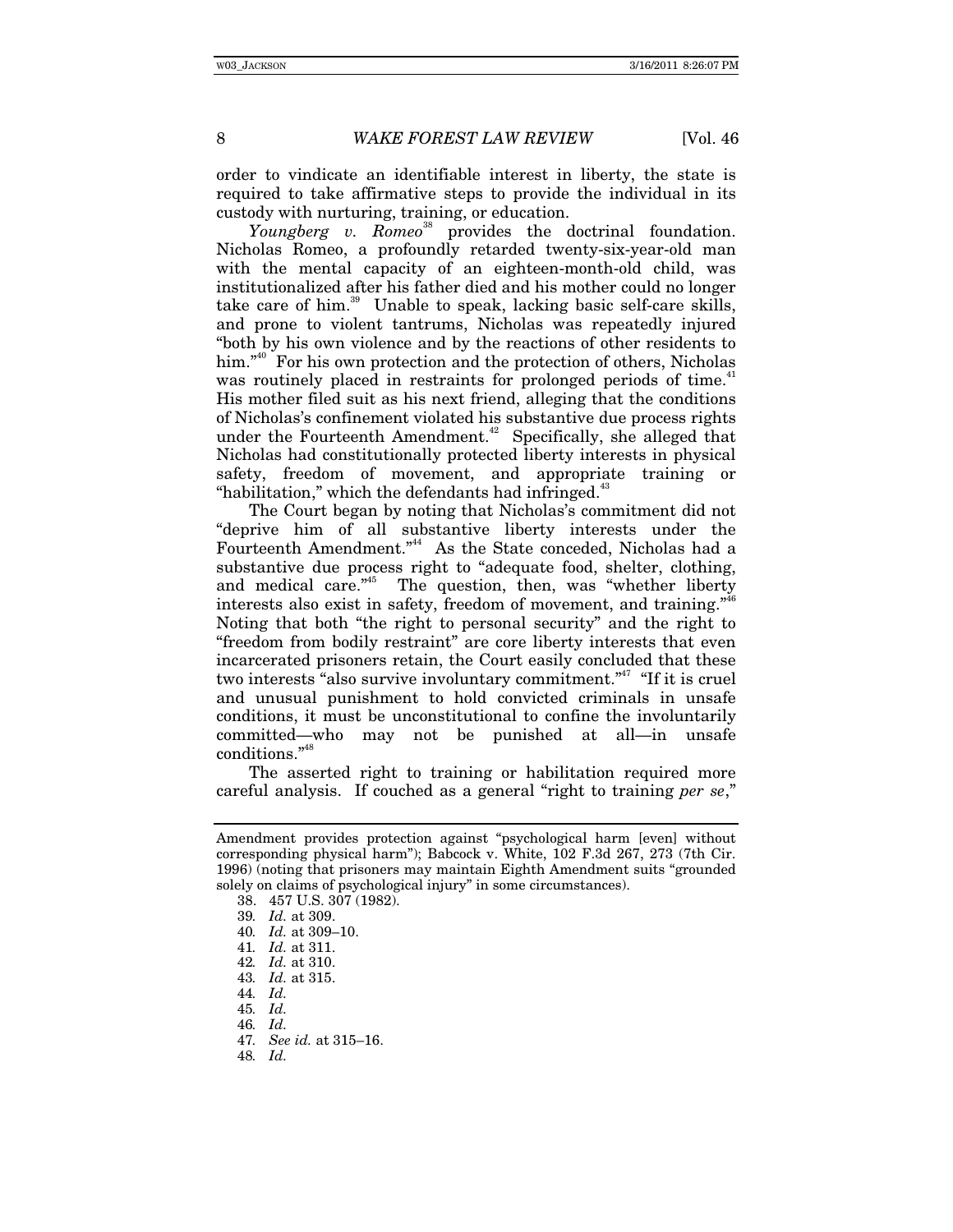calculated to enable those confined in state custody "to achieve [their] maximum potential" or "to cope as effectively as their capacities permit," the claim would present difficulties.<sup>49</sup> "As a general matter, a state is under no constitutional duty to provide substantive services for those within its border."<sup>50</sup> And while "a duty to provide certain services and care does exist" for those whom the state confines in institutions, "even then a State necessarily has considerable discretion in determining the nature and scope of its responsibilities. . . . Nor must a State 'choose between attacking every aspect of a problem or not attacking the problem at all."<sup>51</sup>

But the claim asserted by Nicholas was more limited. The additional training and habilitation he sought—including training in self-care skills—was "needed to reduce his aggressive behavior," and thus was related to his "constitutionally protected liberty interest in safety and freedom from restraint."<sup>52</sup> Such training, the Court held, was constitutionally required.<sup>53</sup> Specifically, the Court concluded that Nicholas's "liberty interests require the State to provide minimally adequate or reasonable training to ensure safety and freedom from undue restraints."<sup>54</sup> Because individual liberty interests are not absolute and must be balanced against relevant state interests,<sup>55</sup> the Court adopted a "professional judgment" standard as the measure of the state's constitutional obligation to provide minimally adequate or reasonable training: "In determining what is 'reasonable' . . . courts must show deference to the judgment exercised by a qualified professional."<sup>56</sup> In other words, "courts [must] make certain that professional judgment in fact was exercised. It is not appropriate for the courts to specify which of several professionally acceptable choices should have been made."<sup>57</sup> In the final analysis, then, the Court held that:

[T]he State is under a duty to provide [Nicholas] with such training as an appropriate professional would consider reasonable to ensure his safety and to facilitate his ability to function free from bodily restraints. It may well be unreasonable not to provide training when training could significantly reduce the need for restraints or the likelihood of violence.<sup>5</sup>

55*. See id.* at 319–20.

<sup>49</sup>*. See id.* at 318 & n.23.

<sup>50</sup>*. Id.* at 317.

<sup>51</sup>*. Id.* (quoting Dandridge v. Williams, 397 U.S. 471, 486–87 (1970)).

<sup>52</sup>*. See id.* at 318.

<sup>53</sup>*. See id.* at 319.

<sup>54</sup>*. Id.*

<sup>56</sup>*. See id.* at 322–23.

<sup>57</sup>*. Id.* at 321 (quoting Romeo v. Youngberg, 644 F.2d 147, 178 (3d Cir.

<sup>1980) (</sup>Seitz, C.J., concurring)) (internal quotation marks omitted).

<sup>58</sup>*. Id.* at 324.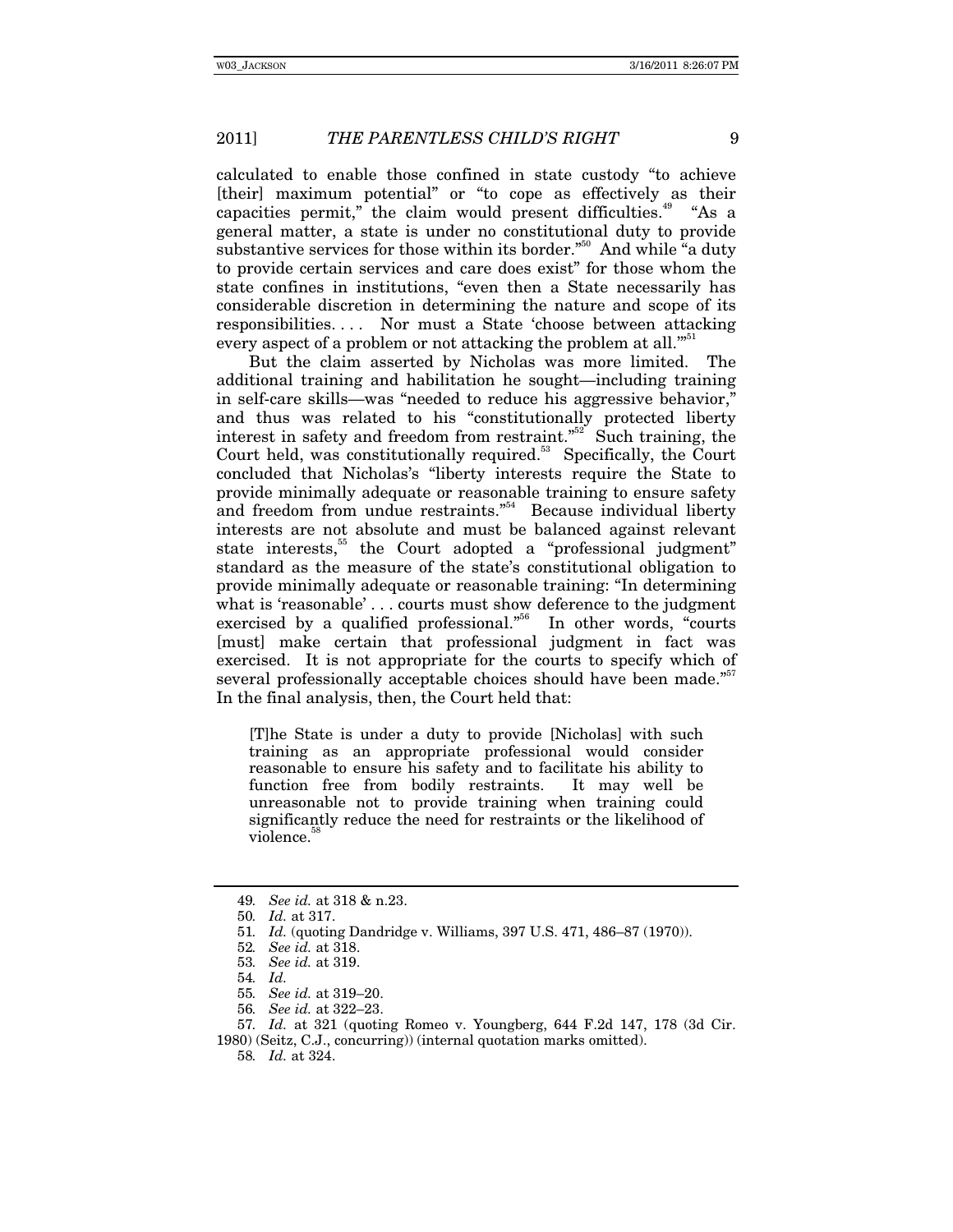Given "the kinds of treatment sought" by Nicholas in the case at bar, the Court stated that it "need go no further."<sup>59</sup> Nevertheless, the Court offered specific guidance for claims made in other contexts:

A court properly may start with the generalization that there is a right to minimally adequate training. The basic requirement of adequacy . . . may be stated as *that training which is reasonable in light of identifiable liberty interests and the circumstances of the case*. A federal court, of course, must identify a constitutional predicate for the imposition of any affirmative duty on a State.<sup>6</sup>

The import of this language is clear. The state's affirmative duty to provide at least "minimally adequate or reasonable training" is measured by the "identifiable liberty interests" at stake. $61$  For a profoundly retarded person like Nicholas—for whom "no amount of training will make possible his release<sup>"62</sup>—the interests in safety and freedom from bodily restraint define the scope of the state's obligation. But for those who, with appropriate nurturing and training, can achieve release from confinement, the state's obligation is greater: it must provide nurturing and training calculated to achieve that release. More generally, whenever any individual liberty interest can be identified that requires nurturing or training in order to be vindicated, the state is constitutionally obligated to provide that nurturing or training for those individuals confined in state custody who can benefit by it.

To begin with a pedestrian example, some children enter foster care who, like Nicholas, "cannot talk and lack[] the most basic self-<br>care skills."<sup>63</sup> If they never learn to speak, to feed and dress If they never learn to speak, to feed and dress themselves, to use the toilet, or otherwise to ensure their own wellbeing, they will be committed to state custody and institutionalized as a danger to themselves. $64$  Such confinement infringes their identifiable liberty interest in freedom of movement.<sup>65</sup> To avoid that infringement, the state is constitutionally obligated to provide such children the nurturing and training they need in order to learn to take care of themselves.

Beyond the basics of self-care, children must develop certain

<sup>59</sup>*. Id.* at 319.

<sup>60</sup>*. Id.* at 319 n.25 (emphasis added).

<sup>61</sup>*. Id.* at 319 & n.25.

<sup>62</sup>*. Id.* at 317.

<sup>63</sup>*. Id.* at 309.

<sup>64</sup>*. See, e.g.*, FLA. STAT. § 393.11(8) (2009) (authorizing the involuntary commitment to a residential facility of developmentally disabled or autistic person who "lacks basic survival and self-care skills").

<sup>65</sup>*. See* Addington v. Texas, 441 U.S. 418, 425 (1979) ("This Court repeatedly has recognized that civil commitment for any purpose constitutes a significant deprivation of liberty that requires due process protection.").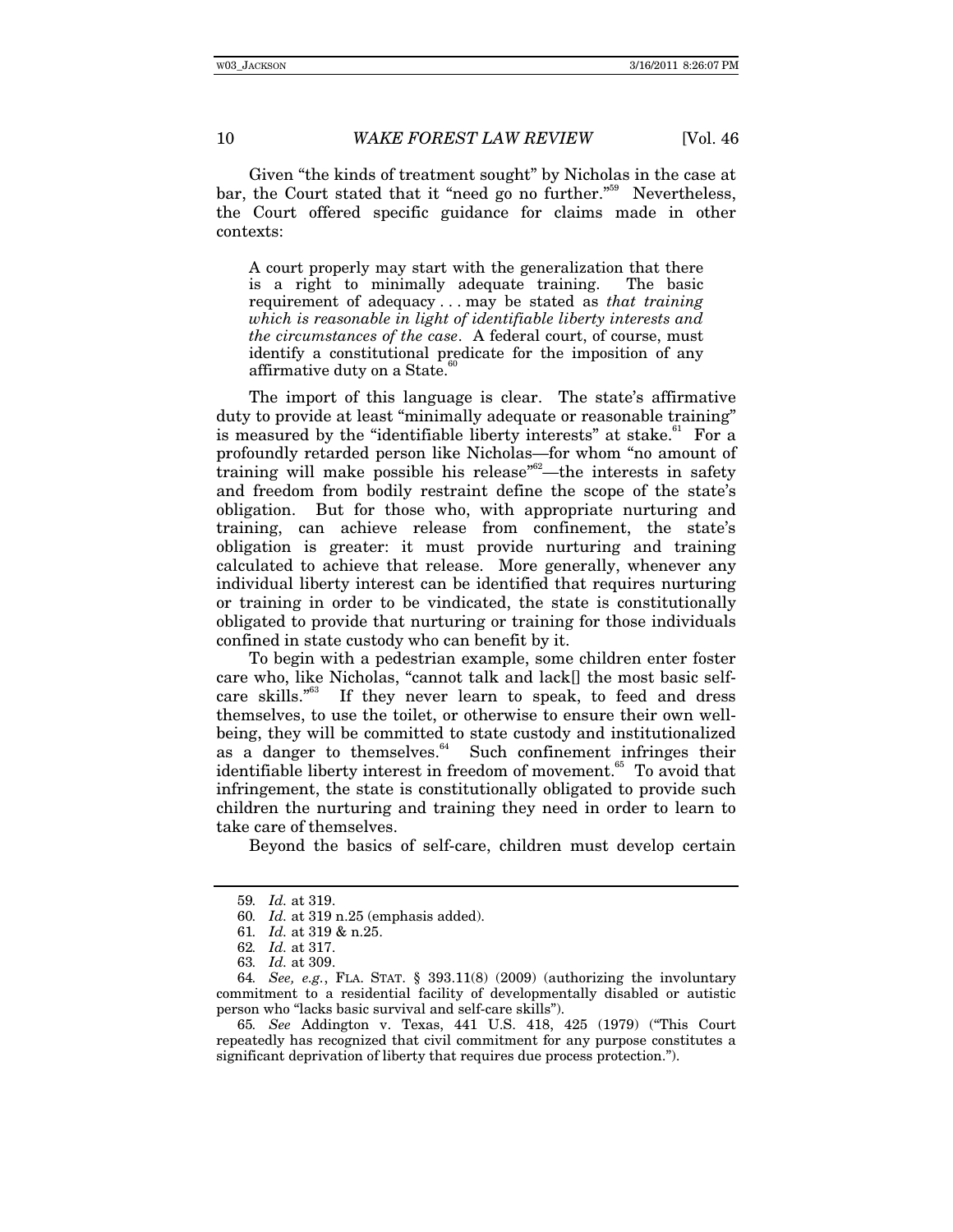psychological capacities in order to function in society as adults.<sup>66</sup> They must learn to regulate their emotions and behavior, or, like Nicholas, their out-of-control emotional outbursts will likely lead to injury from their own violence and others' reactions to them.<sup>67</sup> Similarly, they must develop social competence, or their inability to interact appropriately with others will likely lead to violent interactions or isolation so extreme that it interferes with basic selfcare.<sup>68</sup> Without the capacities of self-regulation and social competence, these children will likely present a danger to themselves or others as adults, requiring institutionalization<sup> $69$ </sup> that infringes their identifiable liberty interest in freedom of movement. To avoid that infringement, the state is constitutionally obligated to provide children in foster care the nurturing and training they need to develop the capacities of self-regulation and social competence.

Apart from the interests in safety, freedom from bodily restraint, and freedom of movement, individuals possess an identifiable liberty interest in "an autonomy of self that includes freedom of thought, belief, [and] expression."<sup>70</sup> As the Court affirmed in *Roberts v. United States Jaycees*, "the ability *independently* to define one's identity . . . is central to any concept of liberty. $n^{71}$  Like the self-care skills and psychological capacities discussed above, this ability does not materialize on its own, but requires an appropriate nurturing relationship with a caregiver in order to develop.<sup>72</sup> Accordingly, the state is constitutionally required to structure its foster care and adoption practices so as to provide such a relationship for the children in its care.

In sum, while "adequate food, shelter, clothing and medical care" are "the essentials of the care that the State must provide"<sup>3</sup> to children in its custody, these essentials do not exhaust the state's responsibilities. In addition, the state "has the unquestioned duty to provide reasonable safety" for these children.<sup>74</sup> Beyond this, the state must provide the training and nurturing necessary to develop self-care skills, the psychological capacities of self-regulation and social competence, and the "autonomy of self"<sup> $75$ </sup> that is "central to

<sup>66</sup>*. See infra* Part II.

<sup>67</sup>*. See infra* notes 106–17 and accompanying text.

<sup>68</sup>*. See infra* notes 106–17 and accompanying text.

<sup>69</sup>*. See, e.g.*, § 393.11(8) (authorizing the involuntary commitment of a developmentally disabled or autistic person who "lacks basic survival and selfcare skills" or "[i]s likely to physically injure others"); *id.* § 394.467(1) (establishing similar criteria for the involuntary commitment of a mentally ill person to a psychiatric facility for treatment).

 <sup>70.</sup> Lawrence v. Texas, 539 U.S. 558, 562 (2003).

 <sup>71.</sup> Roberts v. U.S. Jaycees, 468 U.S. 609, 619 (1984) (emphasis added).

<sup>72</sup>*. See generally infra* Part II.

 <sup>73.</sup> Youngberg v. Romeo, 457 U.S. 307, 324 (1982).

<sup>74</sup>*. Id.*

<sup>75</sup>*. Lawrence*, 539 U.S. at 562.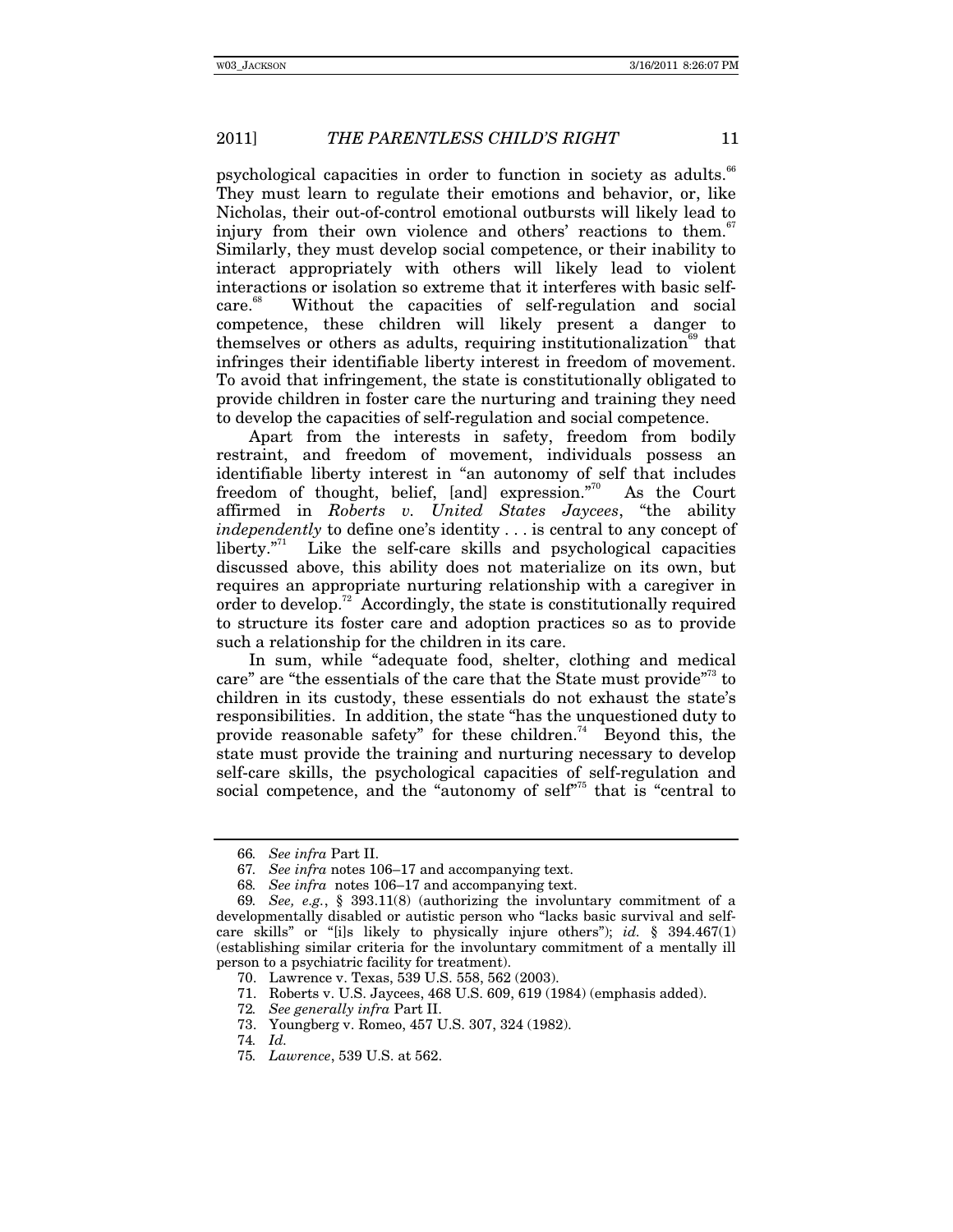any concept of liberty."76

# *B. Squaring the Implications of* Youngberg *with Existing Case Law on the Constitutional Claims of Children in State Custody*

The central claim asserted here—that children in state custody have a substantive liberty interest in a secure and stable family relationship, because such a relationship is essential in order for these children to attain the capacities needed to function as autonomous adults—has not been addressed by the courts.<sup>7</sup> However, a number of related claims have been considered.

Closest to the mark are cases like *Braam* ex rel. *Braam v. State*78 and *LaShawn A. v. Dixon*, 79 which, relying on the state's affirmative constitutional duties under *Youngberg,* sustained class action claims of children in foster care who alleged that repeated disruption of their placements violated their substantive due process right to be free from state-imposed harm.<sup>80</sup> While their precise rationales have differed, courts have consistently concluded that *Youngberg* requires the state to protect foster children in its custody not only from physical harm, but also from serious psychological harm,<sup>81</sup> including specifically the psychological and emotional harms that repeated disruption of attachment relationships causes.<sup>82</sup> In *Reno v. Flores*, the Supreme Court made clear that this constitutional obligation does not require the state to act solely out of concern for the best interests of the child: "Minimum standards must be met, and the child's fundamental rights must not be impaired; but the decision to go beyond those requirements . . . is a policy judgment rather than a constitutional imperative."<sup>83</sup> Thus, the Court held, where their institutional custodial placements meet minimal constitutional standards, children awaiting deportation have no right to be released to the temporary custody of a nonrelative caregiver. $84$  Notably, however, the Court suggested that if an appropriate *permanent* guardian or adoptive parent were willing

82*. See, e.g.*, *LaShawn A.*, 762 F. Supp. at 992–93; *B.H.*, 715 F. Supp. at 1394–95; *Doe* ex rel*. Johanns*, 670 F. Supp. at 1175–77; *Braam*, 81 P.3d at 857. For a discussion of those harms, see *infra* Part II.D.

<sup>76</sup>*. Roberts*, 468 U.S. at 619.

 <sup>77.</sup> The claim was asserted in *Florida Department of Children & Families v. X.X.G. & N.R.G.*, 45 So. 3d 79 (Fla. Dist. Ct. App. 2010), but was not reached by the court in its disposition of the case. *See id.* at 91.

 <sup>78. 81</sup> P.3d 851 (Wash. 2003).

 <sup>79. 762</sup> F. Supp. 959 (D.D.C. 1991), *aff'd sub nom.* LaShawn A. *ex rel.* Moore v. Kelly, 990 F.2d 1319 (D.C. Cir. 1993).

<sup>80</sup>*. See also* B.H. v. Johnson, 715 F. Supp. 1387, 1395 (N.D. Ill. 1989) (emotional harm from multiple foster care placements); Doe *ex rel.* Johanns v. N.Y.C. Dep't of Soc. Servs., 670 F. Supp. 1145, 1175 (S.D.N.Y. 1987) (challenging a system of "overnight" foster care placements).

<sup>81</sup>*. See supra* note 38 and accompanying text.

 <sup>83.</sup> Reno v. Flores, 507 U.S. 292, 304–05 (1993).

<sup>84</sup>*. Id.* at 304.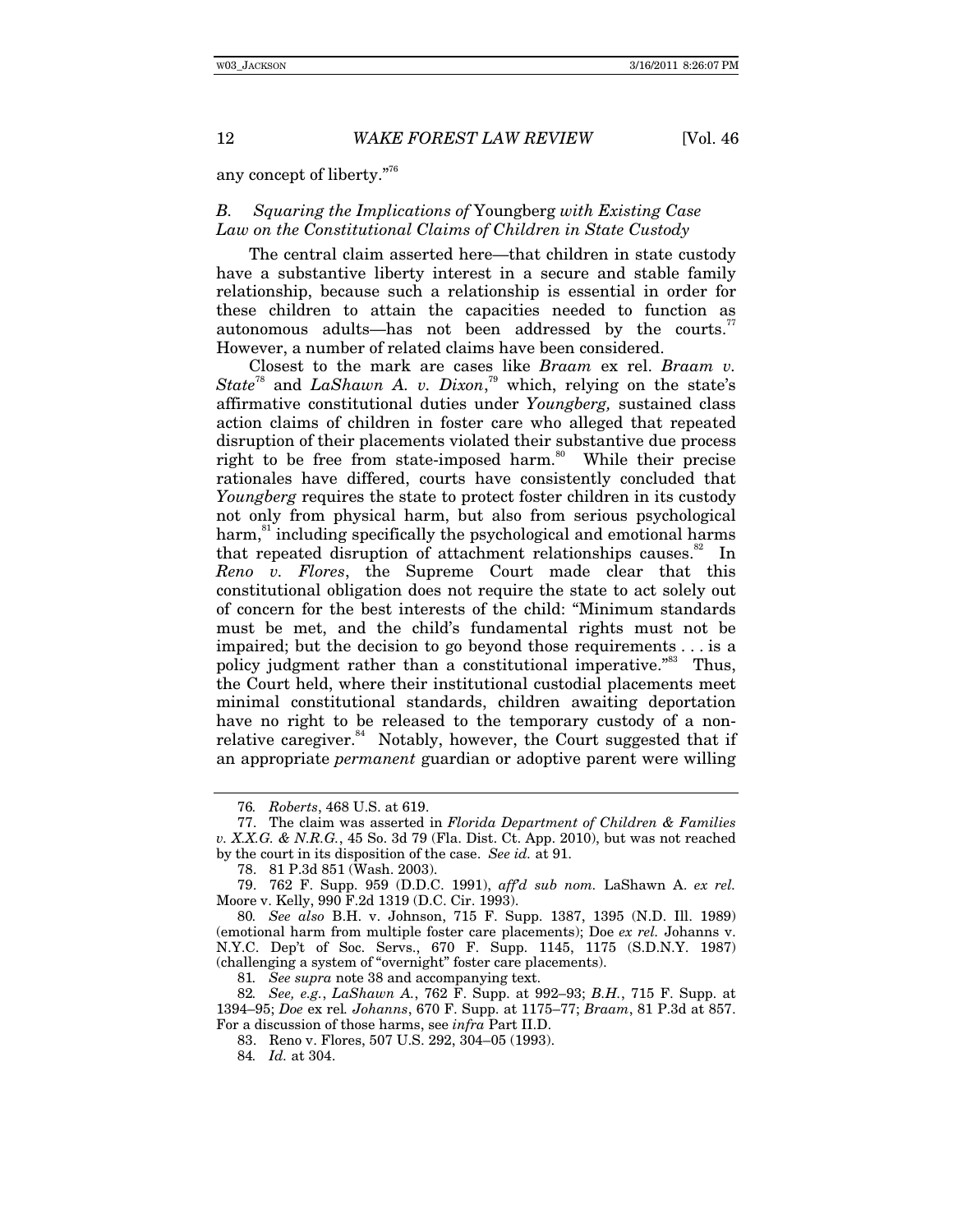and able to take custody, continued institutional confinement would violate the child's liberty interests.<sup>85</sup>

As these cases confirm, laws that unreasonably prevent a parentless child from attaining a permanent family relationship implicate constitutional concerns, both by prolonging the child's confinement in state custody,<sup>86</sup> and by exposing the child to serious harm from the repeated detachments that typify foster care throughout the United States. $87$  But the analysis in these cases is incomplete because it overlooks the essential role a permanent attachment relationship plays in the formation of personal identity and the realization of meaningful autonomy. By focusing attention on that role, the argument we present here supplements the analysis in these cases and reveals an additional basis on which to conclude that laws interfering with the attainment of a permanent family relationship implicate the parentless child's constitutionally protected interest in liberty.

Other cases focus not on the state's affirmative duties under *Youngberg*, but on the constitutional protection afforded to family relationships under the line of cases extending back to *Meyer v. Nebraska*<sup>88</sup> and *Pierce v. Society of Sisters*. 89 For example, in *Smith v. Organization of Foster Families for Equality & Reform*, foster parents relied on the importance of parent-child attachments to press a claim for procedural due process protections before a foster child could be removed from the home, arguing that foster families have the same right to "the integrity of their family unit" as biological families do.90 The foster children did not join in that claim, but in fact opposed it, arguing that New York's existing

87*. See infra* notes 241–46 and accompanying text.

88. 262 U.S. 390 (1923).

89. 268 U.S. 510 (1925).

<sup>85</sup>*. Id.* at 303 (emphasizing that the persons offering to take custody in this case were "unwilling to become the child's legal guardian but [only] willing to undertake temporary legal custody"); *id.* at 304 (stating carefully that the Constitution does not require "nonadoptive" private custody to be substituted for institutional care).

 <sup>86.</sup> The "nature and duration" of a person's confinement in state custody must bear a reasonable relationship to the purpose of that confinement. Jackson v. Indiana, 406 U.S. 715, 738 (1972). Because this principle extends to the context of foster care, "[u]nnecessarily prolonged confinement in government foster care invokes the substantive due process liberty interests of foster children." E.C. *ex rel.* Katz v. Sherman, No. 05-726-CV-W-SOW, 2006 WL 1307641, at \*37 (W.D. Mo. May 9, 2006); *see also* Marisol A. *ex rel.* Forbes v. Guiliani, 929 F. Supp. 662, 676 (S.D.N.Y. 1996) (finding that foster children stated a substantive due process claim as to the duration of their placement in foster care); G.S. v. T.B., 985 So. 2d 978, 984 (Fla. 2008) (noting governmental intrusion into family relationships in the context of foster care and legal guardianship, as distinguished from the freedom from intrusion available in the context of adoption).

 <sup>90.</sup> Smith v. Org. of Foster Families for Equal. & Reform, 431 U.S. 816, 842 (1977).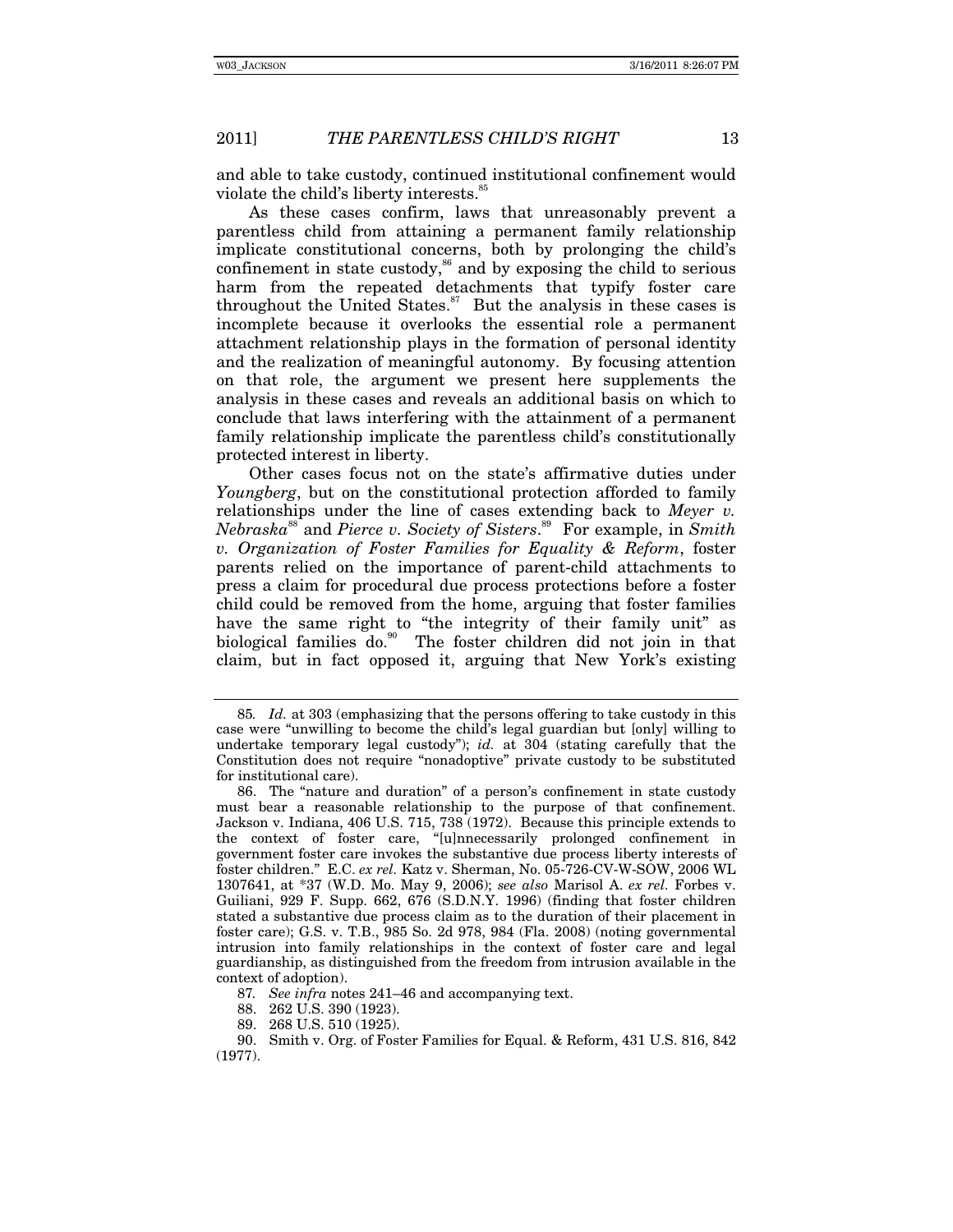procedures for removal of foster children appropriately served their best interests.<sup>91</sup> The Court discussed at length the foster parents' claimed liberty interest in the integrity of their families, but ultimately concluded that the existence of that interest did not need to be resolved: "even on the assumption" that foster parents had a constitutionally protected liberty interest, New York's procedures were constitutionally adequate.<sup>92</sup>

Likewise, *Lofton* involved a claim by foster parents and children to a constitutional right of "family integrity" protecting the foster family relationships from disruption.<sup>93</sup> The court rejected that claim, concluding that state law gave foster parents no justifiable expectation that their family relationships would be protected from disruption.<sup>94</sup> Because the foster parents had no right to adopt, the court assumed that the children had no right to be adopted.<sup>9</sup>

In contrast to the claims made in *Smith* and *Lofton*, our argument here is not that foster families have a constitutional right to "the integrity of their family unit."<sup>96</sup> We assert a right of children not to constitutional protection of their temporary foster care arrangements, but to constitutional protection of their interest in a permanent family.

Other court decisions addressing a child's claimed right to maintain important family attachments have arisen in contexts where the child's claim stands in tension with the rights of a custodial parent. In *Troxel v. Granville*, grandparents sued under a state statute that allowed a court to order visitation based simply on a "best interest of the child" standard.<sup>97</sup> Though the mother had not completely severed the child's ties with the grandparents, the court below ordered additional visitation, giving no weight or deference to the mother's decision.<sup>98</sup> A plurality of the Court held that the statute as applied violated the mother's substantive liberty interest in directing the upbringing of her child: "[T]he Due Process Clause does not permit a State to infringe on the fundamental right of parents to make child rearing decisions simply because a state judge believes a 'better' decision could be made."<sup>98</sup>

*Michael H. v. Gerald D.* also involved a relative's effort to

 97. Troxel v. Granville, 530 U.S. 57, 61 (2000) (plurality opinion) (quoting WASH. REV. CODE § 26.10.160(3) (1994)).

<sup>91</sup>*. Id.* at 839.

<sup>92</sup>*. Id.* at 847.

 <sup>93.</sup> Lofton v. Sec'y of the Dep't of Children & Family Servs., 358 F.3d 804, 809–15 (11th Cir. 2004).

<sup>94</sup>*. Id.* at 814.

<sup>95</sup>*. Id.* at 811–12. As noted above and discussed more fully below, the court was wrong to make this assumption. *See supra* note 9; *infra* notes 268–77 and accompanying text.

<sup>96</sup>*. Smith*, 431 U.S. at 842.

<sup>98</sup>*. Id.* at 71–72.

<sup>99</sup>*. Id*. at 72–73.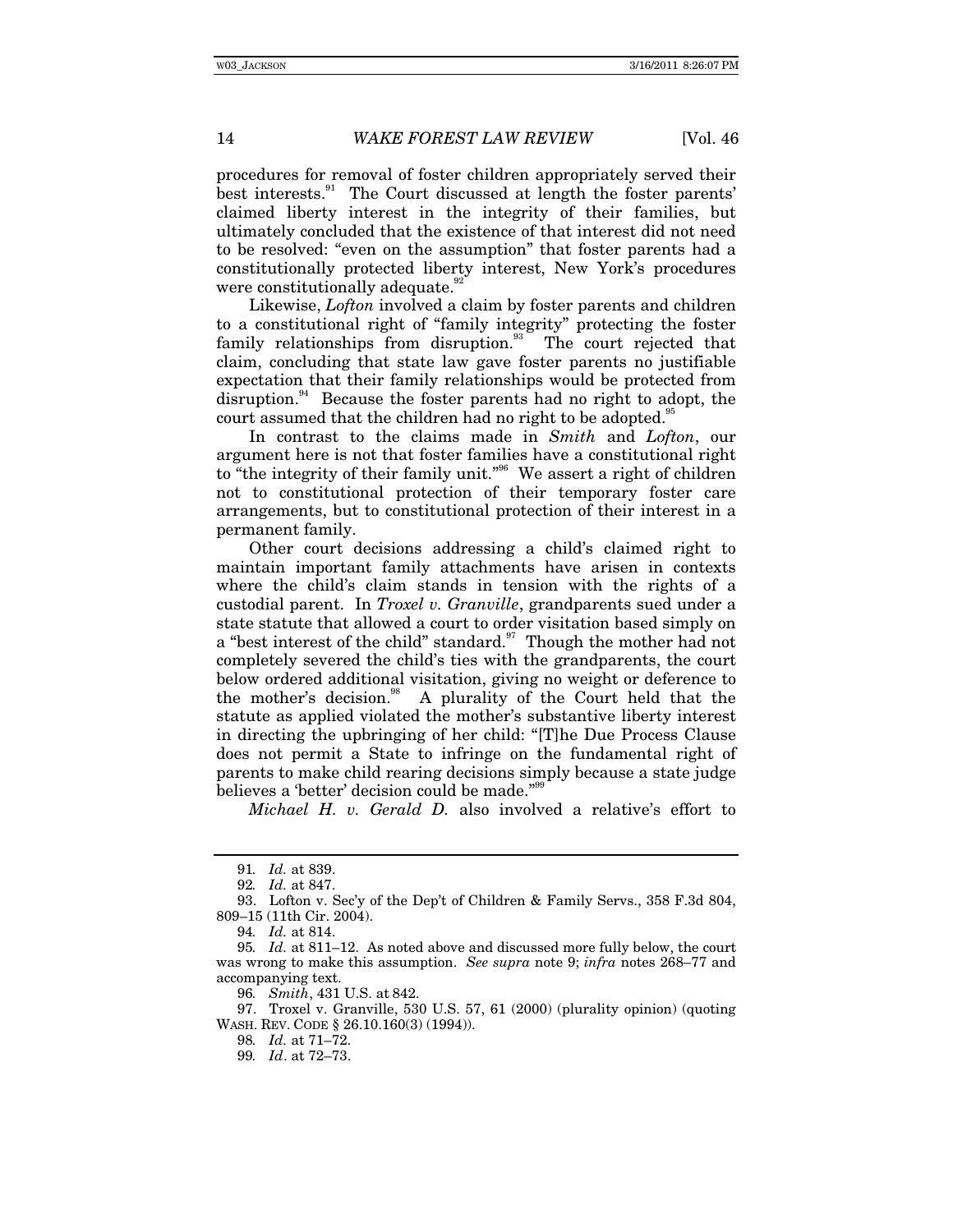preserve a relationship with a child over the objections of the child's custodial parent.<sup>100</sup> In *Michael H.*, a woman married to one man had a child fathered by another, whom she and her daughter lived with for a time before she reconciled with her husband.<sup>101</sup> The biological father sued to establish paternity and gain rights of visitation, but was precluded by a California statute that conclusively presumed the husband to be the father of a child born in wedlock.<sup>102</sup> The Court upheld the statute over the substantive due process claims of the biological father and the daughter, who also sought to preserve the relationship. $103$  Five of the justices recognized the father's substantive due process claim, but Justice Stevens joined the plurality in upholding the statute, reasoning that the statutory scheme gave the father an opportunity to obtain visitation rights by establishing that visitation would be in his daughter's best interests.<sup>10</sup>

As discussed more fully in Part V, *Troxel* and *Michael H.* are grounded in appropriate concern for the right of a custodial parent to direct the upbringing of her children—a concern that is completely absent when parental rights have been terminated and the child is in the custody of the state. These cases, therefore, pose no obstacle to recognition of a parentless child's fundamental right to a permanent family relationship. $105$ 

#### II. THE ROLE OF ATTACHMENT IN THE DEVELOPMENT OF THE PERSON

In order to grow into a self-sufficient, autonomous individual, capable of at least minimal functioning in society, each of us must develop a number of capabilities by the time we reach adulthood. Those capabilities cluster into three domains: self-regulation, social competence, and the ability to learn.<sup>106</sup> These domains are not independent, but rather operate together to support success in all of

 <sup>100.</sup> Michael H. v. Gerald D., 491 U.S. 110, 113–16 (1989) (plurality opinion).

<sup>101</sup>*. Id*. at 113–15.

<sup>102</sup>*. Id*. at 115–16.

<sup>103</sup>*. Id*. at 128–31; *id.* at 136 (Stevens, J., concurring).

<sup>104</sup>*. Id.* at 136.

 <sup>105.</sup> Indeed, close analysis of the *Troxel* opinions suggests that the case affirmatively supports constitutional recognition of children's interests in maintaining family relationships. *See* Susan E. Lawrence, *Substantive Due Process and Parental Rights: From* Meyer v. Nebraska *to* Troxel v. Granville, 8 J.L. & FAM. STUD. 71, 100–11 (2006); Barbara Bennett Woodhouse, *Talking About Children's Rights in Judicial Custody and Visitation Decision-Making*, 36 FAM. L.Q. 105, 112–14 (2002).

 <sup>106.</sup> For a thorough explanation of the concepts discussed in this paragraph, see NAT'L RESEARCH COUNCIL & INST. OF MED., FROM NEURONS TO NEIGHBORHOODS: THE SCIENCE OF EARLY CHILDHOOD DEVELOPMENT 89–217 (Jack P. Shonkoff & Deborah A. Phillips eds., 2000) [hereinafter NEURONS TO NEIGHBORHOODS].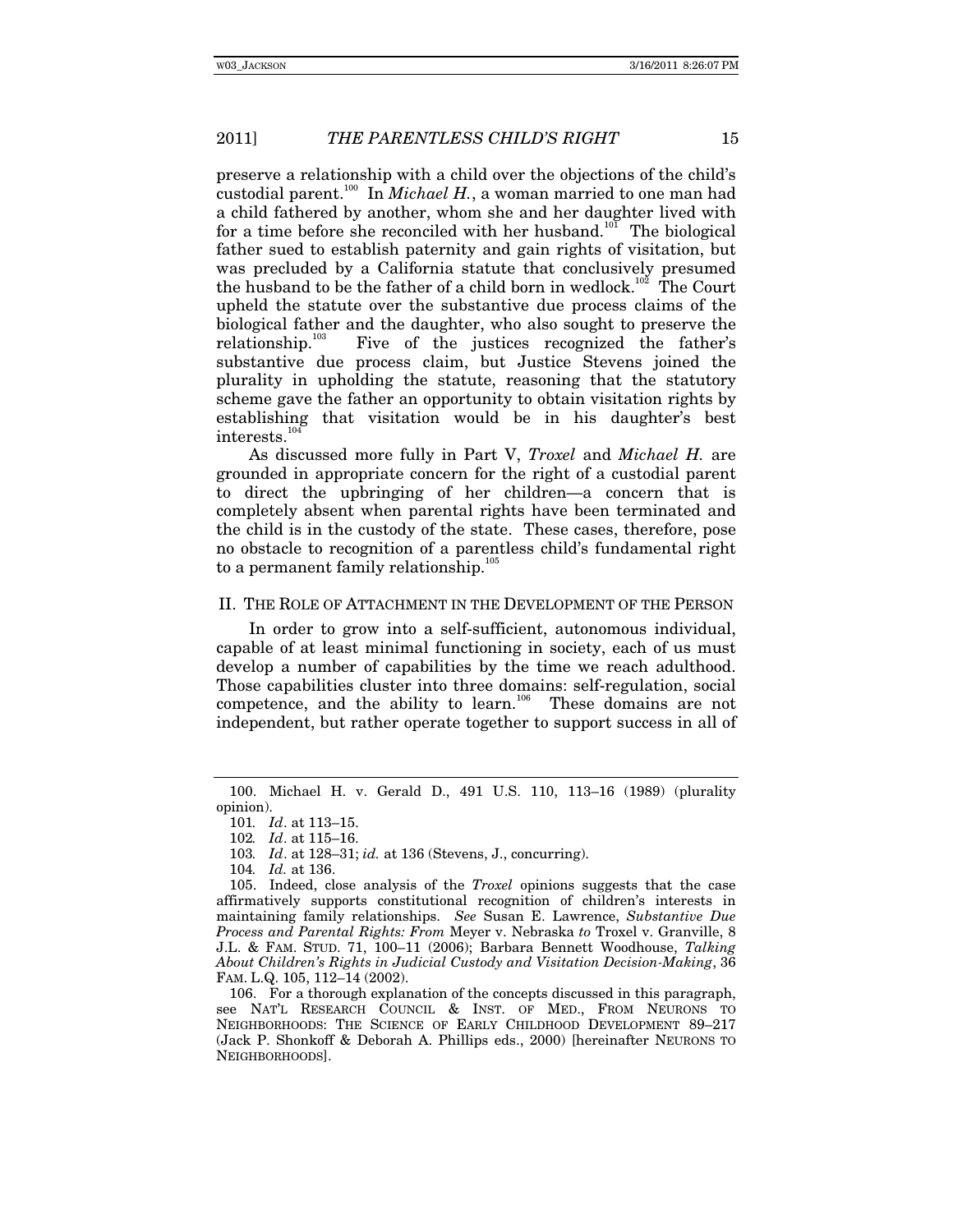the tasks of human functioning.<sup>107</sup> Within the domain of selfregulation, the child must master the regulation of emotion, behavior, and attention.<sup>108</sup> Each of these serves as the foundation for more advanced functioning that comes with the increasing demands of childhood, eventually yielding self-control, selfawareness, and independent functioning, the hallmarks of the autonomous individual.<sup>109</sup> Additionally, every child must develop social competence, which includes the ability to communicate with others and the ability to form relationships. $110$  These skills are essential to existing in the inherently social environment of human societies. Finally, each child must be able to learn.<sup>111</sup> In this context, learning includes not only acquiring new information and solving problems, but also developing the ability to adapt to changing environmental input and demands. The interdependence of these three domains is easy to see. For example, the ability to learn is clearly necessary for developing self-regulation and social competence, and the abilities to regulate attention and to communicate are essential to learning and adaptability.

More than six decades of research confirms that attachment relationships in childhood are necessary for the development of these capabilities.<sup>112</sup> Starting in the late 1930s, numerous child care professionals in the United States and in Europe noted a disturbing trend of children, many of whom had been raised in institutions, who appeared to have no concern or feeling for anyone but themselves.<sup>113</sup> Many were withdrawn and isolated, while others were overactive and abusive toward peers. $114$  By the time they were teenagers, they had histories of criminality and violence.<sup>115</sup> At about the same time, John Bowlby reported that children who had been separated from their parents during World War II were depressed or otherwise emotionally disturbed, and mentally immature. The

114*. Id.*

<sup>107</sup>*. Id.* at 121.

<sup>108</sup>*. Id.*

 <sup>109.</sup> Ross A. Thompson & Rebecca Goodvin, *The Individual Child: Temperament, Emotion, Self, and Personality*, *in* DEVELOPMENTAL SCIENCE 427, 427–61 (Marc H. Bornstein & Michael E. Lamb eds., 6th ed. 2010).

<sup>110</sup>*. See* NEURONS TO NEIGHBORHOODS, *supra* note 106, at 163.

<sup>111</sup>*. See id.* at 125.

<sup>112</sup>*. See, e.g.*, Lisa J. Berlin & Jude Cassidy, *Relations Among Relationships: Contributions from Attachment Theory and Research*, *in* HANDBOOK OF ATTACHMENT 688, 688–712 (Jude Cassidy & Phillip R. Shaver eds., 1999); Michael E. Lamb & Charlie Lewis, *The Role of Parent-Child Relationships in Child Development*, *in* DEVELOPMENTAL SCIENCE, *supra* note 109, at 469–517; Thompson & Goodvin, *supra* note 109, at 414; Dwyer, *The Child Protection Pretense*, *supra* note 19, at 415–35; Douglas F. Goldsmith et al., *Separation and Reunification: Using Attachment Theory and Research To Inform Decisions Affecting the Placements of Children in Foster Care*, JUV. & FAM. CT. J., Spring 2004, at 1.

 <sup>113.</sup> JOHN BOWLBY, CHILD CARE AND THE GROWTH OF LOVE 33–34 (1953).

<sup>115</sup>*. Id.*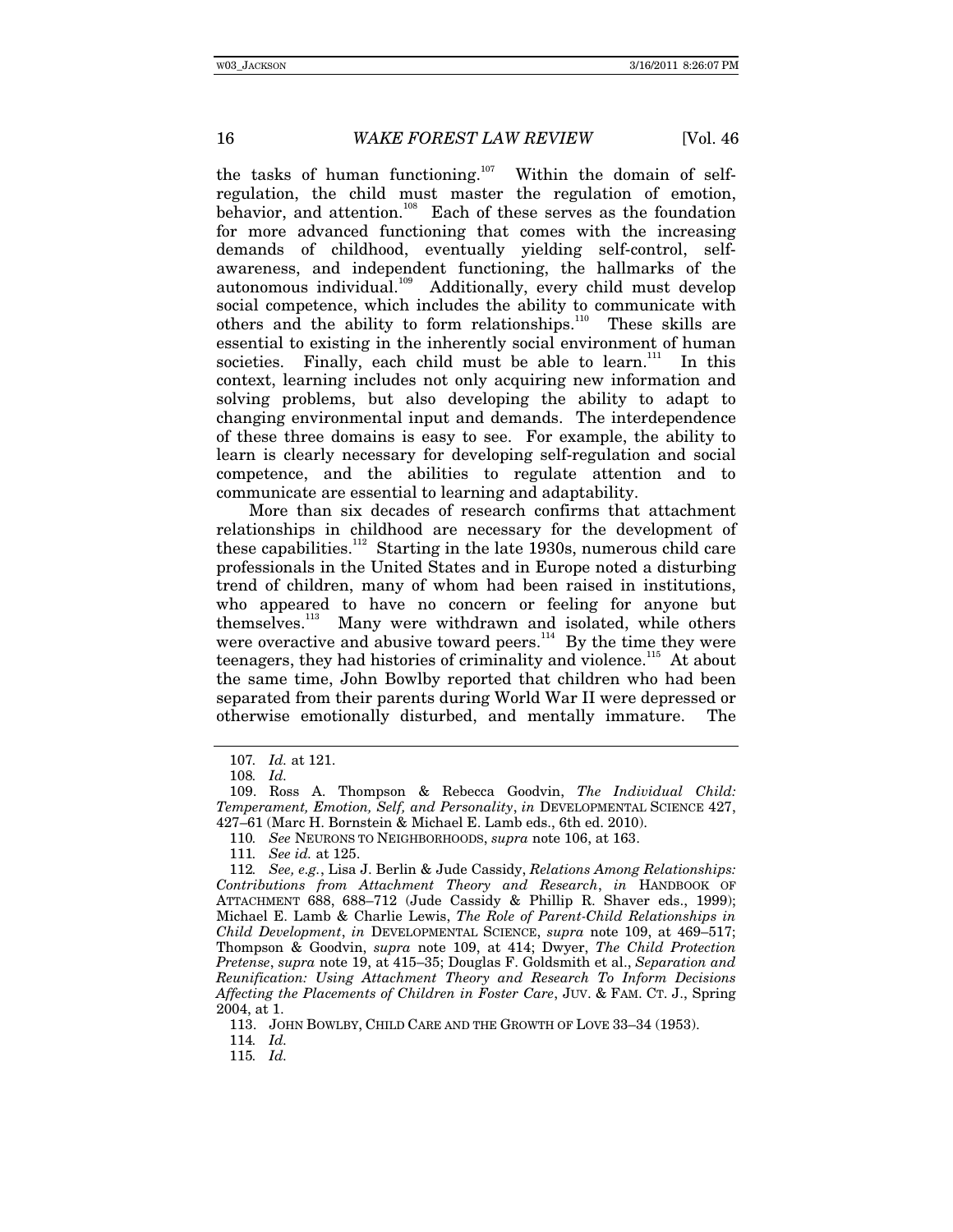orphaned children tended not to develop normal emotional connections to others, a characteristic shared by the institutionalized children.<sup>116</sup> Bowlby's research with these groups captured the children's extreme reactions to disruptions of their attachment relationships, including fearful expressions, angry protests, desperate searching behaviors, sadness, despair, and over time, detachment, subdued physical activity, and subdued emotional expressiveness.<sup>117</sup>

On the basis of these observations, René Spitz conducted the now classic studies exploring how the lack of adequate caregiving affects development.<sup>118</sup> His research documented that in spite of receiving good physical care, children who received little or no emotional and social interaction with a regular caregiver were generally sickly, and both physically and cognitively retarded.<sup>119</sup> Research in this area blossomed and spread from observational studies of children to experimental work with monkeys. Harry Harlow conducted the famous rhesus monkey studies, in which he reared infant monkeys in isolation from birth, comparing their development to that of monkeys raised normally by their mothers.<sup>12</sup> The isolated monkeys showed severe behavioral disturbances when finally placed with other monkeys, such as compulsive self-biting, rocking, and aggression.<sup>121</sup> To examine the psychoanalytic claim that infant attachments were based on the provision of food by the mother, Harlow conducted further research in which he removed infant monkeys from their mothers and placed them with one of two surrogates.<sup>122</sup> The "wire cage mother" was made only of wire, but delivered food and water. The "terrycloth mother" was covered with soft material that might offer comfort but delivered no food. The infant monkeys with "terrycloth mothers" spent significantly more time clinging to and close to the surrogates than did infants with "wire cage mothers."<sup>123</sup> These infants would take sustenance and then move away from the surrogates.124 This research demonstrated that contact comfort was more important to the infant monkeys'

<sup>116</sup>*. See id.* at 36–38.

 <sup>117.</sup> Roger Kobak, *The Emotional Dynamics of Disruptions in Attachment Relationships*, *in* HANDBOOK OF ATTACHMENT, *supra* note 112, at 21–43.

 <sup>118.</sup> Robert N. Emde, *Individual Meaning and Increasing Complexity: Contributions of Sigmund Freud and René Spitz to Developmental Psychology*, *in* A CENTURY OF DEVELOPMENTAL PSYCHOLOGY 203, 218 (Ross D. Parke et al. eds., 1994). To view examples of this work, see Videotape: Psychogenic Disease in Infancy (René A. Spitz 1952), *available at* http://www.archive.org/details /PsychogenicD?start=659.5.

 <sup>119.</sup> Emde, *supra* note 118, at 218.

 <sup>120.</sup> ROBERT SIEGLER ET AL., HOW CHILDREN DEVELOP 415–16 (2d ed. 2006).

<sup>121</sup>*. Id.*

 <sup>122.</sup> Harry Harlow, *The Nature of Love*, 13 AM. PSYCHOLOGIST 673, 674–76.

 <sup>123.</sup> Harlow, *supra* note 122, at 676–77.

<sup>124</sup>*. Id.* at 676.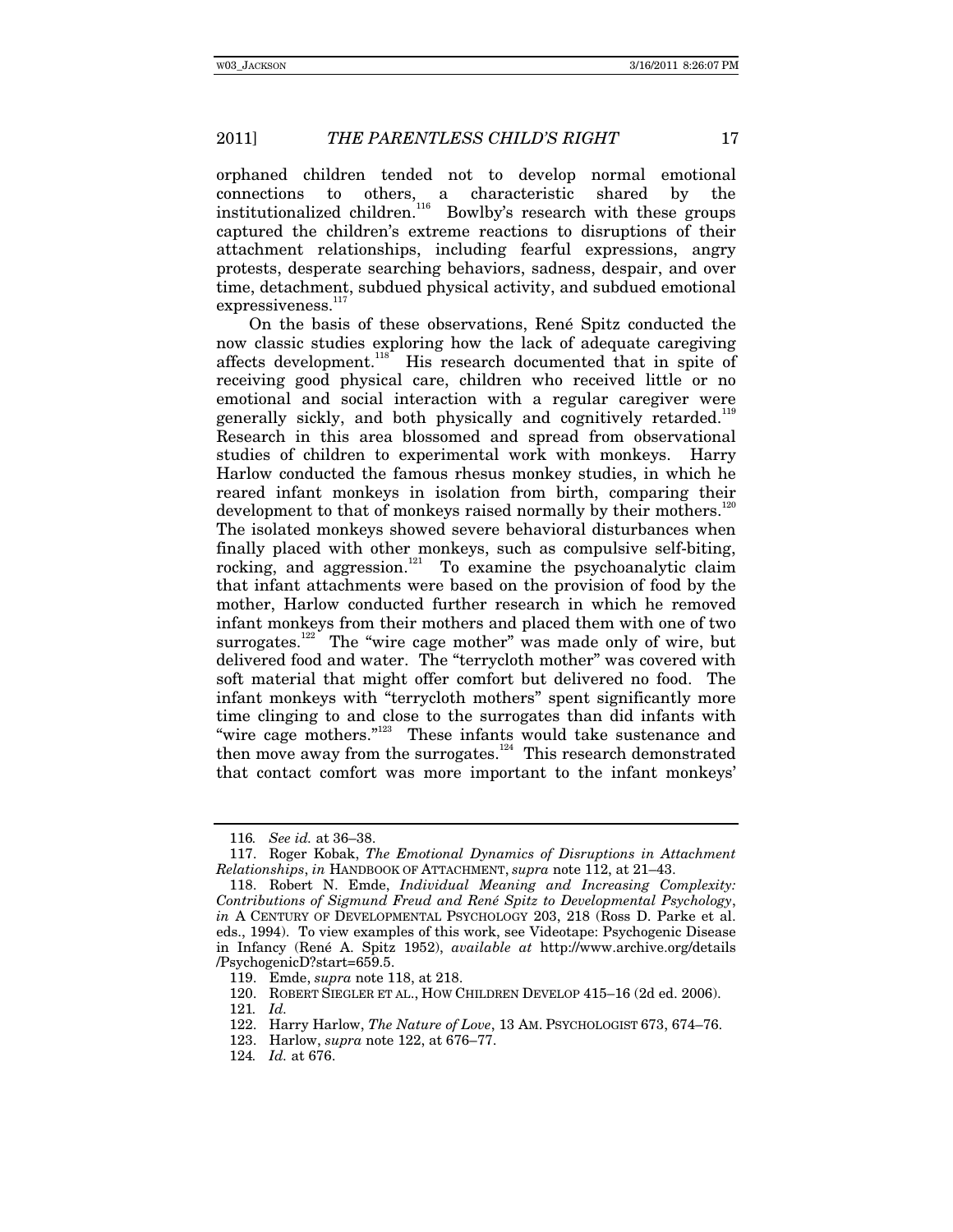attachment than was receiving life-sustaining food and water.<sup>125</sup>

Attachment theory and its corresponding field of research grew out of this early work, leading ultimately to a vast body of scientific research documenting the critical importance of at least one warm, sensitive, continuous relationship with a caregiver to children's successful development.<sup>126</sup> This child development research This child development research overwhelmingly shows that children form strong bonds of attachment to their parents early in life, which strengthen and develop as children grow older.127 These attachment relationships do not depend on biological connection, but form with any adult who "on a continuing, day-to-day basis, through interaction, companionship, interplay, and mutuality, fulfills the child's psychological needs, as well as the child's physical needs."<sup>128</sup> Attachment relationships "shape the development of self-awareness, social competence, conscience, emotional growth and emotion regulation, learning and cognitive growth."<sup>129</sup> They "engage children in the human community in ways that help them define who they are, what they can become, and how and why they are important to other people."<sup>130</sup> In short, children need the attachments that form in a secure and stable family relationship in order to develop into autonomous, socially responsible, psychologically well-adjusted adults.<sup>131</sup> Indeed, courts have long recognized that "children require secure, stable, long-term, continuous relationships with their parents or foster parents."<sup>13</sup>

## *A. The Formation of Attachments in Infancy*

Developmental scientists define an attachment relationship as a specific, enduring emotional bond between two individuals.<sup>13</sup> Infants and young children become attached to the individuals who establish with them a pattern of consistent, predictable responses to their signals and needs.<sup>134</sup> Attachment relationships appear to be

131. Goldsmith et al., *supra* note 112, at 1–2.

<sup>125</sup>*. Id.*

<sup>126</sup>*. See generally* HANDBOOK OF ATTACHMENT, *supra* note 112; ROBIN L. HARWOOD ET AL., CULTURE AND ATTACHMENT: PERCEPTIONS OF THE CHILD IN CONTEXT (1995).

<sup>127</sup>*. See, e.g.*, 1 JOHN BOWLBY, ATTACHMENT AND LOSS 260, 350 (2d ed. 1982).

 <sup>128.</sup> JOSEPH GOLDSTEIN ET AL., BEYOND THE BEST INTERESTS OF THE CHILD 98 (2d ed. 1979).

 <sup>129.</sup> NEURONS TO NEIGHBORHOODS, *supra* note 106, at 265.

 <sup>130.</sup> Nat'l Scientific Council on the Developing Child, *Young Children Develop in an Environment of Relationships* 1 (Harvard Univ. Ctr. on the Developing Child, Working Paper No. 1, 2004).

 <sup>132.</sup> Lehman *ex rel.* Lehman v. Lycoming Cnty. Children's Servs. Agency, 458 U.S. 502, 513 (1982).

<sup>133</sup>*. See generally* Jude Cassidy, *The Nature of the Child's Ties*, *in* HANDBOOK OF ATTACHMENT, *supra* note 112, at 3, 11–14; Lamb & Lewis, *supra* note 112, at 469–80.

 <sup>134.</sup> Lamb & Lewis, *supra* note 112, at 475–76.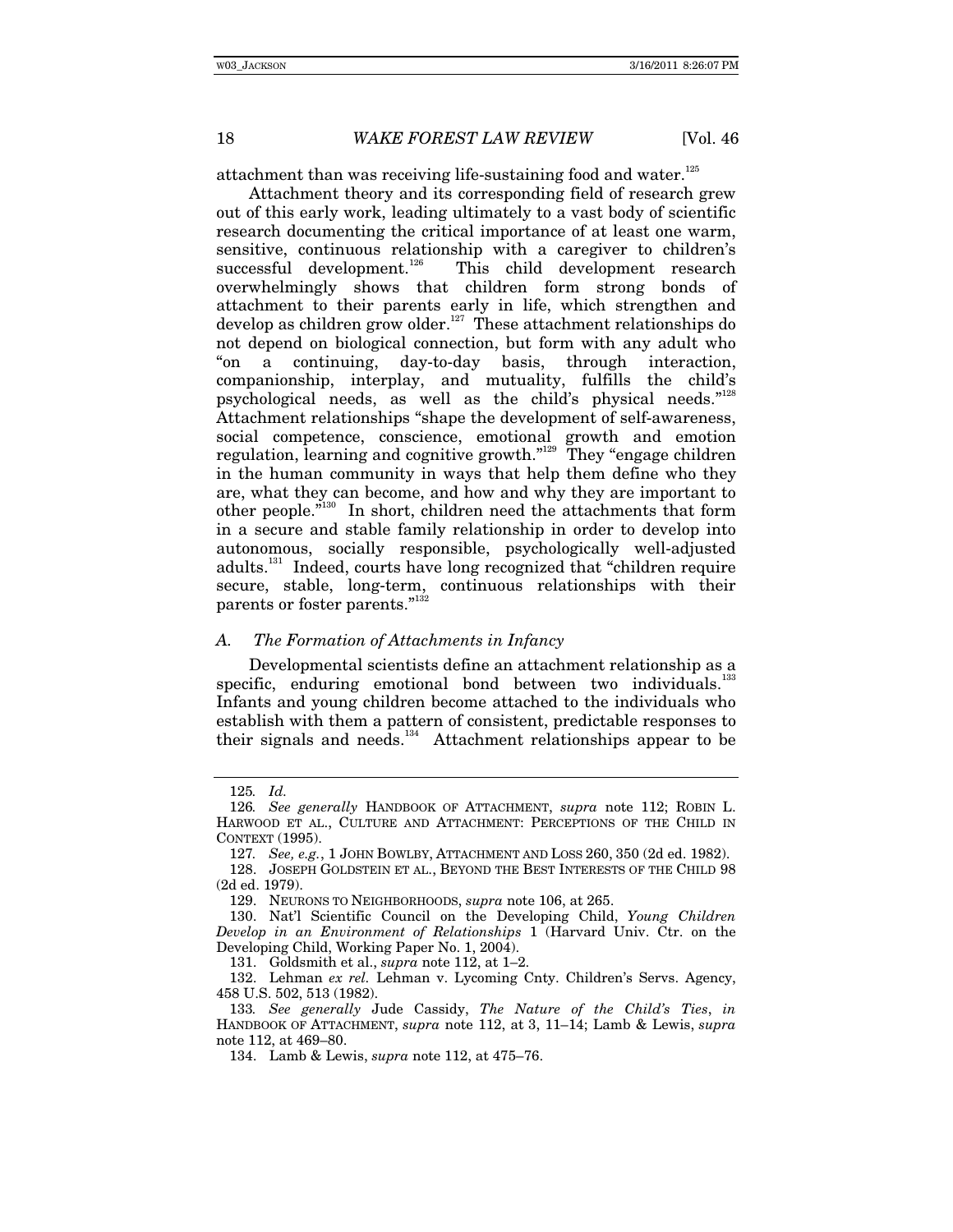biologically based and to have evolved to provide protection for the virtually helpless young human. $135$  The infant "appears to be so strongly motivated and prepared to develop attachments . . . that, given the opportunity to interact regularly with even a modestly responsive caregiver, he . . . will develop an emotional tie to that person."136

Although the infant is predisposed to form attachment relationships, the relationship is shaped by the environment of caregiving.<sup>137</sup> Healthy or secure attachments<sup>138</sup> between children

 138. Attachment theory classifies an individual's attachment status according to four categories: *secure*; *insecure/avoidant*; *insecure/resistant*; and *disorganized*. BARBARA M. NEWMAN & PHILLIP R. NEWMAN, DEVELOPMENT THROUGH LIFE: A PSYCHOSOCIAL APPROACH 153 (9th ed. 2006); Nancy S. Weinfield et al., *The Nature of Individual Differences in Infant-Caregiver Attachment*, *in* HANDBOOK OF ATTACHMENT, *supra* note 112, at 68, 68–69. The pattern of interactions between the child and caregiver reveals the underlying character of the attachment. The four attachment classifications describe the child's perception of the availability of the caregiver in times of need and the organization of the child's responses to the caregiver given those perceptions of availability. *See* NEWMAN & NEWMAN, *supra*, at 153*.* 

Secure attachments are those in which the child is able to rely on the caregiver as an available source of comfort, but is also comfortable to explore the world away from the caregiver and develop mastery of the environment; the child's confidence in the sensitivity and responsiveness of the caregiver engenders confidence in his own interaction with the world. *See* Weinfield et al., *supra*.

Children with insecure/avoidant and insecure/resistant attachments have not experienced consistent availability, responsiveness, and sensitivity to needs from caregivers. Caregivers of children with insecure/avoidant attachments seem to reject their children, spending less time holding, soothing, and interacting with them. The children's attempts to interact may be met with indifference or rebuke. In times of stress, children with insecure/avoidant attachments tend to avoid the caregiver and often fail to seek comfort or assistance. These children are also less likely to actively engage the surrounding environment. *See* NEWMAN & NEWMAN, *supra.*

Children with insecure/resistant attachments to caregivers alternate between clinging to the caregiver for comfort and pulling away from the caregiver in anger. Caregivers of insecure/resistant children tend to be inconsistent in their responsiveness to the child, sometimes ignoring clear signals of need and other times intruding upon the child to make contact, appearing to interact with the child based solely on their own needs rather than in balance with the needs of the child. *Id.* Because children with both insecure/avoidant and insecure/resistant attachments are not able to explore their environments without worry, they cannot achieve the same self-confidence and mastery of the environment as securely attached individuals. Weinfield et al., *supra*, at 69–70.

The fourth category of attachment status, disorganized attachments, is that in which the child has no consistent way of coping with stress. The child's

<sup>135</sup>*. See* NEURONS TO NEIGHBORHOODS, *supra* note 106, at 230.

<sup>136</sup>*. Id.*

 <sup>137.</sup> JOHN BOWLBY, ATTACHMENT AND LOSS: ATTACHMENT 166 (1969); Cassidy, *supra* note 133, at 6. *See generally* Joan B. Kelly & Michael E. Lamb, *Using Child Development Research To Make Appropriate Custody and Access Decisions for Young Children*, 38 FAM. & CONCILIATION CTS. REV. 297 (2000).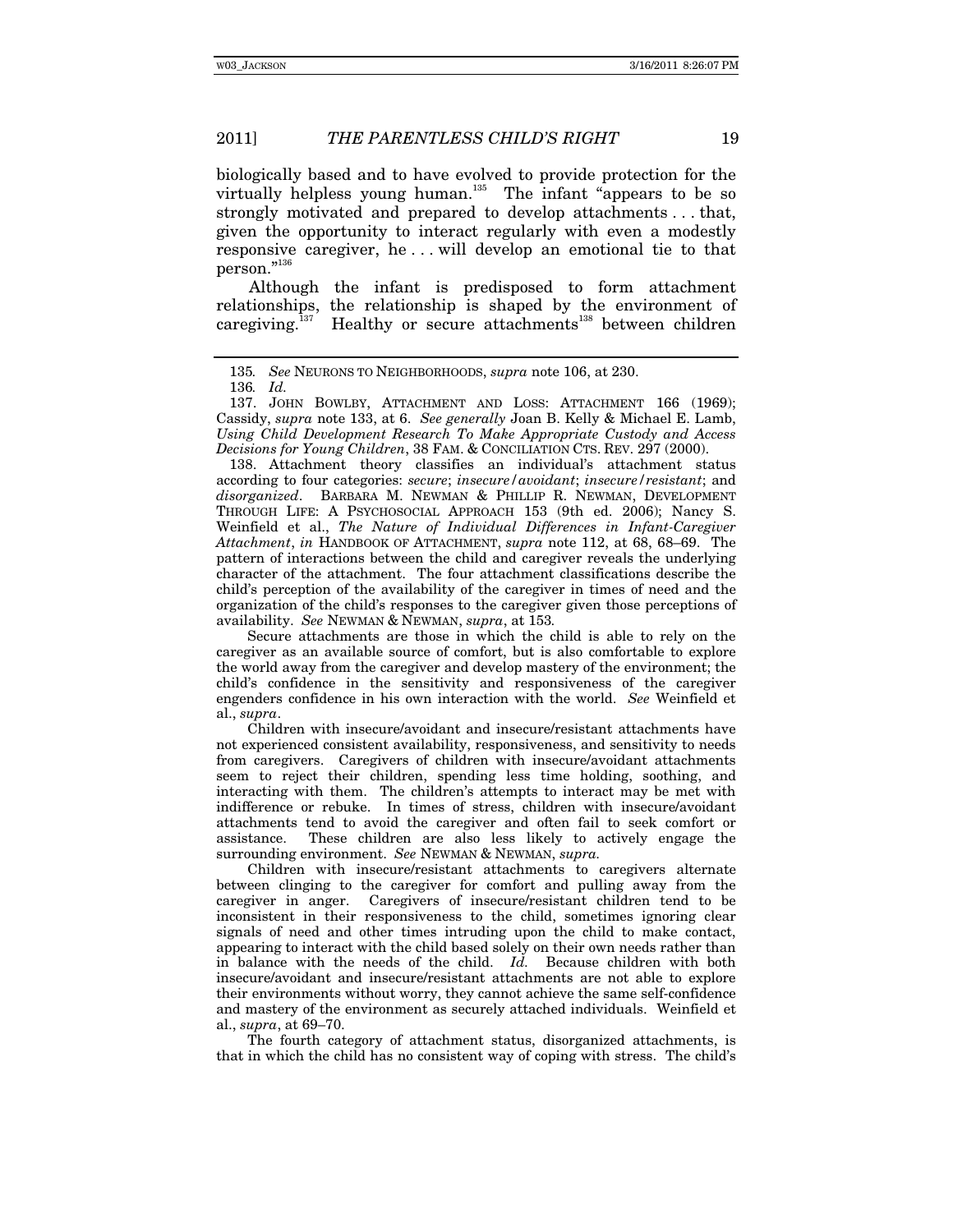and their caregivers are formed when the care received is sensitive, warm, and responsive.<sup>139</sup> Through regular interaction with her caregivers during the first months, the infant learns three key principles that serve as the foundation of the attachment relationship.<sup>140</sup> First, the infant learns that in social interactions, partners take turns acting and reacting to each other.<sup> $141$ </sup> The child comes to understand this concept of reciprocity through the give and take experienced as the caregiver engages the infant in smiles, talking, and other various interactions during routine care.<sup>142</sup> For example, in response to the caregiver's overtures, the infant gurgles, smiles, or waves an arm, leading the caregiver to react with additional communication efforts.<sup>14</sup>

Second, the infant learns that her behavior can affect the behavior of others in consistent and predictable ways.<sup>144</sup> Time after time, crying brings the caregiver to her side and leads to satiated hunger. Babbling results in smiles and talking from the caregiver. This initial understanding of agency leads to the third principle, trust.145 Through repeated interactions, the infant learns that the caregiver "can be counted on to respond when signaled."<sup>146</sup> The child comes to expect certain patterns of response from the caregiver, and each response reinforces the expectation.<sup>147</sup> This knowledge leads to

behavior is contradictory and often unpredictable, seeming to convey feelings of extreme fear or utter confusion in relation to the caregiver. Caregivers of children with disorganized attachments tend to be either negative and hostile toward their children or passive, seeming to be afraid of their children, or untrusting in their own ability to care for them. *See* NEWMAN & NEWMAN, *supra*, at 153–54. Children with disorganized attachments are also less likely to explore and master the world around them. *See* Jay Belsky et al., *Instability of Infant-Parent Attachment Security,* 32 DEVELOPMENTAL PSYCHOL. 921, 921–24 (1996).

 <sup>139.</sup> The relationship between the development of healthy attachments and parental care that is more affectionate, more effective in soothing the child, less intrusive, and more sensitive to the child's needs has been established in numerous cultural groups and across numerous studies. *See, e.g*., MARY D. SALTER AINSWORTH ET AL., PATTERNS OF ATTACHMENT 137–53 (1978); Marianne S. De Wolff & Marinus H. van Ijzendoorn, *Sensitivity and Attachment: A Meta-Analysis on Parental Antecedents of Infant Attachment,* 68 CHILD DEV. 571 (1997); Byron Egeland & Ellen A. Farber, *Infant-Mother Attachment: Factors Related to Its Development and Changes over Time*, 55 CHILD DEV. 753 (1984); German Posada et al., *Through Columbian Lenses: Ethnographic and Conventional Analysis of Maternal Care and Their Associations with Secure Base Behavior*, 40 DEVELOPMENTAL PSYCHOL. 508 (2004).

 <sup>140.</sup> Lamb & Lewis, *supra* note 112, at 473.

<sup>141</sup>*. Id.*

<sup>142</sup>*. Id.*

<sup>143</sup>*. Id.*

<sup>144</sup>*. Id.*

<sup>145</sup>*. Id.*

<sup>146</sup>*. Id.*

<sup>147</sup>*. Id.*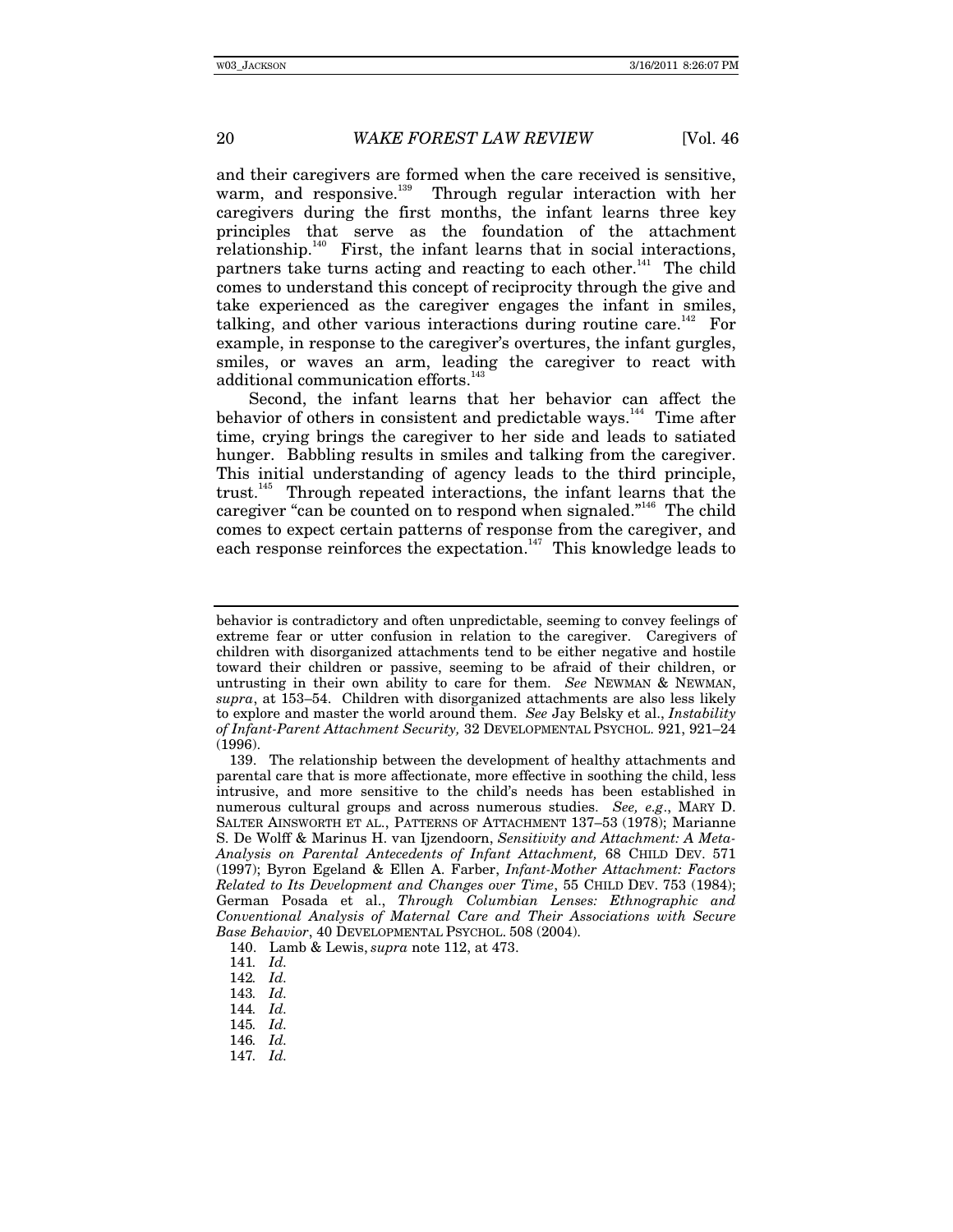a fundamental trust on which the attachment relationship is built.<sup>148</sup> The rhythm of interaction established as the infant learns reciprocity, agency, and trust is an important component of the attachment relationship, creating consistency in the child's environment over time and contributing a source of familiarity and comfort that continues even when the interactions between child and caregiver evolve with the child's development.<sup>149</sup> This rhythm of interaction remains important throughout the child's life.<sup>150</sup>

Although the interaction style in the attachment relationship may remain consistent, attachment behaviors differ across the various stages of development. Attachment in infancy looks different than attachment in elementary school. One way to measure the health or security of attachment relationships at any developmental stage is to evaluate the degree of trust a child develops in the reliability of specific people.<sup>151</sup> This view of attachment is particularly appropriate as the child moves past the early years of total dependence on others and into the more independent developmental phases of the preschool years and beyond. In healthy attachment relationships, the caregiver's response consistently meets the child's needs.<sup>152</sup> Over time, this continuous and predictable responsiveness, behavior modeling, and nurturing enable the child to thrive across all domains of development and provide the basis for the child's understanding of human interaction.<sup>153</sup> Even when the caregiver input is less optimal, contributing to less healthy attachment relationships, the child learns a basic template of how relationships work.<sup>154</sup> In such situations, the child may learn that the caregiver is predictably unavailable, or even predictably unpredictable.<sup>155</sup> Still, these relationships form the child's basis for understanding human relationships and what it is to be a person.

## *B. The Role of Attachments in the Emergence of the Self*

The developing attachment relationship spurs the creation of neurological pathways in the child's brain that lead to psychological advances, including the emergence of a sense of self.<sup>156</sup> Every experience causes an electrochemical reaction in the brain.<sup>157</sup> These

<sup>148</sup>*. Id.*

<sup>149</sup>*. See id.* at 472–73.

<sup>150</sup>*. See infra* notes 178–84 and accompanying text.

 <sup>151.</sup> Lamb & Lewis, *supra* note 112, at 473.

<sup>152</sup>*. Id.*

<sup>153</sup>*. See* NEURONS TO NEIGHBORHOODS, *supra* note 106, at 236.

<sup>154</sup>*. See id.* at 241.

<sup>155</sup>*. See supra* note 138 and accompanying text (describing different categories of attachment relationships).

<sup>156</sup>*. See* Thompson & Goodvin, *supra* note 109, at 427, 447–52.

<sup>157</sup>*. See* Geraldine Dawson et al., *The Role of Early Experience in Shaping Behavioral and Brain Development and Its Implications for Social Policy*, 12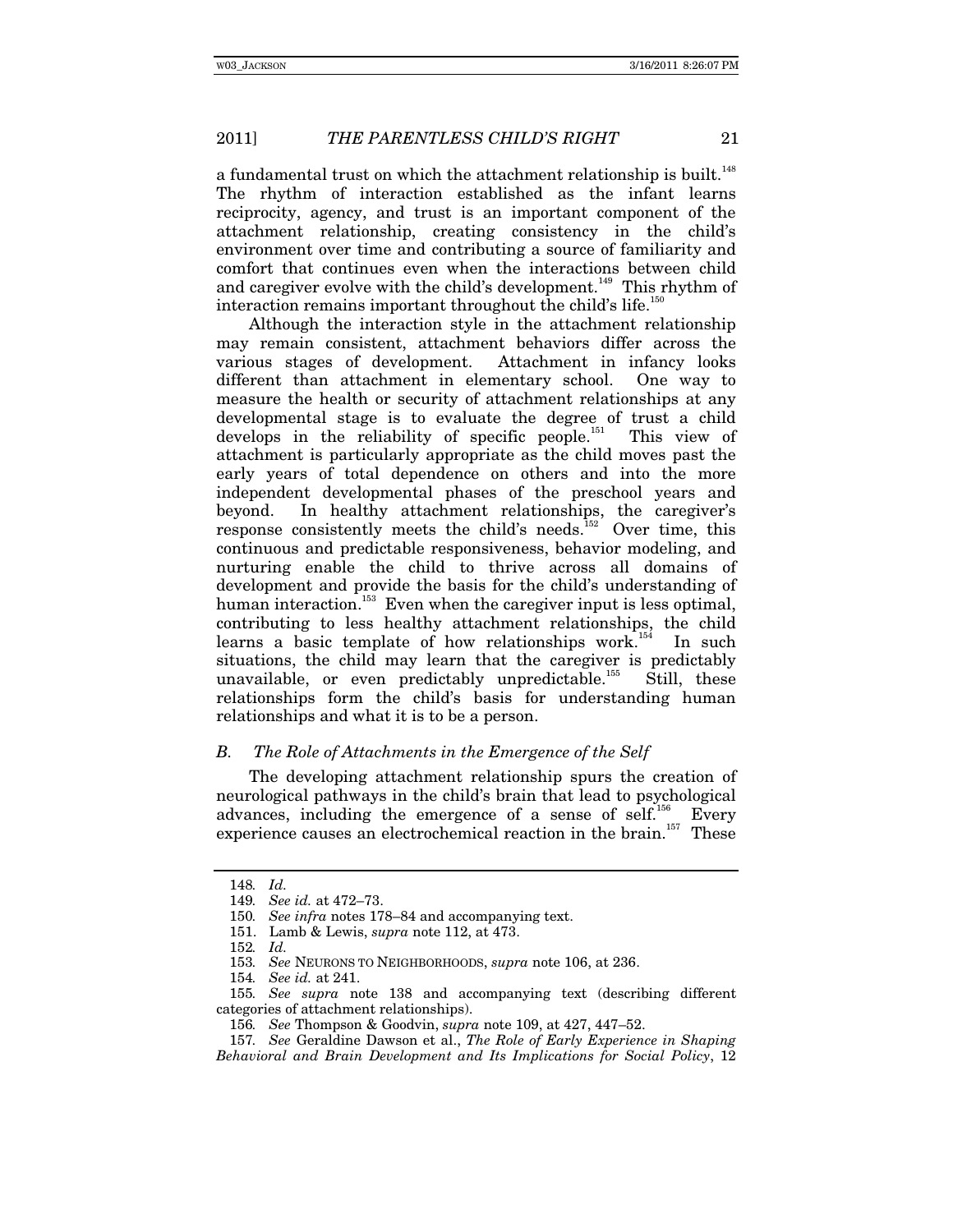reactions stimulate the neurons involved, leading to neuronal growth and strengthening.<sup>158</sup> Thus, through experience, connections between neurons in the brain are formed. Repeated experiences lead to pathways that are strengthened with each occurrence.<sup>15</sup> These pathways join together to form networks of neuronal connections, creating the hardwiring of brain functioning. Attachment relationships are *the* major environmental factor—the "active ingredient" in the environment—that shapes the development of the child's brain during its period of maximal growth.<sup>160</sup> When a caregiver provides a pattern of consistent, predictable responses to the child's signals and needs, forming an attachment relationship, the repeated experiences generate robust neuronal connections in the developing child's brain. In short, healthy "development of a child's brain architecture depends upon the establishment of [attachment] relationships."<sup>161</sup>

As the baby gains more experience and builds understanding of reciprocity, agency, and trust, the child's expectations solidify into a model that can be used to predict the behavior of others and to understand new experiences. These models are talked about in behavioral science as internal working models. $^{16}$ 

An internal working model serves two functions. As described above, the model lets the child know what to expect from her attachment figures.<sup>163</sup> Additionally, the internal working model Additionally, the internal working model shapes the child's understanding of and feelings about herself.<sup>164</sup> At the same time that the child develops expectations about behaviors and responses from the caregiver, she develops expectations about her own behaviors and preferences.<sup>165</sup> So for example, the toddler who tries kicking a soccer ball receives praise from the caregiver for

DEV. & PSYCHOPATHOLOGY 695, 697 (2000) (explaining the role of chemical reactions in the brain, how memories are formed, and how neuronal growth reinforces those developments).

<sup>158</sup>*. Id.*

<sup>159</sup>*. Id.* at 697–98.

 <sup>160.</sup> NAT'L SCIENTIFIC COUNCIL ON THE DEVELOPING CHILD, THE SCIENCE OF EARLY CHILDHOOD DEVELOPMENT 6 (2007), *available at* http://developingchild .harvard.edu/index.php/download\_file/-/view/67/.

 <sup>161.</sup> Nat'l Scientific Council on the Developing Child, *supra* note 130, at 1.

 <sup>162.</sup> Internal working models are the child's mental representations of the relationship between the child and the caregiver, based on shared experiences. The model governs the ongoing attachment relationship, in that the child interprets and predicts the caregiver's behavior, thoughts, and feelings based on his or her established patterns of interaction. This consideration of the caregiver's behavior, then, serves to support and regulate the child's own behavior. Internal working models are continuously under revision as new experiences with the caregiver are added to the model. Inge Bretherton & Kristine A. Munholland, *Internal Working Models in Attachment Relationships*, *in* HANDBOOK OF ATTACHMENT, *supra* note 112, at 89, 90–91.

<sup>163</sup>*. See* Thompson & Goodvin, *supra* note 109, at 414.

<sup>164</sup>*. Id.*

<sup>165</sup>*. Id.* at 414–15.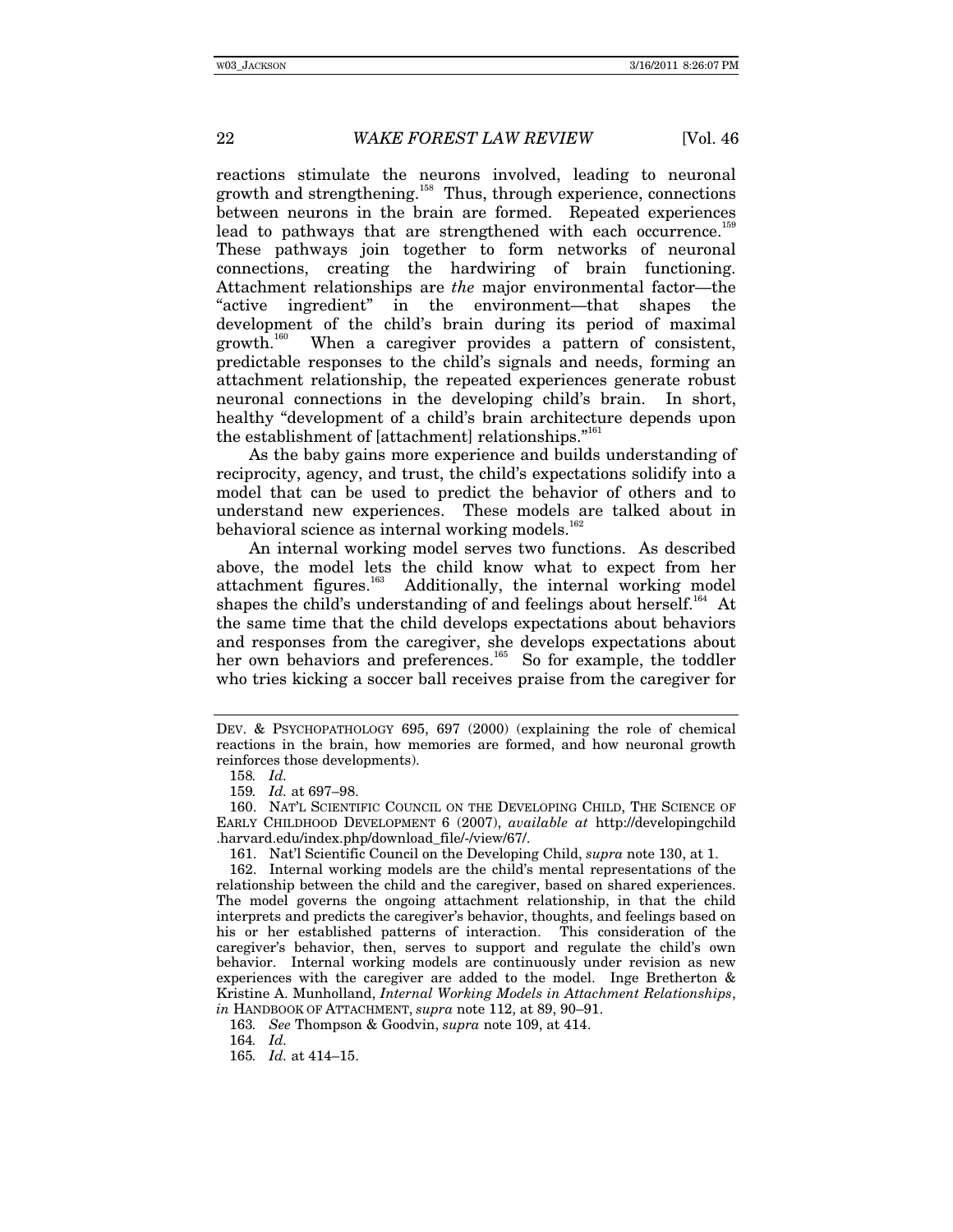the effort, leading the child to repeat the behavior. Ongoing feedback from the caregiver providing praise, advice, and even participation as the caregiver kicks the ball back to the toddler leads the child to seek to play with the soccer ball. The caregiver may begin to talk about the child's love for soccer with the child and others in the child's environment, labeling the child as a "soccer player." Over time, the child comes to think of himself as a soccer player and as someone who loves soccer.

In addition, many of the child's abilities are mastered within early social relationships, structured and supported by the caregiver. With experience, these abilities emerge as capacities of the child.<sup>166</sup> For example, a two-year-old may grab her toy cat from her older brother while slapping him in frustration. The father takes her hand and explains the rules about sharing, hitting, and asking for the things that she wants. The next time she tries to claim a valuable item from her brother, the father reminds her of the rules and helps her to ask for the toy rather than grabbing it. Each time a similar scenario occurs, the father helps her to remember the rules and to comply, over time allowing and expecting the child to be better able to independently remember and to act on the rules. Eventually the child responds to her brother's snatching of her toy by inhibiting the urge to take it back and instead asking for its return. The child has now developed the ability to regulate her own behavior in social interactions, an essential skill for mastering social competence. The child is also able to generalize this response pattern to other situations with other people. This new capacity is added to the child's internal working model, elaborating her understanding of herself and how relationships function.<sup>16</sup>

Accordingly, there is first an organized relationship with the caregiver; this organization, then, serves as the foundation for the organization of the self. $168$  In this way, ongoing feedback from the caregiving environment further refines the child's understanding of how others see her, expectations held by others regarding her behavior, and her own expectations, abilities, and feelings.<sup>168</sup>

The parent-infant attachment thus provides "a crucial foundation for the growth of healthy self-regard, because of its influence on the young child's developing self-representations."<sup>170</sup> Through such a relationship, parental values, expectations, and beliefs are transmitted in ongoing feedback about behavior, and this

 <sup>166.</sup> L.S. VYGOTSKY, MIND IN SOCIETY 70–72 (Michael Cole et al. eds., 1981); *see also* NEURONS TO NEIGHBORHOODS, *supra* note 106, at 113 (discussing this process in the context of children's development of emotional self-regulation).

 <sup>167.</sup> Bretherton & Munholland, *supra* note 162, at 89.

<sup>168</sup>*. See generally* Louis W. Sander, *Infant and Caretaking Environment*, *in* EXPLORATIONS IN CHILD PSYCHIATRY 129 (E. James Anthony ed., 1975).

 <sup>169.</sup> Thompson & Goodvin, *supra* note 109, at 450.

<sup>170</sup>*. Id.*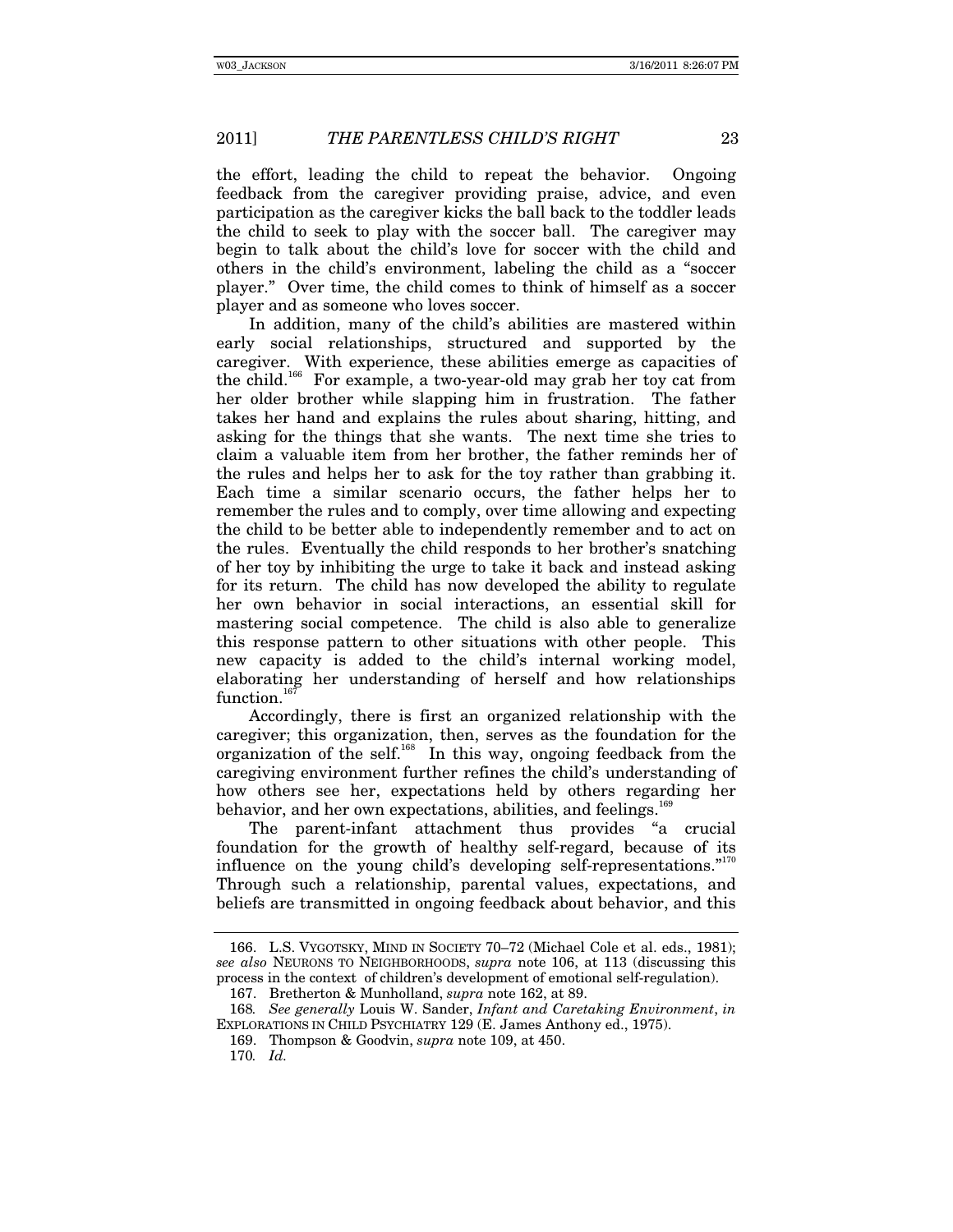feedback strongly influences children's self-representations.171 Over time, these patterns of beliefs, attitudes, expectations, and behaviors emerge as the child's own personality.<sup>172</sup> Although this process occurs during the preschool years, the person the child is to be continues to develop, adding to the complexity and organization of the internal working models of self and other throughout childhood.<sup>173</sup> The emergence of autonomy in late adolescence is associated with the child's attachment relationships. $174$  Just as attachments in infancy provide the child with a secure base from which to explore the environment with the knowledge that the caregiver will be available to help and comfort when needed, healthy attachment relationships in adolescence support continued closeness while encouraging the expression of differences.<sup>175</sup> Caregivers facilitate identity exploration through an open exchange of ideas and an appropriate level of challenge.<sup>176</sup> "Attachment experiences" are thus "vital in the formation of the person."<sup>177</sup>

## *C. The Ongoing Importance of Attachments to the Child's Development of Self-Regulation, Social Competence, and Ability To Learn*

It is not just the character of the early attachment relationship that shapes later development; the ongoing nature of the parentchild relationship is fundamental to adult outcomes. Research now indicates that children vary significantly in whether early attachments have an enduring impact on their development, and it is the continuity of caregiving and interaction style between parent and child in the attachment relationship that shapes later developmental outcomes.178 For example, a secure attachment in infancy does not predict more positive social functioning when the mother's interaction style has changed from warm and supportive to insensitive and intrusive.<sup>179</sup> However, when parents interact However, when parents interact

175*. Id.* at 148–50.

<sup>171</sup>*. Id.* at 451–52.

<sup>172</sup>*. See* L. ALAN SROUFE ET AL., THE DEVELOPMENT OF THE PERSON: THE MINNESOTA STUDY OF RISK AND ADAPTATION FROM BIRTH TO ADULTHOOD 25–27 (2005).

<sup>173</sup>*. See* Robert S. Marvin & Preston A. Britner, *Normative Development: The Ontogeny of Attachment*, *in* HANDBOOK OF ATTACHMENT, *supra* note 112, at 44, 62–63.

<sup>174</sup>*. See* Ross A. Thompson, *The Legacy of Early Attachments*, 71 CHILD DEV. 145, 146 (2000).

 <sup>176.</sup> Karen M. Best et al., *Predicting Young Adult Competencies: Adolescent Era Parent and Individual Influences*, 12 J. ADOLESCENT RES. 90, 107–09 (1997).

 <sup>177.</sup> L. Alan Sroufe, *Attachment and Development: A Prospective, Longitudinal Study from Birth to Adulthood*, 7 ATTACHMENT & HUM. DEV. 349, 365 (2005).

<sup>178</sup>*. See* Thompson, *supra* note 174, at 145–51.

<sup>179</sup>*. See generally* Martha Farrell Erikson et al., *The Relationship Between*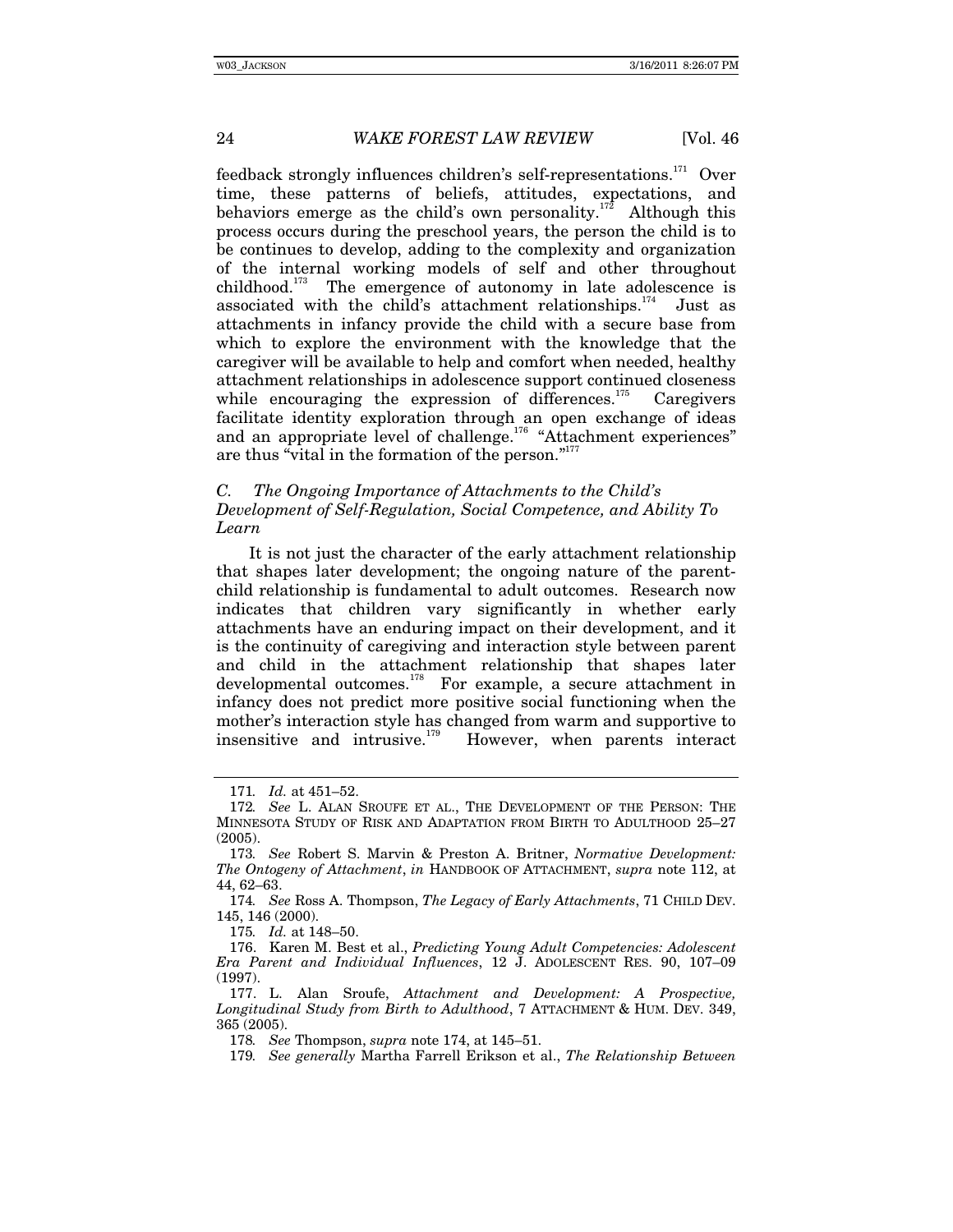sensitively and warmly with their children not just in infancy but also throughout childhood, the children are likely to develop favorably. $\frac{1}{2}$ 

Attachment relationships serve the primary function of organizing behavior during the child's infancy.<sup>181</sup> As the child develops and the environmental demands on the child change, the functions of the attachment relationship change as well. For the toddler who is faced with the tasks of learning to seek goals and handle new-found abilities such as expressing feelings and desires, interaction with attachment figures provides assistance in managing the tension that arises between these skills and safety and social demands.<sup>182</sup> A responsive mother helps the frustrated toddler to manage the emotions that might lead to a tantrum, and to instead persist in working toward the goal, channeling the emotion and energy into a strategy to succeed. Thus, the attachment relationship provides the toddler with the safe space needed to develop emotion regulation.<sup>183</sup> "Attachment to a primary caregiver is essential to the development of emotional security and social conscience."184

During the preschool years, the child's major developmental tasks include growing her curiosity, self-direction, and selfmanagement, as well as building her self-confidence and social skills.<sup>185</sup> Research shows that children's attachment relationships contribute to their success in meeting these benchmarks.<sup>1</sup> Attachment relationships affect children's ability to interact with unfamiliar people,<sup>187</sup> their memory processes,<sup>188</sup> their understanding of emotion,189 their understanding of friendship,190 their conscience

182*. See* NEURONS TO NEIGHBORHOODS, *supra* note 106, at 229–30.

183*. See* SROUFE ET AL., *supra* note 172, at 106–07.

 184. Comm. on Early Childhood, Adoption, and Dependent Care, Am. Acad. of Pediatrics, *Developmental Issues for Young Children in Foster Care*, 106 PEDIATRICS 1145, 1146 (2000) [hereinafter *Young Children in Foster Care*].

 185. These tasks are directly related to the self-regulation and social competence essential for autonomous functioning in society.

186*. See generally* Marvin & Britner, *supra* note 173, at 55–62 (discussing the development of attachment during the toddler and preschool years).

187*. See* Ross A. Thompson, *Empathy and Its Origins in Early Development*, *in* INTERSUBJECTIVE COMMUNICATION AND EMOTION IN EARLY ONTOGENY 144, 144–45 (Stein Bråten ed., 1998).

188*. See* Jay Belsky et al., *Infant Attachment Security and Affective-Cognitive Information Processing at Age 3*, 7 PSYCHOL. SCI. 111, 111–14 (1996).

189. Deborah J. Laible & Ross A. Thompson, *Attachment and Emotional* 

*Quality of Attachment and Behavior Problems in Preschool in a High-Risk Sample*, 50 MONOGRAPHS SOC'Y FOR RES. CHILD DEV., Nos. 1–2, 1985, at 147; Douglas M. Teti et al., *And Baby Makes Four: Predictors of Attachment Security Among Preschool-Age Firstborns During the Transition to Siblinghood*, 67 CHILD DEV. 579 (1996).

 <sup>180.</sup> LAURA E. BERK, INFANTS AND CHILDREN 277 (5th ed. 2005).

<sup>181</sup>*. See* SROUFE ET AL., *supra* note 172, at 87–88 (discussing the caregiver's interaction with infants as a behavioral organizational system).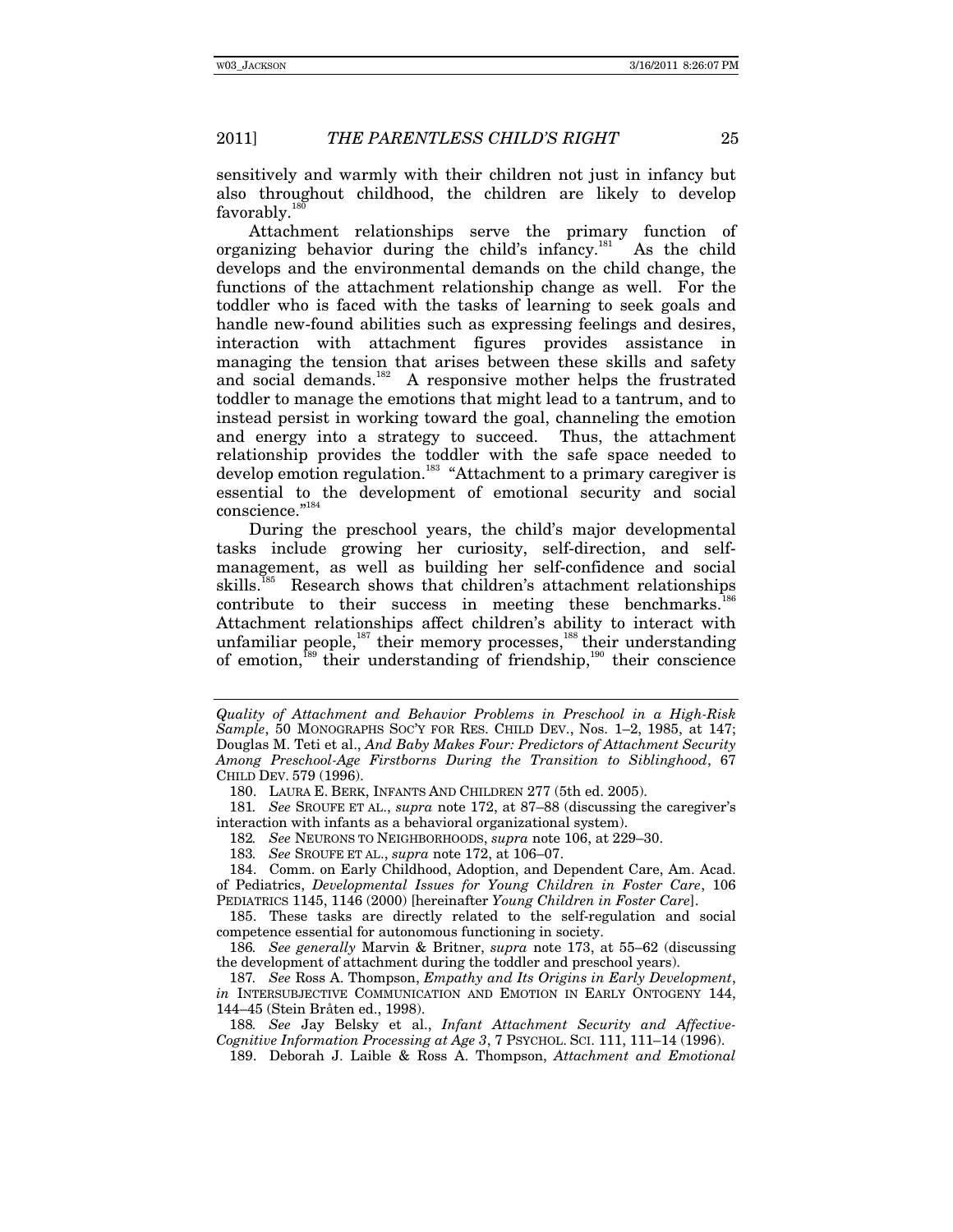development,<sup>191</sup> and their reactivity to stressful situations.<sup>192</sup> Additionally, the early attachment relationship also serves as a prototype for relationships developed with others beyond the immediate family as the child's social circle widens, and for later social relationships.<sup>193</sup>

Attachment relationships are vital for the maturing child, not only in the early years, but throughout development. Attachment relationships with parents underlie the child's ability to emerge from the intimacy of the family to seek additional social relationships.<sup>194</sup> Research demonstrates that rather than opposing adolescents' need to establish autonomy, as one might expect, the parental-attachment relationship plays a vital role in helping adolescents successfully meet this challenge.<sup>195</sup> Attachment relationships with parents contribute to adolescents' self-esteem, social competence, emotional adjustment, behavioral self-control, and sense of identity.<sup>196</sup> The importance of attachment relationships

 192. Megan R. Gunnar et al., *Stress Reactivity and Attachment Security*, 29 DEVELOPMENTAL PSYCHOBIOLOGY 191, 200–02 (1996).

 193. NEURONS TO NEIGHBORHOODS, *supra* note 106, at 236. The attachment relationship is also related to the child's competence in elementary school, including success with peers and academic abilities. Research shows that attachment is related to overall academic performance in elementary school, achievement test scores, attentiveness in school, and emotional health. *See* SROUFE ET AL., *supra* note 172, at 163–65. In fact, throughout childhood, attachment relationships are consistently related to functioning across social, emotional, and cognitive domains. For example, a large-scale research study following children and their attachment relationships over thirty years concluded that a healthy attachment was positively related to all measures of competence for fifteen-year-olds, including ratings of leadership, planning, selfconfidence, and social skills—all capacities related to autonomous functioning. *Id.* at 179–82.

194. NEWMAN & NEWMAN, *supra* note 138, at 156.

 195. Joseph P. Allen & Deborah Land, *Attachment in Adolescence*, *in*  HANDBOOK OF ATTACHMENT, *supra* note 112, at 319, 319; *see also* Joseph P. Allen et al., *Longitudinal Assessment of Autonomy and Relatedness in Adolescent-Family Interactions as Predictors of Adolescent Ego Development and Self-Esteem*, 65 CHILD DEV. 179, 181–92 (1994) (studying the importance of establishing autonomy and relatedness in adolescent-family interactions); R. Chris Fraley & Keith E. Davis, *Attachment Formation and Transfer in Young Adults' Close Friendships and Romantic Relationships*, 4 PERS. RELATIONSHIPS 131, 132–33 (1997).

196*. See* Consuelo Arbona & Thomas G. Power, *Parental Attachment, Self-Esteem, and Antisocial Behaviors Among African American, European American, and Mexican American Adolescents*, 50 J. COUNSELING PSYCHOL. 40, 40 (2003); Maureen E. Kenny & Kenneth G. Rice, *Attachment to Parents and* 

*Understanding in Preschool Children*, 34 DEVELOPMENTAL PSYCHOL. 1038, 1038–44 (1998).

 <sup>190.</sup> Kathryn A. Park & Everett Waters, *Security of Attachment and Preschool Friendships*, 60 CHILD DEV. 1076, 1076–80 (1989).

 <sup>191.</sup> Grazyna Kochanska, *Multiple Pathways to Conscience for Children with Different Temperaments: From Toddlerhood to Age 5*, 33 DEVELOPMENTAL PSYCHOL. 228, 236–39 (1997).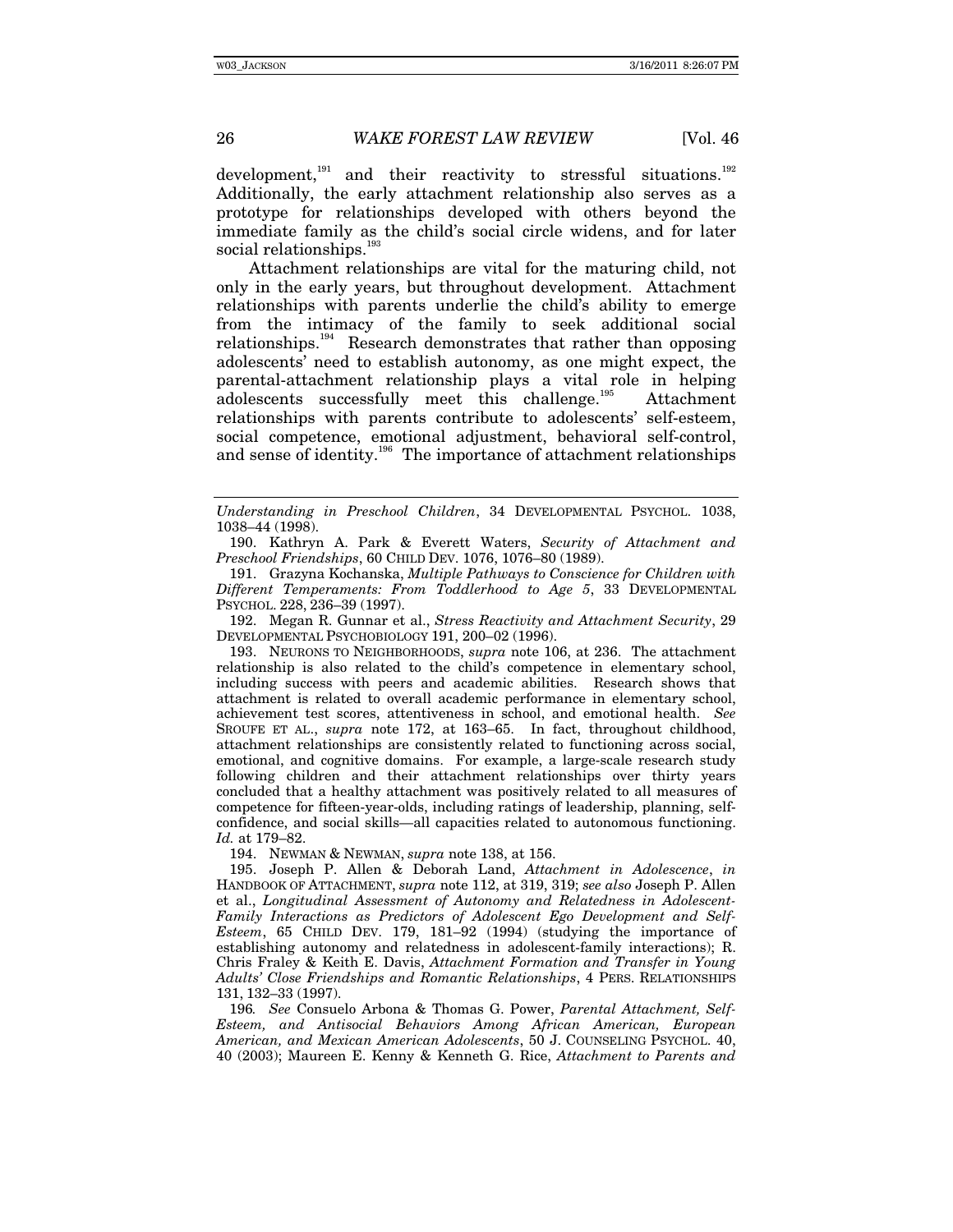with parents continues into the college years and beyond. College students' attachment to their parents relates to their academic performance and their social and psychological adjustment during the transition to college.<sup>197</sup> The attachment relationship with parents serves as a model for other relationships as young adults establish their own lives, affecting their ability to successfully form close relationships both with romantic partners and with friends after leaving home.<sup>198</sup>

Attachment relationships also "buffer young children against the development of serious behavior problems, in part by strengthening the human connections and providing the structure and monitoring that curb violent or aggressive tendencies."<sup>199</sup> This remains true throughout childhood.<sup>200</sup> Attachment relationships thus form "the cornerstone for healthy psychological adjustment."<sup>201</sup>

## *D. The Need for Stability in Attachment Relationships*

Disruptions in attachment relationships—and in particular repeated disruptions—cause profound emotional and psychological harm.<sup>202</sup> Disruption causes children to "not only suffer separation distress and anxiety but also setbacks in the quality of their next attachments, which will be less trustful."203 Displacing children's attachment relationships upsets the continuity of caregiving, which usually provides the consistent, enduring environmental input,

199. NEURONS TO NEIGHBORHOODS, *supra* note 106, at 265.

 200. For example, research studies have confirmed that family closeness and attachment relationships are the most important factors associated with teens' choices to not smoke, to use less alcohol and other drugs, to delay sexual activity, and to forego suicide attempts. *See generally* Michael D. Resnick et al., *Protecting Adolescents from Harm: Findings from the National Longitudinal Study on Adolescent Health*, 278 JAMA 823 (1997).

 201. DAVID M. BRODZINSKY ET AL., CHILDREN'S ADJUSTMENT TO ADOPTION 13 (1998).

 202. This harm is evidenced by changes in brain functioning. The stress caused by disruptions of attachment has enduring effects on the regulation of the Hypothalamic-Pituitary-Adrenal ("HPA") axis of the brain. The HPA axis is associated with the regulation of cortisol and is responsible for regulating the body's response to stress and for transmitting neurochemical information for the processes of the sympathetic nervous system, the system that maintains homeostasis in the body and directs the flight-or-fight response that might be necessary for immediate survival. *See* James R. Corbin, *Reactive Attachment Disorder: A Biopsychosocial Disturbance of Attachment*, 24 CHILD ADOLESC. SOC. WORK J. 539, 539–44 (2007).

203. GOLDSTEIN ET AL., *supra* note 128, at 33.

*Adjustment in Late Adolescent College Students: Current Status, Applications, and Future Considerations*, 23 COUNSELING PSYCHOL. 433, 433–39 (1995).

<sup>197</sup>*. See* Simon Larose et al., *Attachment State of Mind, Learning Dispositions, and Academic Performance During the College Transition*, 41 DEVELOPMENTAL PSYCHOL. 281, 283 (2005).

 <sup>198.</sup> Miri Scharf et al., *Adolescents' Attachment Representations and Developmental Tasks in Emerging Adulthood*, 40 DEVELOPMENTAL PSYCHOL. 430, 439–41 (2004).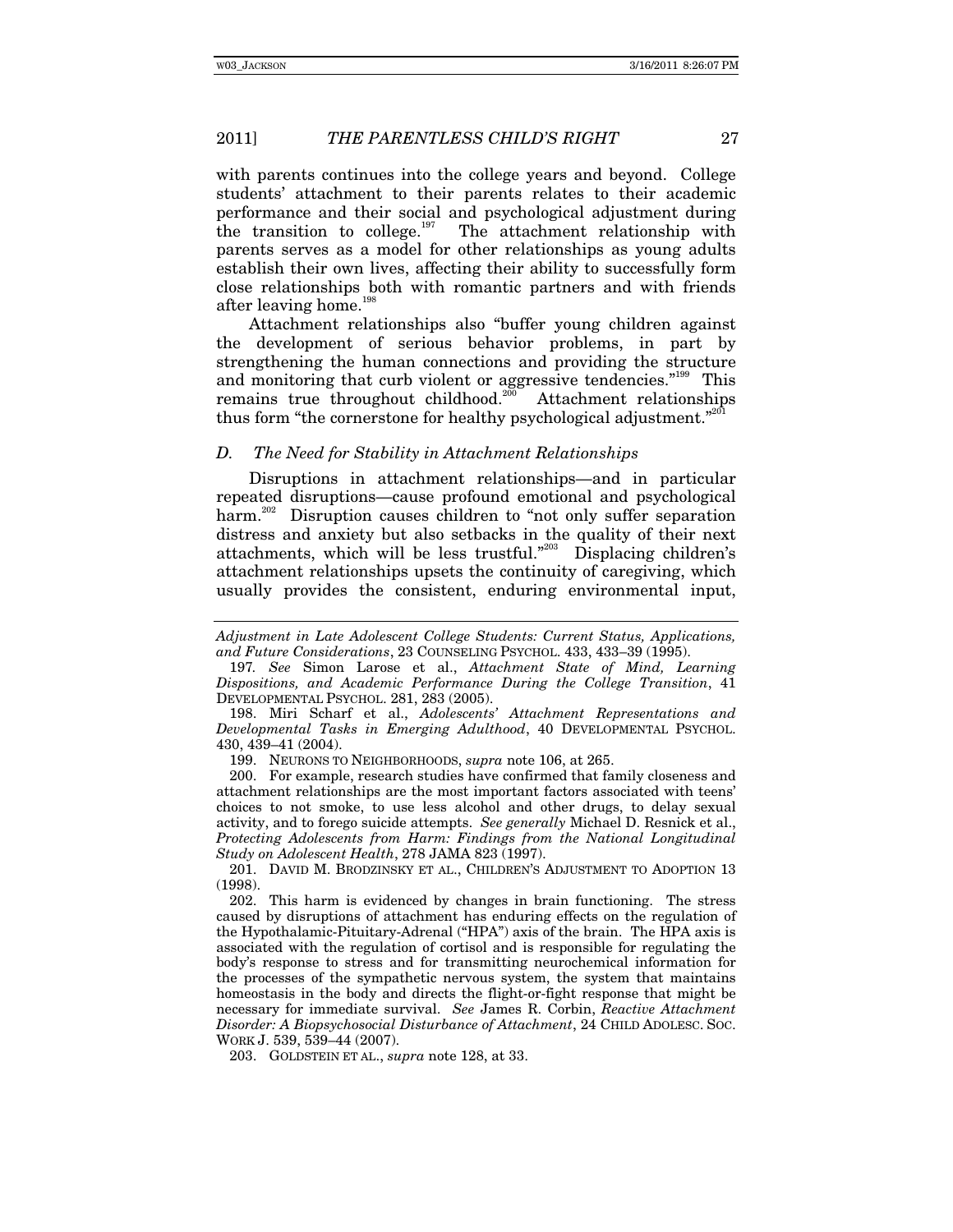modeling, and support necessary for the child's emotional, social, and cognitive abilities to fully develop.<sup>204</sup> Thus, "repeated 'detaching' and 're-attaching' to people who matter . . . can lead to enduring problems."205 Ultimately, interference with children's attachment relationships can lead to "aggression, fearful relationships, academic problems in school, and  $\dots$  elevated psychopathology.<sup>"206</sup> As the American Psychiatric Association's DSM-IV confirms, repeated changes in caregivers is related to a child's inability to respond appropriately to social situations, hypervigilance, excessive fear or withdrawal, and disinhibited behavior with adults.<sup>207</sup> Courts also have repeatedly noted the long-term psychological harm caused by frequent disruption of parent-child attachments.<sup>20</sup>

Because parent-child attachment relationships are so critical to a child's cognitive, emotional, social, and psychological development, and because disruption of those attachment relationships (particularly repeated disruption) impairs the child's ability to form future attachments, children need "sustained, reliable relationships

<sup>204</sup>*. See generally* Michael S. Wald, *State Intervention on Behalf of "Neglected" Children: Standards for Removal of Children from Their Homes, Monitoring the Status of Children in Foster Care, and Termination of Parental Rights*, 28 STAN. L. REV. 623 (1976).

 <sup>205.</sup> Nat'l Scientific Council on the Developing Child, *supra* note 130, at 4.

 <sup>206.</sup> Ana H. Marty et al., *Supporting Secure Parent-Child Attachments: The Role of the Non-Parental Caregiver*, 175 EARLY CHILDHOOD DEV. & CARE 271, 274 (2005).

 <sup>207.</sup> AMERICAN PSYCHIATRIC ASS'N, DIAGNOSTIC AND STATISTICAL MANUAL OF MENTAL DISORDERS 118 (4th ed. 1994) [hereinafter DSM-IV]. Children with reactive attachment disorder, a psychopathology related to attachment disruptions, exhibit a range of severe behavioral disturbances, including tantrums, intentional destruction of property, age-inappropriate sexual acting out, physical aggression toward other children or adults, profanity, sociopathic tendencies, toileting accidents, lack of empathy, inability to learn from mistakes, stunted moral development, need for immediate gratification, inability to self-soothe, and significant antisocial or violent behaviors. *See*  Steven R. Shaw & Doris Paez, *Reactive Attachment Disorder: Recognition, Action, and Considerations for School Social Workers,* 29 CHILD. & SCH. 69, 69– 71 (2007). For further discussion of behaviors resulting from attachment difficulties, see Charles H. Zeanah, Jr. & Anna T. Smyke, *Attachment Disorders*, *in* HANDBOOK OF INFANT MENTAL HEALTH 421, 421–27 (Charles H. Zeanah, Jr. ed., 3d ed. 2009). Reactive attachment disorder is caused by "pathogenic caregiving," defined in the DSM-IV as "(1) persistent disregard of a child's basic emotional needs for comfort, stimulation and affection; (2) persistent disregard for the child's basic physical needs; [or] (3) repeated changes of primary caregiver that prevent the formation of stable attachments." DSM-IV, *supra*, at 118.

<sup>208</sup>*. See, e.g.*, LaShawn A. v. Dixon, 762 F. Supp. 959, 986 (D.D.C. 1991), *aff'd sub nom.* LaShawn A. *ex rel.* Moore v. Kelly, 990 F.2d 1319 (D.C. Cir. 1993) ("Prolonged stays in foster care and frequent changes in placements lead to [psychological] disorders . . . all too frequently."); Braam *ex rel.* Braam v. State, 81 P.3d 851, 854 & n.1 (Wash. 2003) (noting that frequent movement of children in foster care "may create or exacerbate existing psychological conditions, notably reactive attachment disorder").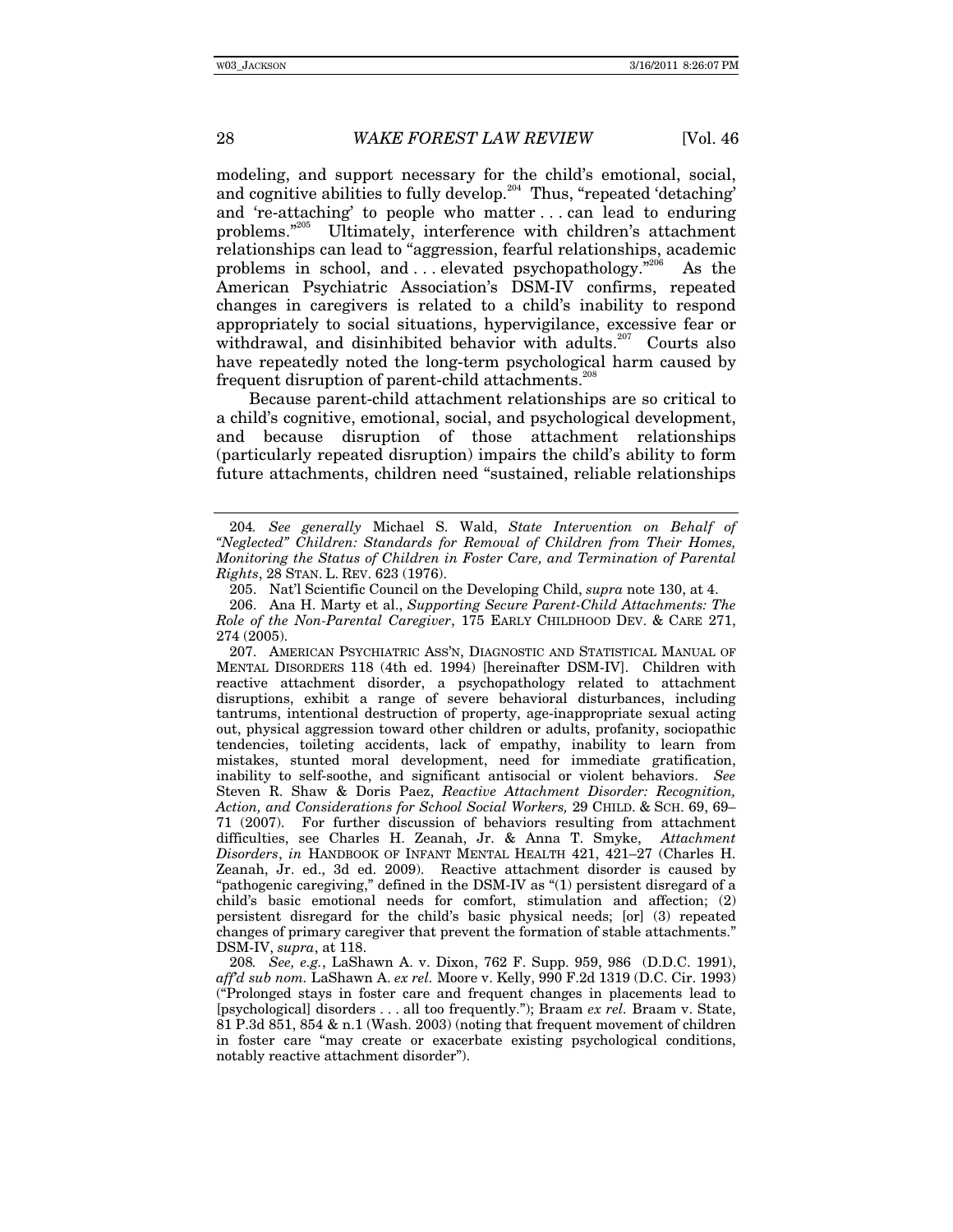within the family."<sup>209</sup> "Paramount in the lives of ... children is their need for continuity with their primary attachment figures  $\dots$ ."

The child's need for a secure and stable family relationship is the foundation of every state's child welfare policies.<sup>211</sup> Florida's statutory declarations of policy are typical. They acknowledge that foster care "often fails to meet the needs of children" in part because children are "repeatedly placed" and "lack a stable environment."<sup>212</sup> And they explicitly articulate the goals that "permanent placement with the biological or adoptive family [be] achieved as soon as possible for every child in foster care and that no child remain[] in foster care longer than 1 year."<sup>213</sup>

Similarly, the Florida Adoption Act states that its overarching purpose is "to provide to all children who can benefit by it a permanent family life."<sup>214</sup> The Act declares that "[t]he state has a compelling interest in providing stable and permanent homes for adoptive children in a prompt manner," and that "[a]doptive children have the right to permanence and stability in adoptive placements."<sup>215</sup> The policy in favor of permanent and stable The policy in favor of permanent and stable placements is so fundamental that it has been held to trump even the desire to maintain beneficial relationships with grandparents, which cannot be secured when a child is adopted. $^{216}$ 

As these typical declarations of public policy demonstrate, the states have concluded that secure and stable family relationships are of fundamental importance to the well-being of children. That conclusion is unassailable: as the science confirms, these relationships are "vital in the formation of the person."<sup>217</sup>

## III. THE PARENTLESS CHILD'S RIGHT TO A PERMANENT FAMILY

Given the critical importance of a secure and stable family relationship<sup>218</sup> to a child's healthy development and well-being, as

- 215*. Id.* § 63.022(1)(a), (c).
- 216*. See* G.S. v. T.B., 985 So. 2d 978, 983 (Fla. 2008).
- 217*. See* Sroufe, *supra* note 177, at 365.

 <sup>209.</sup> Nat'l Scientific Council on the Developing Child, *supra* note 130, at 3.

<sup>210</sup>*. Young Children in Foster Care*, *supra* note 184, at 1145.

<sup>211</sup>*. See, e.g.*, MISS. CODE ANN. § 43-15-13(8) (2010) ("The Legislature recognizes that the best interests of the child require that the child be placed in the most permanent living arrangement as soon as is practicably possible."). The universality of such policies can be explained in part by the federal Adoption and Safe Families Act of 1997, Pub. L. No. 105-89, 111 Stat. 2115 (1997) (codified as amended in scattered sections of 42 U.S.C.), which requires states accepting adoption subsidies from the federal government to report in detail how well their child welfare systems achieve permanent placements for children entering foster care. *See* 42 U.S.C. § 671(a)(1)–(6) (2006).

 <sup>212.</sup> FLA. STAT. § 409.1673(1)(a)1, (1)(b) (2009).

<sup>213</sup>*. Id.* § 39.001(1)(h).

<sup>214</sup>*. Id.* § 63.022(3).

 <sup>218.</sup> By this, we mean an enduring relationship with a primary caregiver that is expected to be life-long. *See supra* note 15 and accompanying text. We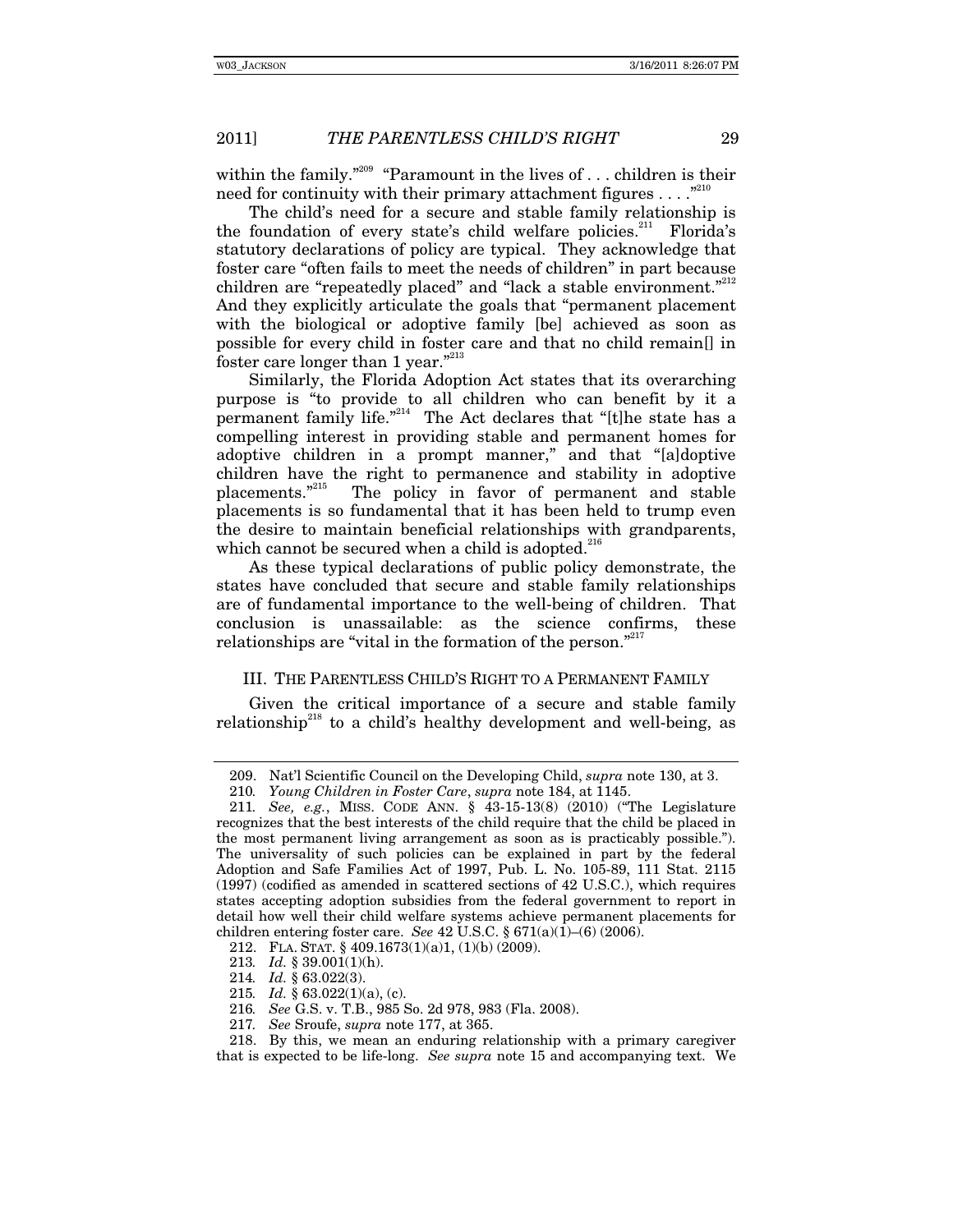well as its crucial role in enabling a child to achieve the essential skills of self-regulation and social competence and to form a sense of his own identity, children have a fundamental constitutional right to a secure and stable family relationship.<sup>219</sup>

We start from first principles. "[T]he protection of liberty under the Due Process Clause has a substantive dimension of fundamental significance in defining the rights of the person."<sup>220</sup> At the very core of this protected liberty is "an autonomy of self that includes freedom of thought, belief, [and] expression."<sup>221</sup> "[T]he ability *independently* to define one's identity . . . is central to any concept of liberty. $"^{222}$  "At the heart of liberty is the right to define one's own concept of existence, of meaning, of the universe, and of the mystery of human life."<sup>223</sup>

Because "[b]eliefs about these matters could not define the attributes of personhood were they formed under compulsion of the State, $n^{224}$  the Supreme Court has long accorded constitutional protection to family relationships, not only safeguarding existing relationships from intrusion,<sup>225</sup> but also preventing the erection of barriers to their formation.<sup>226</sup> There is a "private realm of family life which the state cannot enter."<sup>227</sup> "The child is not the mere creature of the State; those who nurture him and direct his destiny have the right, coupled with the high duty, to recognize and prepare him for

 220. Lawrence v. Texas, 539 U.S. 558, 565 (2003). State constitutions also provide substantive protection for the individual's interest in liberty. The Florida Constitution, for example, has been construed to protect "the right to liberty and self-determination," State v. J.P., 907 So. 2d 1101, 1115 (Fla. 2004), and its explicit right of privacy, found in Article I, Section 23, provides even "more protection than the federal right." *Id.*

221*. Lawrence*, 539 U.S. at 562.

222. Roberts v. U.S. Jaycees, 468 U.S. 609, 619 (1984) (emphasis added).

 223. Planned Parenthood of Se. Pa. v. Casey, 505 U.S. 833, 851 (1992) (plurality opinion).

224*. Id.*

225*. E.g.*, Griswold v. Connecticut, 381 U.S. 479, 486 (1965).

226*. E.g.*, Zablocki v. Redhail, 434 U.S. 374, 386–91 (1978).

227. Prince v. Massachusetts, 321 U.S. 158, 166 (1944).

do not claim that children are constitutionally entitled to a "secure" attachment relationship as that term is used in the psychological literature. *See supra* note 138 and accompanying text (describing different categories of attachment relationships).

 <sup>219.</sup> As explained in Part I, courts have not yet addressed the argument presented here. In *Smith v. Organization of Foster Families for Equality & Reform*, 431 U.S. 816, 842 (1977) and *Lofton v. Secretary of the Florida Department of Children & Families*, 358 F.3d 804, 811–15 (11th Cir. 2004), the claims asserted were fundamentally different and focused on whether temporary foster care arrangements were entitled to constitutional protection from disruption. *Adoption of X.X.G.* declared Florida's categorical ban on gay adoption invalid on other grounds without reaching the argument presented here, *see supra* notes 6 and 77, and *Cox v. Department of Health & Rehabilitative Services*, 656 So. 2d 902 (Fla. 1995) was brought by two adults who did not purport to assert any claim on behalf of adoptive children.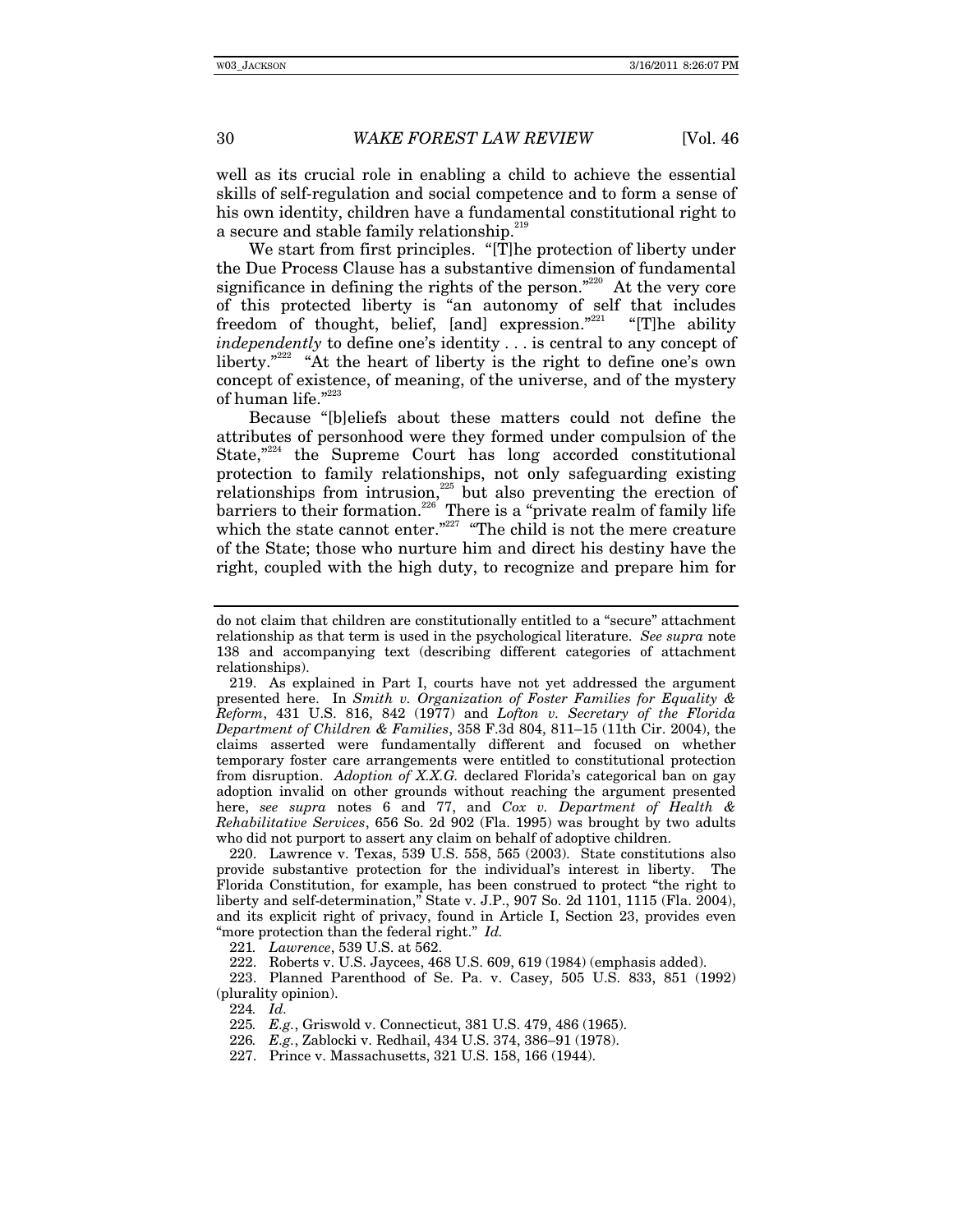additional obligations."<sup>228</sup> "[I]n the culture and traditions of the Nation" it is families that assume a primary role in "cultivating and transmitting shared ideals and beliefs; they thereby foster diversity and act as critical buffers between the individual and the power of the State."229 In short, family relationships are critical to the independent formation of one's core beliefs and ideals, and receive constitutional protection in order to safeguard the freedom of selfdefinition that is "central to any concept of liberty."<sup>230</sup>

Additionally, "[f]amily relationships, by their nature, involve deep attachments and commitments, $e^{231}$  and their constitutional protection "reflects the realization that individuals draw much of their emotional enrichment from close ties with others. $2^{332}$  It is through family attachments that most of us find meaning and fulfillment. The importance of family relationships in this respect provides part of the justification for their constitutional protection.<sup>233</sup>

On both grounds—its importance to a child's independent selfdefinition and its importance to a child's emotional well-being—the child's interest in a secure and stable family relationship warrants constitutional protection. $234$  As explained above, an attachment

230*. Roberts*, 468 U.S. at 619.

231*. Id.* at 619–20.

*Id.* at 619.

234. Of course, "[m]inors possess constitutional rights under both the federal

 <sup>228.</sup> Pierce v. Soc'y of Sisters, 268 U.S. 510, 535 (1925).

 <sup>229.</sup> Roberts v. U.S. Jaycees, 468 U.S. 609, 618–19 (1984); *see also* Moore v. City of E. Cleveland,  $431$  U.S.  $494$ ,  $503-04$  (1977) (plurality opinion) ("It is through the family that we inculcate and pass down many of our most cherished values, moral and cultural."); Meyer v. Nebraska, 262 U.S. 390, 401– 02 (1923) (noting that state-imposed collective rearing of children would do "violence to both letter and spirit of the Constitution").

<sup>233</sup>*. See* Lawrence v. Texas, 539 U.S. 558, 567 (2003) (protecting the liberty of consenting adults to engage in sexual conduct because "the conduct can be but one element in a personal bond that is more enduring"); Santosky v. Kramer, 455 U.S. 745, 758–59 (1982) (parent-child relationship is "far more precious than any property right"); Stanley v. Illinois, 405 U.S. 645, 651–52 (1972) (describing the importance of family and familial bonds); Griswold v. Connecticut, 381 U.S. 479, 486 (1965) ("Marriage is a coming together for better or for worse, hopefully enduring, and intimate to the degree of being sacred. It is an association that promotes a way of life, not causes; a harmony in living, not political faiths; a bilateral loyalty, not commercial or social projects. Yet it is an association for as noble a purpose as any involved in our prior decisions."); *Meyer*, 262 U.S. at 399 (explaining that the right to "marry, establish a home and bring up children" is "essential to the orderly pursuit of happiness"); *In re* Marriage Cases, 183 P.3d 384, 424 (Cal. 2008) (marriage is "the most . . . individually fulfilling relationship that one can enjoy in the course of a lifetime" and "of crucial significance to the individual's happiness and wellbeing" (quoting Marvin v. Marvin, 557 P.2d 106, 122 (Cal. 1976)) (internal quotation marks omitted); Padgett v. Dep't of Health & Rehab. Servs*.*, 577 So. 2d 565, 571 (Fla. 1991) (parent-child relationship is "sacrosanct"); Grissom v. Dade Cnty., 293 So. 2d 59, 62 (Fla. 1974) (explaining that the right to establish a family though procreation or adoption "is so basic as to be inseparable from 'the right . . . to pursue happiness'" (quoting FLA. CONST. art. I,  $\S$  2)).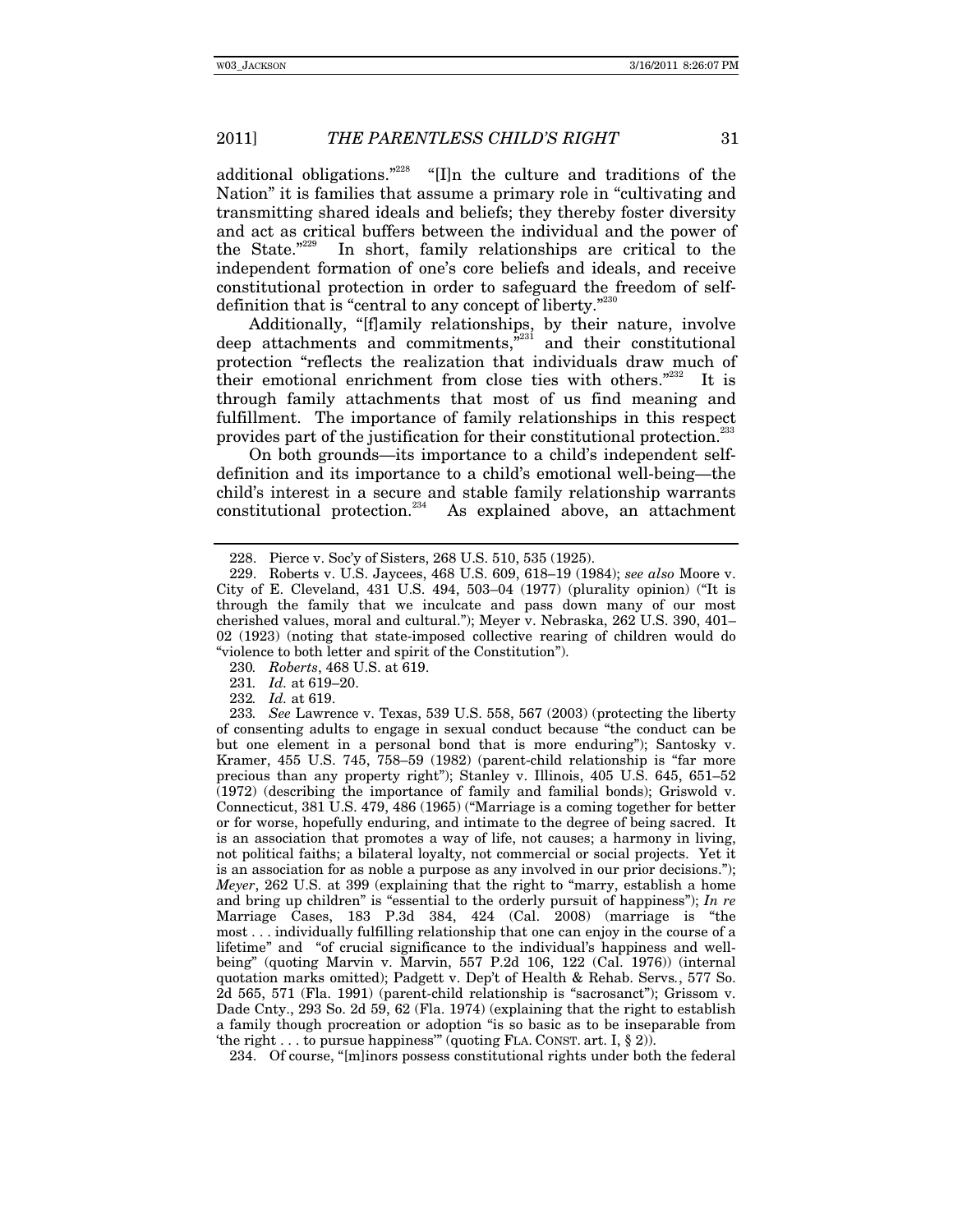relationship with a parent is critical to a child's healthy cognitive, emotional, social, and psychological development; it is essential to the mastery of self-regulation and social competence; and it plays a vital role in helping children "define who they are, what they can become, and how and why they are important to other people."<sup>235</sup> Without a parent figure to interact with and bond to, children lack an essential source of feedback that they need to develop "the ability independently to define [their own] identity."236 In addition, the attachment to a parent figure that grows out of regular interaction "is essential to the development of emotional security and social conscience,"<sup>237</sup> and is "the cornerstone for healthy psychological adjustment."<sup>238</sup> Because a secure and stable family relationship is essential to protect the child's ability to form the attachments that are critically important to identity development, self-regulation, social competence, and emotional well-being, the child's interest in a secure and stable family relationship must be deemed a fundamental, constitutionally protected right.

#### IV. IMPLICATIONS FOR STATE FOSTER CARE AND ADOPTION POLICY

Because the child's interest in a secure and stable family relationship is constitutionally protected as a fundamental right, the state must have a justification sufficient to withstand strict scrutiny if it adopts laws or policies that interfere with the attainment of that interest.239 In particular, in establishing its foster care and adoption policies for parentless children, the state's choices are significantly constrained, contrary to the Eleventh Circuit's suggestion in

- 237*. Young Children in Foster Care*, *supra* note 184, at 1146.
- 238. BRODZINSKY ET AL., *supra* note 201, at 13.

 239. It is hornbook law that statutes that infringe a fundamental right must withstand strict scrutiny to survive. *See, e.g.*, CHEMERINSKY, *supra* note 20, at 792. Some courts are emphatic that this is the applicable standard whenever a fundamental right is implicated. *See, e.g.*, *J.P.*, 907 So. 2d at 1109– 10 & n.3. But some scholars have argued that the Court has applied a somewhat less demanding form of scrutiny in contexts where the interests of family members are in tension and must be balanced. *See* David D. Meyer, Lochner *Redeemed: Family Privacy After* Troxel *and* Carhart, 48 UCLA L. REV. 1125, 1163 (2001); David D. Meyer, *The Paradox of Family Privacy*, 53 VAND. L. REV. 527, 571–72 (2000) [hereinafter Meyer, *The Paradox of Family Privacy*]. Others have questioned the continuing vitality of the Court's fundamental rights/strict scrutiny doctrine in general. *See, e.g.*, Jeffrey Shaman, *Cracks in the Structure: The Coming Breakdown of the Levels of Scrutiny*, 45 OHIO ST. L.J. 161, 172 (1984).

and Florida constitutions." State v. J.P*.*, 907 So. 2d 1101, 1110 (Fla. 2004); *see also In re* Gault, 387 U.S. 1, 9 (1967); *In re* T.W., 551 So. 2d 1186, 1193 (Fla. 1989); Holmes, *supra* note 19, at 385–88 (collecting cases); David D. Meyer, *The Modest Promise of Children's Relationship Rights*, 11 WM. & MARY BILL RTS. J. 1117, 1117–19 (2003) (describing widespread judicial recognition of children's claimed rights "in classic individual-versus-state conflicts").

 <sup>235.</sup> Nat'l Scientific Council on the Developing Child, *supra* note 130, at 1.

<sup>236</sup>*. Roberts*, 468 U.S. at 619.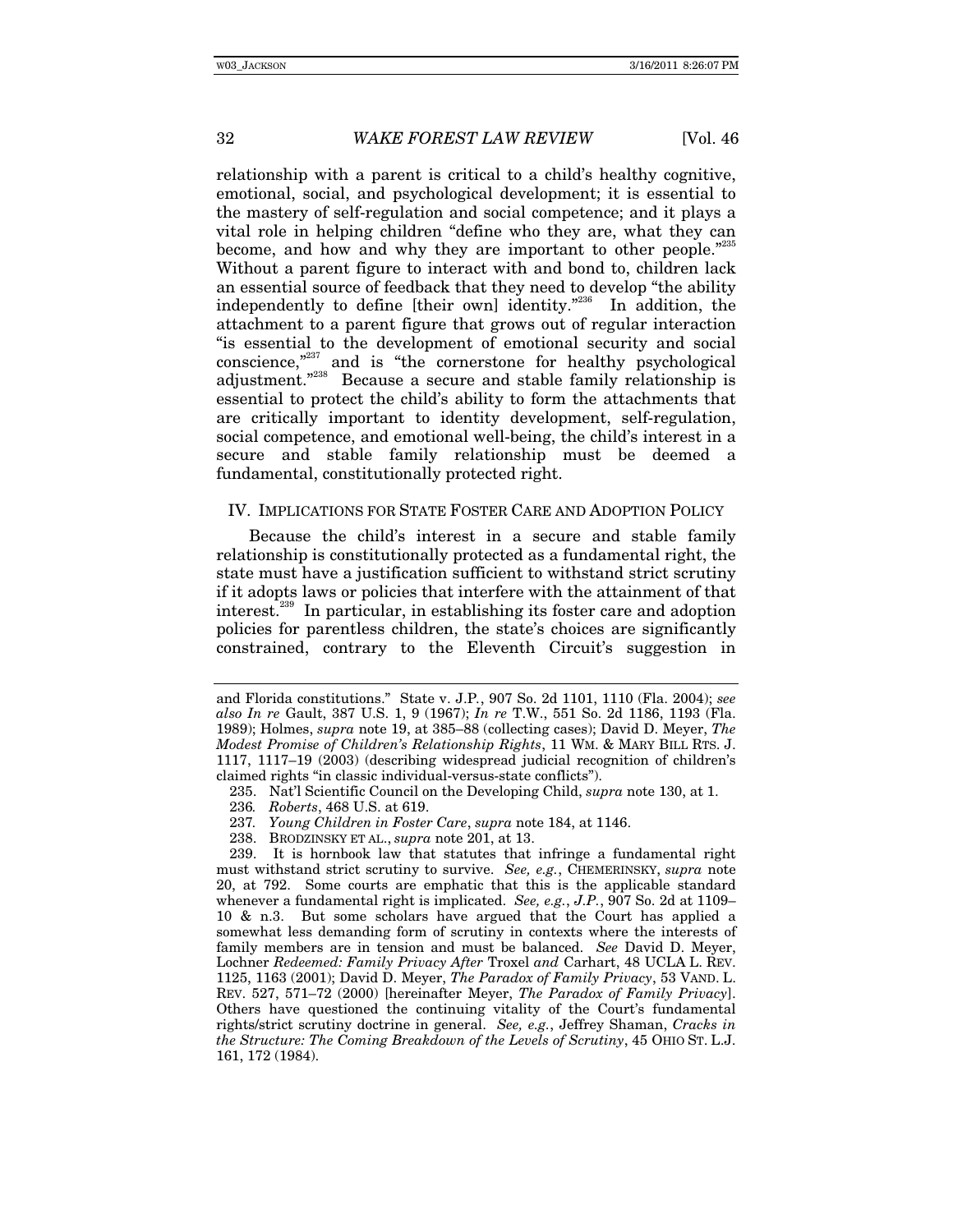*Lofton*. 240

To be sure, recognition of the child's fundamental right to a secure and stable family relationship does not require every law or policy regulating foster care and adoption to pass strict scrutiny in order to survive. *Zablocki v. Redhail*<sup>241</sup> is instructive. There, the Court struck down a statute restricting the ability of persons in arrears on child support to marry, applying strict scrutiny on the basis that marriage is a fundamental right.<sup> $^{242}$ </sup> The Court disclaimed the view that "every state regulation which relates in any way to . . . marriage must be subjected to rigorous scrutiny. To the contrary, reasonable regulations that do not significantly interfere with decisions to enter into the marital relationship may legitimately be imposed."<sup>243</sup> But the statute at issue did significantly interfere: those lacking the means necessary to cure their delinquent support obligations were "absolutely prevented from getting married," and even for others, the statute's requirements were sufficiently burdensome to represent "a serious intrusion into their freedom of choice."<sup>244</sup>

By the same token, the state is free to regulate foster care and adoption in ways that do not significantly interfere with the attainment of a permanent family relationship. For example, regulations requiring an investigation and home study to confirm that a proposed adoption is suitable and in the child's best interest would not appear to infringe the child's right to a secure and stable family relationship: even though they may delay the completion of adoption proceedings, $^{245}$  they help assure that the proposed adoption will in fact provide the child with a permanent family.<sup>2</sup>

In theory, a state could even decide to abolish adoption altogether, so long as it vindicated the child's right to a permanent family relationship under a different legal rubric. From the child's perspective, attachments form regardless of biological or legal connections with the caregiver.<sup>247</sup> While formal legal recognition of

244*. Id.* at 387.

 246. Indeed, even with regulations requiring such an assessment, many adoptive placements ultimately fail, and the parent returns the child to the custody of the state. *See* Woodhouse, *supra* note 19, at 318 n.136 (reporting that 10% to 25% of adoptions disrupt prior to finalization, and another 1% to 10% dissolve after the adoption is finalized).

 247. For a general discussion related to this point, see St. Petersburg-USA Orphanage Research Team, *The Effects of Early Social-Emotional and* 

<sup>240</sup>*. See supra* notes 7–9 and accompanying text.

 <sup>241. 434</sup> U.S. 374 (1978).

<sup>242</sup>*. Id.* at 383–91. *But see* Meyer, *supra* note 19, at 915 & nn.132–33 (suggesting that the Court's "ambiguous verbiage" in *Zablocki* signaled "a more flexible form of scrutiny").

<sup>243</sup>*. Zablocki*, 434 U.S. at 386.

<sup>245</sup>*. Cf.* Sosna v. Iowa, 419 U.S. 393, 410 (1975) (holding that the delay in obtaining divorce caused by a six-month residency requirement did not infringe on the right to marriage).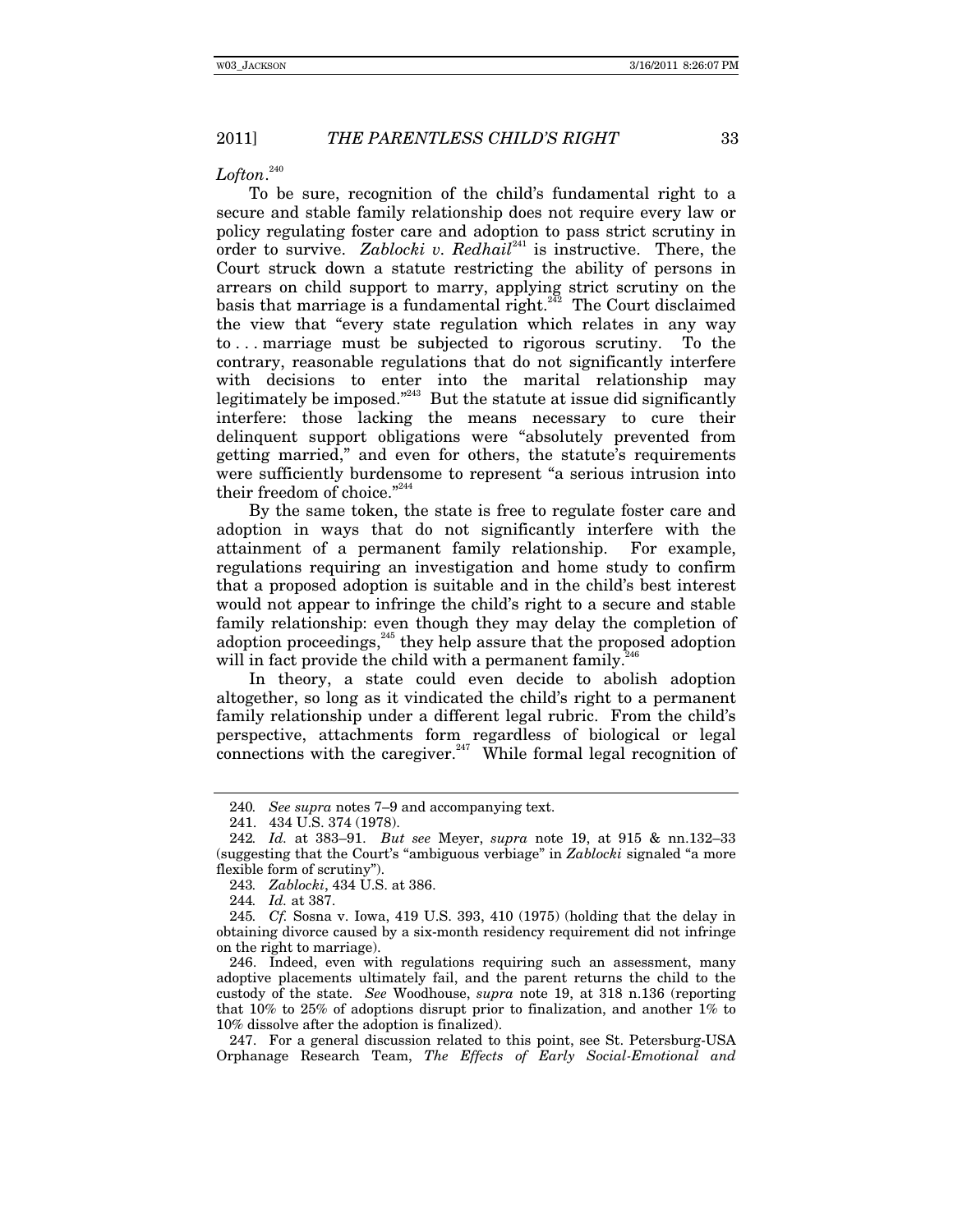the parent-child relationship provides a host of benefits.<sup>248</sup> including

*Relationship Experience on the Development of Young Orphanage Children*, 73 MONOGRAPHS SOC'Y FOR RES. CHILD DEV., no. 3, 2008 at 1; *see also* GOLDSTEIN ET AL., *supra* note 128, at 27; NEURONS TO NEIGHBORHOODS, *supra* note 106, at 234; Susanne Bennett, *Is There a Primary Mom? Parental Perceptions of Attachment Bond Hierarchies Within Lesbian Adoptive Families*, 20 CHILD & ADOLESCENT SOC. WORK J. 159, 161 (2003); Marty et al., *supra* note 206, at 271, 273.

 248. Legal recognition of the parent-child relationship through adoption enhances the child's sense of security, belonging, and psychological well-being, promoting a stronger sense of self and more favorable outcomes in terms of personal, social, and economic functioning. *See* David D. Meyer, *Family Ties: Solving the Constitutional Dilemma of the Faultless Father*, 41 ARIZ. L. REV. 753, 798–803 (1999) (summarizing studies); John Triseliotis & Malcolm Hill, *Contrasting Adoption, Foster Care, and Residential Rearing*, *in* THE PSYCHOLOGY OF ADOPTION 107, 111 (David M. Brodzinsky and Marshall D. Schechter eds., 1990); John Triseliotis, *Long-Term Foster Care or Adoption? The Evidence Examined*, 7 CHILD & FAM. SOC. WORK 23, 31 (2002). In part this can be explained by the legal significance of adoption: adopted children need not worry that child welfare workers will intrude into their lives or take them away from their home. *See* Meyer, *supra*, at 801 (noting the persistence of such fears in foster children despite foster parents' efforts to provide a sense of belonging and security); Triseliotis, *supra*, at 28 (noting that the lack of legal security in foster care creates a "continual state of anxiety" over possible termination of placement).

In part, the explanation lies in the social and cultural significance of adoption: adoption signifies (to the child and others) that the child "really" belongs to and is part of the adoptive family. *See* Triseliotis & Hill, *supra*, at 113–15 (noting significant change in status perceived by children who were adopted by their foster parents, who previously felt their "full family membership" was "called into question in the eyes of outsiders"); Woodhouse, *supra* note 19, at 323–24 (noting that "alternatives to adoption, even permanent guardianship," lack "the societal, cultural, and legal significance" of adoption, which is perceived as providing "a 'real' home and a 'real' family") (quoting Lofton v. Sec'y of Dep't of Children & Family Servs., 358 F.3d 804, 824 (11th Cir. 2004)); *see also* Margaret F. Brinig & Steven L. Nock, *How Much Does Legal Status Matter? Adoptions by Kin Caregivers*, 36 FAM. L.Q. 449, 467–69 (2002) (suggesting that the social and legal status of adoption as contrasted with that of foster care and kinship care explains the poorer outcomes for children who are not adopted); Meyer, *supra*, at 806 ("Laws that give a child's caregivers the status of long-term custodians but deny them the status of *parents* carry an explicit social meaning, that the caregivers are something less than true parents to the child and that the living arrangement thus created is something less than a true family.").

In addition, the legal insecurity of foster parent relationships may cause individuals to "hold back" in their commitment to and emotional investment in those relationships, impairing the quality of bonding and attachment that occurs. *See* Meyer, *supra* note 234, at 1125–26 (suggesting that "substantial legal insecurity in the relationship between children and their adult caregivers—at least when it relates to doubts about the continuity of custody or future contact with the child—can impair the quality of bonding"); Meyer, *supra*, at 798–802 (arguing from a variety of studies and sources that "insecurity concerning the continuity of a loving relationship negatively affects the bonding process between adult and child"); *see also In re* Marriage Cases, 183 P.3d 384, 424 (Cal. 2008) (describing importance of the security provided by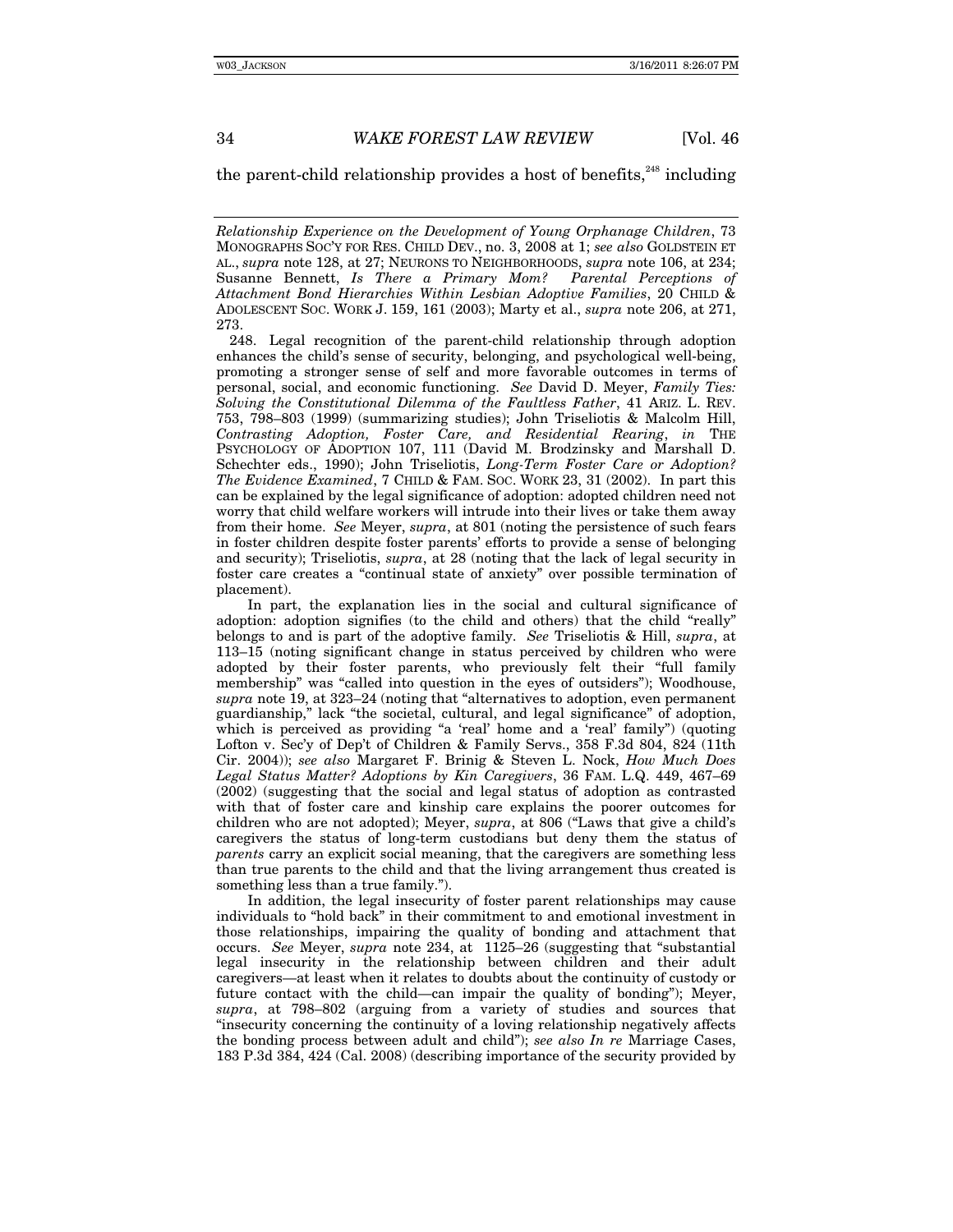some that are of constitutional dimension, $^{249}$  legal recognition is not itself essential for the child's development into an autonomous adult.<sup>250</sup> Rather, what matters is that the family relationships are in fact secure from disruption.<sup>251</sup> Thus, for example, if children in foster care were placed permanently with their foster family, and the parents and children understood that the family relationships were as a practical matter (if not legally) secure from disruption, the child's interest in a permanent family relationship likely would be satisfied despite the absence of full legal recognition of the parentchild relationship.<sup>27</sup>

250*. See* Greg Kelly, *The Survival of Long-Term Foster Care*, *in* ISSUES IN FOSTER CARE 12, 32 (Greg Kelly & Robbie Gilligan eds., 2002) (explaining that children "have the opportunity to make satisfactory attachment relationships" in foster care); *see also* Lauren Frey et al., *Achieving Permanency for Youth in Foster Care: Assessing and Strengthening Emotional Security,* 13 CHILD & FAM. SOC. WORK 218, 220 (2008) (noting that placement stability in foster care can provide a sense of security and belonging, and encourage the development of trusting relationships); Gillian Schofield & Mary Beek, *Growing Up in Foster Care: Providing a Secure Base Through Adolescence,* 14 CHILD & FAM. SOC. WORK 255, 259 (2009) (describing the ability of foster care to provide a secure base for children through family membership, which typically requires support into adulthood).

251*. See* Kelly, *supra* note 250, at 33; Janet Lahti, *A Follow-Up Study of Foster Children in Permanent Placements*, 56 SOC. SERV. REV. 556, 567–68 (1982) (reporting higher child well-being scores "[w]here placements were seen as permanent by the parents," regardless of whether "the child was in legally permanent placement . . . or in legally temporary foster care").

 252. However, it is difficult to conceive what legitimate purpose would be served by relegating these children to such a second-class legal status. *See* Perry v. Schwarzenegger, 704 F. Supp. 2d 921, 1003 (N.D. Cal. 2010) (holding that the prohibition of same-sex marriage furthers no legitimate governmental purpose and violates the due process and equal protection guarantees of the Fourteenth Amendment by imposing second-class legal status on same-sex couples); *see also* Meyer, *supra* note 19, at 895 (arguing that second-class legal status selectively imposed on certain family relationships implicates the constitutional right of family privacy). Thus, while permanent foster care or guardianship could theoretically satisfy the child's interest in a secure and stable family relationship, such a regime would implicate different constitutional concerns.

legal recognition of the marital relationship, enabling the spouses to rely on each other's commitment to the relationship and thereby enhancing their own commitments and attachments to each other); Meyer, *supra* note 19, at 909 ("Marriage brings with it legal incidents and social norms that reinforce commitment and encourage deeper investment by the participants.").

 <sup>249.</sup> Under legal regimes such as foster care and permanent guardianship the state significantly intrudes into the family and deprives it of the autonomy, permanence, and stability that legally recognized families possess. *See* G.S. v. T.B., 985 So. 2d 978, 984 (Fla. 2008). Such intrusion into family autonomy is contrary to the "ideas . . . upon which our institutions rest." Meyer v. Nebraska, 262 U.S. 390, 402 (1923); *see also* Meyer, *supra* note 19, at 895 (arguing that second-class legal status selectively imposed on certain family relationships implicates the constitutional right of family privacy). *See generally supra* notes 220–30 and accompanying text.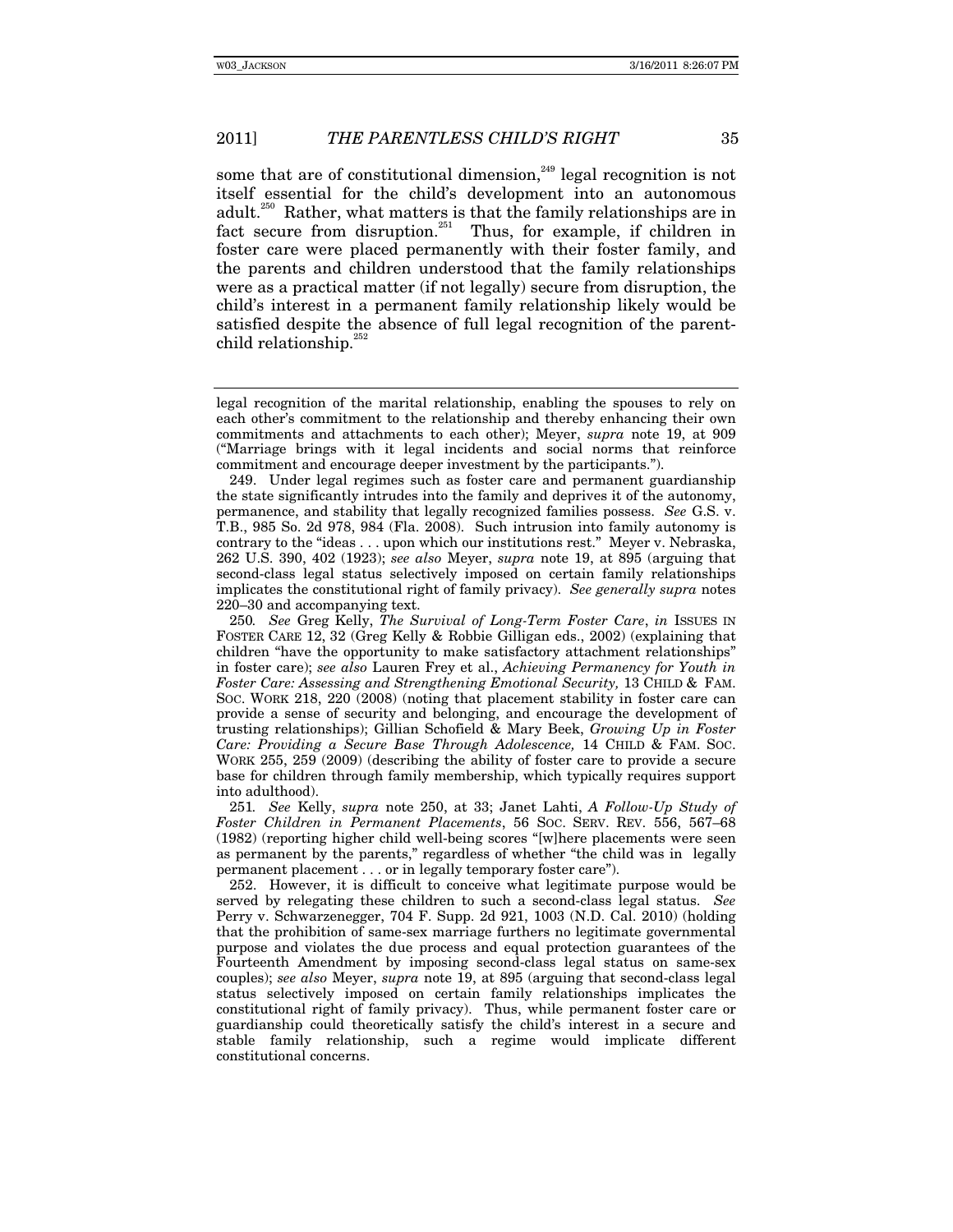But the realities of foster care in the United States are quite different. Nationwide, two-thirds of children in foster care for two years or longer suffer repeated disruption of their placements.<sup>253</sup> In Arkansas, Florida, Mississippi and Utah—the four states with categorical restrictions on who may adopt—the record is far worse, with as many as five out of six of these children experiencing three or more placements.<sup>254</sup> Recent data<sup>255</sup> show that for vast numbers of children in foster care, the instability of placements is extreme: 131,652 children had five or more placements; 34,782 had ten or more; and  $5034$  had twenty or more.<sup>256</sup> Plainly, as even state legislatures have acknowledged, foster care "often fails to meet the needs of children" because children are "repeatedly placed" and "lack a stable environment."<sup>257</sup>

Given these realities of the foster care system, categorical restrictions on the pool of adoptive parents significantly interfere with the attainment of a permanent family relationship for parentless children in the state's care. By disqualifying a group of adults from adopting regardless of their ability to parent, the system

 255. NAT'L DATA ARCHIVE ON CHILD ABUSE AND NEGLECT, AFCARS DATA FOR 2007: DATASET NUMBER 143, at app. C, element 24 (2009). The data set forth here were made available by the National Data Archive on Child Abuse and Neglect, Cornell University, Ithaca, NY, and have been used with permission. Data from the Adoption and Foster Care Analysis and Reporting System ("AFCARS") were originally collected by the Children's Bureau. Funding for the project was provided by the Children's Bureau, Administration on Children, Youth, and Families, Administration for Children and Families, U.S. Department of Health and Human Services. The collector of the original data, the funder, NDACAN, Cornell University, and their agents or employees bear no responsibility for the analyses or interpretations presented here.

Appendix C reports the data on the current foster care episode. Element 24 specifies how many different placement settings the child has experienced in this foster care episode. The total number of children with data points on foster placements was 782,984. The minimum number of placements reported in the AFCARS data was one, and the maximum number was ninety-three. Using SPSS (a statistical program used to analyze social and behavioral science data) we calculated the number of the 782,984 children who had been in each frequency of placement, ranging from one to ninety-three placements, and derived the number of children with five or more placements (for example) by summing the number of children at each data point between five and ninetythree placements.

256*. Id.*

257. FLA. STAT. § 409.1673(1)(a)1, (1)(b) (2009).

 <sup>253.</sup> CHILDREN'S BUREAU, U.S. DEP'T OF HEALTH & HUMAN SERVS., CHILD WELFARE OUTCOMES 2003–2006, at 29 tbl.V-1 (2010), *available at* http://www.acf.hhs.gov/programs/cb/pubs/cwo03-06/cwo03-06.pdf (reporting a state-by-state median of only 32.1% with two or fewer placements).

<sup>254</sup>*. See id.* at 56 tbl.6.1 (reporting Arkansas data showing 82.6% of children experiencing three or more placements); *id.* at 92 tbl.6.1 (reporting Florida data showing 71.1% of children experiencing three or more placements); *id.* at 185 tbl.6.1 (reporting Mississippi data showing 66.9% of children experiencing three or more placements); *id.* at 324 tbl.6.1 (reporting Utah data showing 85.2% of children experiencing three or more placements).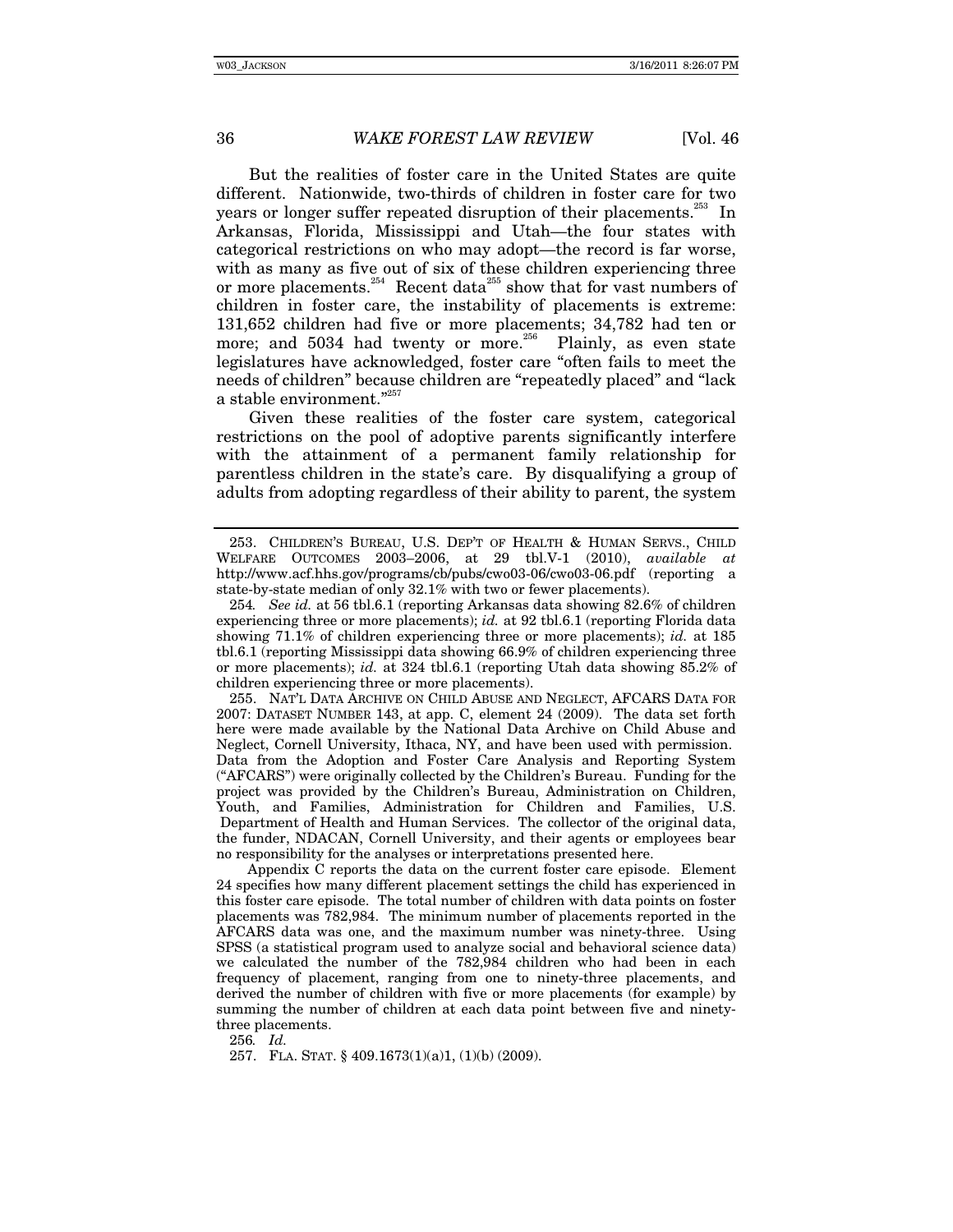limits children's opportunity to become part of a stable family. Like the statute struck down in *Zablocki*, the categorical exclusions mandated by the Arkansas, Florida, Mississippi, and Utah statutes<sup>258</sup> impose an absolute legal bar to a child's adoption when the person otherwise eligible to adopt falls within the terms of the statute.<sup>259</sup> Such restrictions therefore must have some compelling justification to pass constitutional muster.<sup>260</sup>

 260. No such justification exists, at least from the standpoint of child welfare concerns. First, gay people and straight people make equally good parents. *See* Rachel H. Farr et al., *Parenting and Child Development in Adoptive Families: Does Parental Sexual Orientation Matter?*, 14 APPLIED DEVELOPMENTAL SCI. 164, 175 (2010); Nanette Gartrell & Henny Bos, *U.S. National Longitudinal Lesbian Family Study: Psychological Adjustment of 17-Year-Old Adolescents*, 126 PEDIATRICS 28, 34 (2010); *see also* Brief for Am. Psychological Ass'n. as Amicus Curae Supporting Appellee at 13–20, Fla. Dep't of Children & Families v. Adoption of X.X.G. & N.R.G. 45 So. 3d 79 (Fla. Dist. Ct. App. 2010) (No. 3D08- 3044), *available at* http://www.apa.org/about/offices/ogc/amicus/xxg-nrg.pdf (collecting studies regarding the suitability of gay and straight people as parents); *Adoption and Co-Parenting of Children by Same-Sex Couples: Position Statement*, AM. PSYCHIATRIC ASS'N (2002), http://www.psych.org/Departments /EDU/Library/APAOfficialDocumentsandRelated/PositionStatements /200214.aspx ("Numerous studies over the last three decades consistently

demonstrate that children raised by gay or lesbian parents exhibit the same level of emotional, cognitive, social, and sexual functioning as children raised by heterosexual parents."). The exclusions imposed by the Florida and Mississippi statutes are thus factually insupportable on child welfare grounds.

Second, even if there were genuine child welfare concerns that some in the excluded groups were not fit parents, categorically excluding everyone in those groups is not narrowly tailored to address those concerns. *Cf.* Stanley v. Illinois, 405 U.S. 645, 654 (1972) (explaining that even if "most unmarried fathers are unsuitable and neglectful parents," the state may not categorically deem them unfit, since "some are wholly suited to have custody of their children"); Carrington v. Rash, 380 U.S. 89, 95–96 (1965) (holding that the state may not categorically deem service members to be nonresidents when it is feasible to assess residency on an individualized basis). Indeed, all four states' categorical exclusions exist in the context of a regulatory regime that requires individual screening, and that mandates that the child's best interest be the court's paramount concern. *See* ARK CODE ANN. § 9-9-214(c) (2009) (authorizing issuance of adoption decree only if "the court determines that . . . the adoption is in the best interest of the individual to be adopted"); FLA. STAT. § 63.022(2) (2009) ("[I]n every adoption, the best interest of the child should govern and be of foremost concern in the court's determination."); MISS. CODE ANN. § 93-17-11 (2010) (requiring home study to determine whether the petitioners are suitable parents for the child and whether the proposed adoption is in the child's best

<sup>258</sup>*. See supra* notes 4–6 and accompanying text.

<sup>259</sup>*. See* ARK. CODE ANN. § 9-8-304(a) (2009) ("A minor may not be adopted . . . if the individual seeking to adopt . . . is cohabiting with a sexual partner outside of a marriage that is valid under the Arkansas Constitution and the laws of this state."); FLA. STAT.  $\S$  63.042(3) (2009) ("No person eligible to adopt under this statute may adopt if that person is a homosexual."); MISS. CODE ANN. § 93-17-3(2) (2010) ("Adoption by couples of the same gender is prohibited."); UTAH CODE ANN. § 78B-6-117(3) (LexisNexis 2008) ("A child may not be adopted by a person who is cohabiting in a relationship that is not a legally valid and binding marriage under the laws of this state.").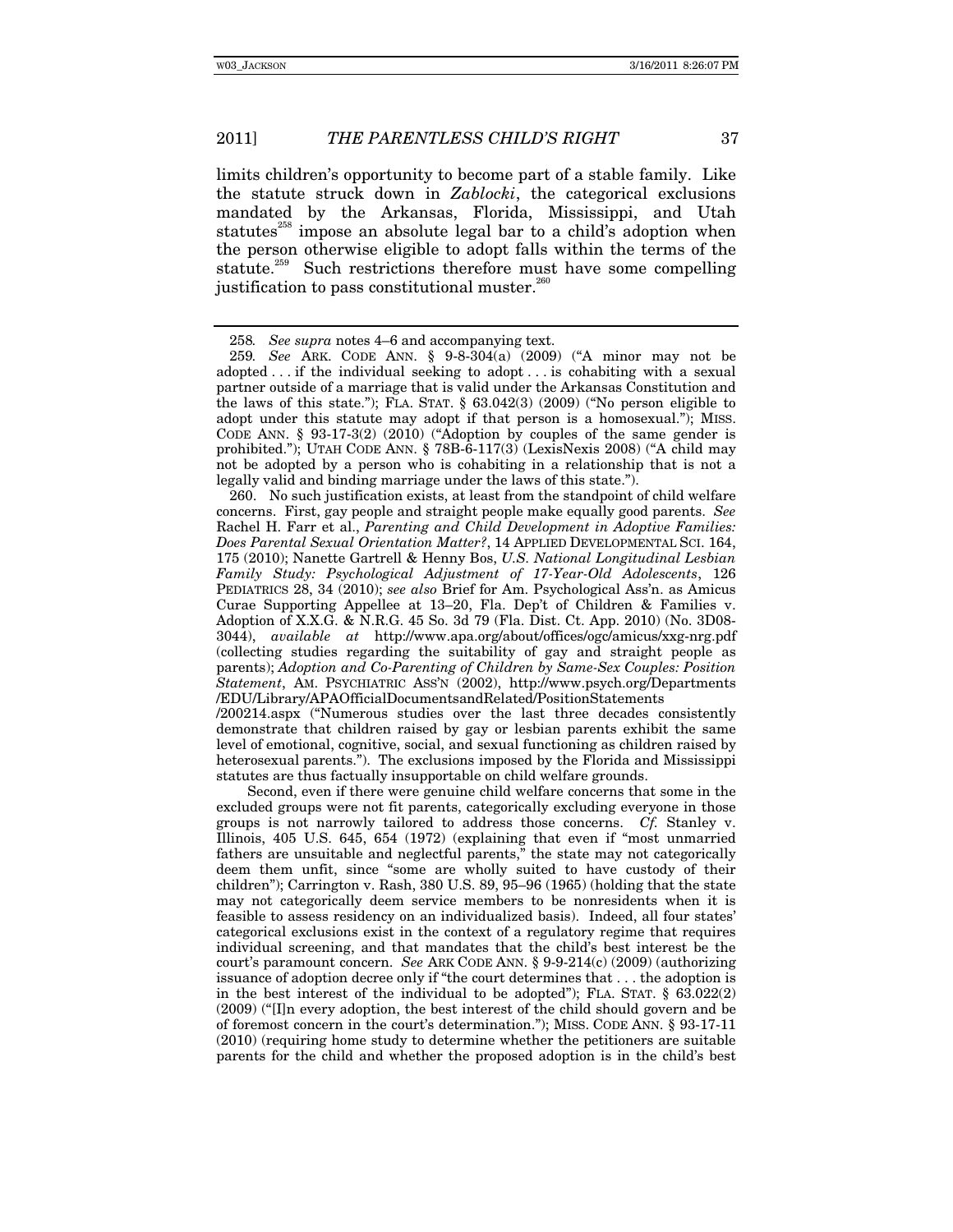Similarly, in light of the extensive period of time many children remain in foster care,<sup>261</sup> laws or policies preventing the formation of parent-child attachments in foster care would merit strict scrutiny. For example, if a state decided to provide foster care solely in faceless institutional settings,<sup>262</sup> or to regularly move children from home to home in order to prevent the formation of attachments, $^{263}$ the policy would implicate the child's fundamental right to a secure and stable family relationship.

#### V. RECONCILING PARENTAL RIGHTS WITH THE CHILD'S RIGHT TO A PERMANENT PARENT

A number of objections might be raised to recognition of a child's substantive due process right to a permanent family relationship. First, it could be asserted that any constitutional interest a child has in a family relationship necessarily mirrors the corresponding liberty interest of the parent, and so need not be given separate recognition or analysis.<sup>264</sup> Second, given that the law historically did not recognize an independent right of a child to establish or maintain a family relationship,<sup>265</sup> it could be argued that

264*. See, e.g.*, Michael H. v. Gerald D., 491 U.S. 110, 131 (1989) (plurality opinion); Lofton v. Sec'y of the Dep't of Children & Family Servs., 358 F.3d 804, 811–12, 814 (11th Cir. 2004).

interest); UTAH CODE ANN. § 78B-6-102(1) (LexisNexis 2008) (stating that the primary concern of the court in adoption cases is the best interest of the child). In such a context, the categorical exclusion effectively instructs the court to *disregard* the child's best interest in cases where the categorical exclusion applies. That instruction necessarily fails to promote child welfare concerns, unless *every* person so excluded would not be a fit parent.

 <sup>261.</sup> Nationwide, about 60% of the children entering foster care for the first time remain in foster care twelve months or longer. *See* CHILDREN'S BUREAU, *supra* note 253, at 19 tbl.IV-1. For those who are ultimately adopted, the median length of stay in foster care prior to adoption is more than two and a half years. *Id.* at 23 tbl.IV-4.

<sup>262</sup>*. Cf.* Reno v. Flores, 507 U.S. 292, 315 (1993) (upholding the temporary confinement of unaccompanied children awaiting deportation in institutions meeting minimal constitutional standards). Even in institutional settings, attachments can form where the caregiving environment is deliberately structured not to be "faceless" but to foster relationships between a child and specific caregivers. *See* St. Petersburg-USA Orphanage Research Team, *supra* note 247, at 235–38.

<sup>263</sup>*. See* Smith v. Org. of Foster Families for Equal. & Reform, 431 U.S. 816, 836 n.40, 838 n.41 (1977) (describing then-existing New York policy of moving children in foster care to prevent the formation of emotional attachments); Doe *ex rel.* Johanns v. N.Y.C. Dep't of Soc. Servs., 670 F. Supp. 1145, 1175 (S.D.N.Y. 1987) (challenging a system of "overnight" foster care placements).

<sup>265</sup>*. See* Barbara Bennett Woodhouse, *"Who Owns the Child?":* Meyer *and*  Pierce *and the Child as Property*, 33 WM. & MARY L. REV. 995, 1043–50 (1992); *see also* Dwyer, *A Constitutional Birthright*, *supra* note 19, at 803–05 (explaining that "the constitutional personhood and rights-bearing status of children" was not "firmly established" until "after World War II"). *But see id.* at 799–807 (arguing that a child's right not to be placed with unfit parents is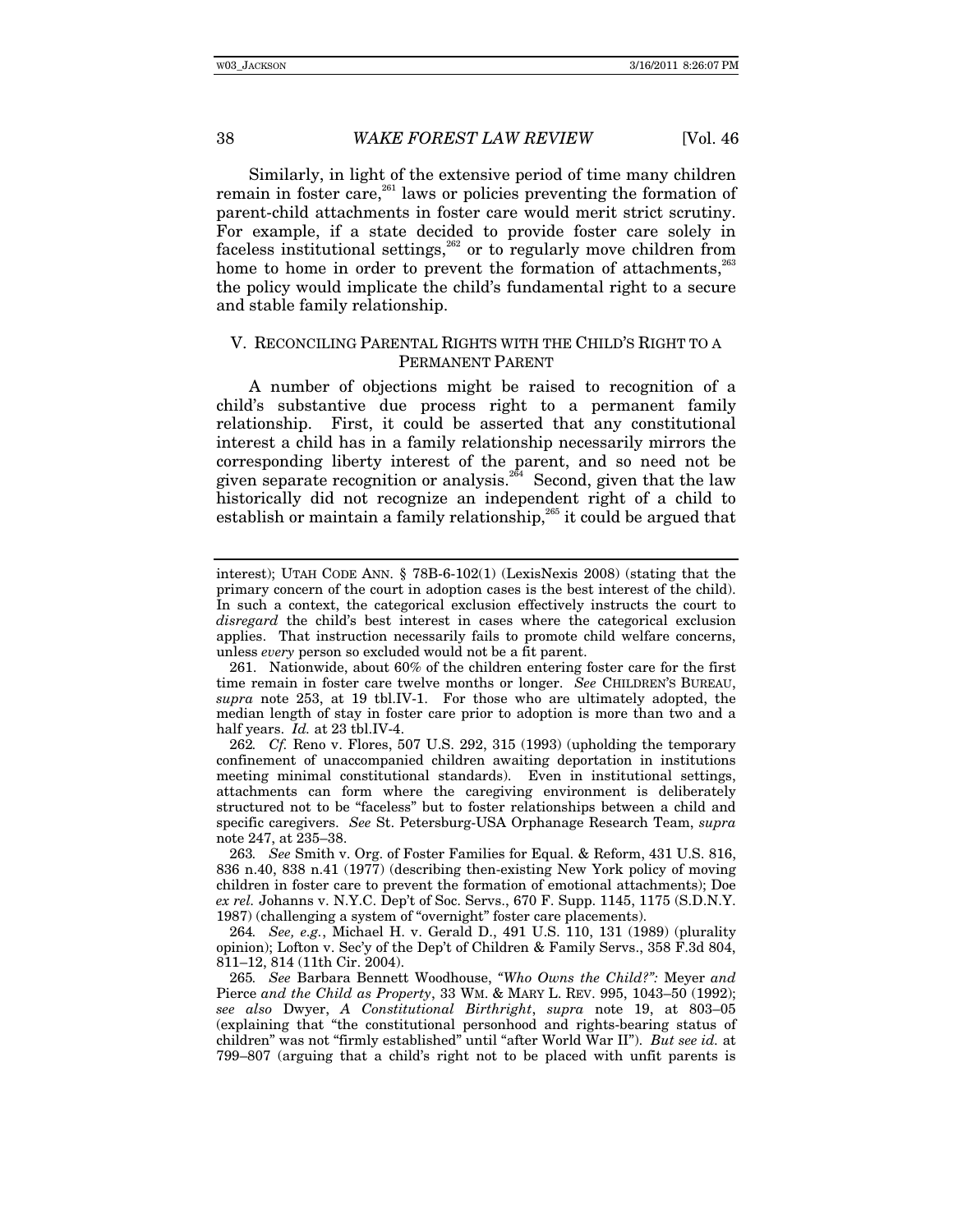no substantive due process right of a child to a permanent family relationship can exist, because such a right finds no footing in the history and traditions of our nation.<sup>266</sup> Third, to the extent that recognition of this right is extended to contexts in which a conflicting right of a parent is present, it could be argued that recognition of the child's right would undermine the constitutional protection of parental authority and family autonomy.<sup>2</sup>

## *A. Does a Child's Constitutional Interest in a Family Relationship Merely Mirror the Parent's?*

Courts sometimes fail to give full consideration to claims asserted on behalf of children seeking constitutional protection of their family relationships, asserting summarily that the child's interest merely mirrors the claim of the parent.<sup>268</sup> For example, in *Michael H. v. Gerald D.*, a plurality of the Supreme Court analyzed and rejected the substantive due process claim of the biological

 267. This concern was central to the Court's decision in *Michael H. v. Gerald D.*: "Here, to *provide* protection to [the child's relationship with her] adulterous natural father is to *deny* protection to [her] marital father [in directing her upbringing], and vice versa." *Michael H.*, 491 U.S. at 130 (plurality opinion); *see also Smith*, 431 U.S. 846–47 (suggesting that a child's constitutional rights may be "substantially attenuated" when they conflict with constitutional rights of parents).

268*. See, e.g.*, *Michael H.*, 491 U.S. at 131 (plurality opinion); *Lofton*, 358 F.3d at 811–12, 814. However, as David D. Meyer has noted, numerous court decisions have upheld claims that "children possess their own constitutional rights to maintain important family relationships." Meyer, *supra* note 234, at 1119. Indeed, some courts have robustly asserted the independence of the child's constitutional interests from the parent's. *See, e.g.*, *In re* Jasmon O., 878 P.2d 1297, 1307 (Cal. 1994) ("Children are not simply chattels belonging to the parent, but have fundamental interests of their own that may diverge from the interests of the parent."); Oldfield v. Benavidez, 867 P.2d 1167, 1172 (N.M. 1994) ("Although parents have certain rights regarding their children, the children also have certain fundamental rights which often compete with the parents' interests."); *In re* Guardianship of Victoria R., 201 P.3d 169, 173–74 (N.M. Ct. App. 2008), *cert. denied*, 203 P.3d 102 (N.M. 2009) (affirming a guardianship order giving custody of a child to long-term caregivers over a fit parent's objection and noting that the child "is herself a 'person' for purposes of the Fourteenth Amendment"); Clifford K. v. Paul S., 619 S.E.2d 138, 159 (W. Va. 2005) ("A child has rights, too, some of which are of a constitutional magnitude."). *See generally* Suellyn Scarnecchia, *A Child's Right to Protection from Transfer Trauma in a Contested Adoption Case,* 2 DUKE J. GENDER L. & POL'Y 41 (1995) (asserting that children in contested adoption cases have independent constitutional rights, including a right to protect existing relationships with nonbiological parents and a right to be free from stateimposed psychological or emotional harm).

nevertheless sufficiently "rooted in our traditions" to be recognized as a substantive due process right).

<sup>266</sup>*. See, e.g.*, Washington v. Glucksberg, 521 U.S. 702, 720–21 (1997); *Michael H.*, 491 U.S. at 127 n.6 (plurality opinion); United States v. Flores-Villar, 536 F.3d 990, 998 (9th Cir. 2008), *cert. granted*, 78 U.S.L.W. 3537 (U.S. Mar. 22, 2010) (No. 09-5801).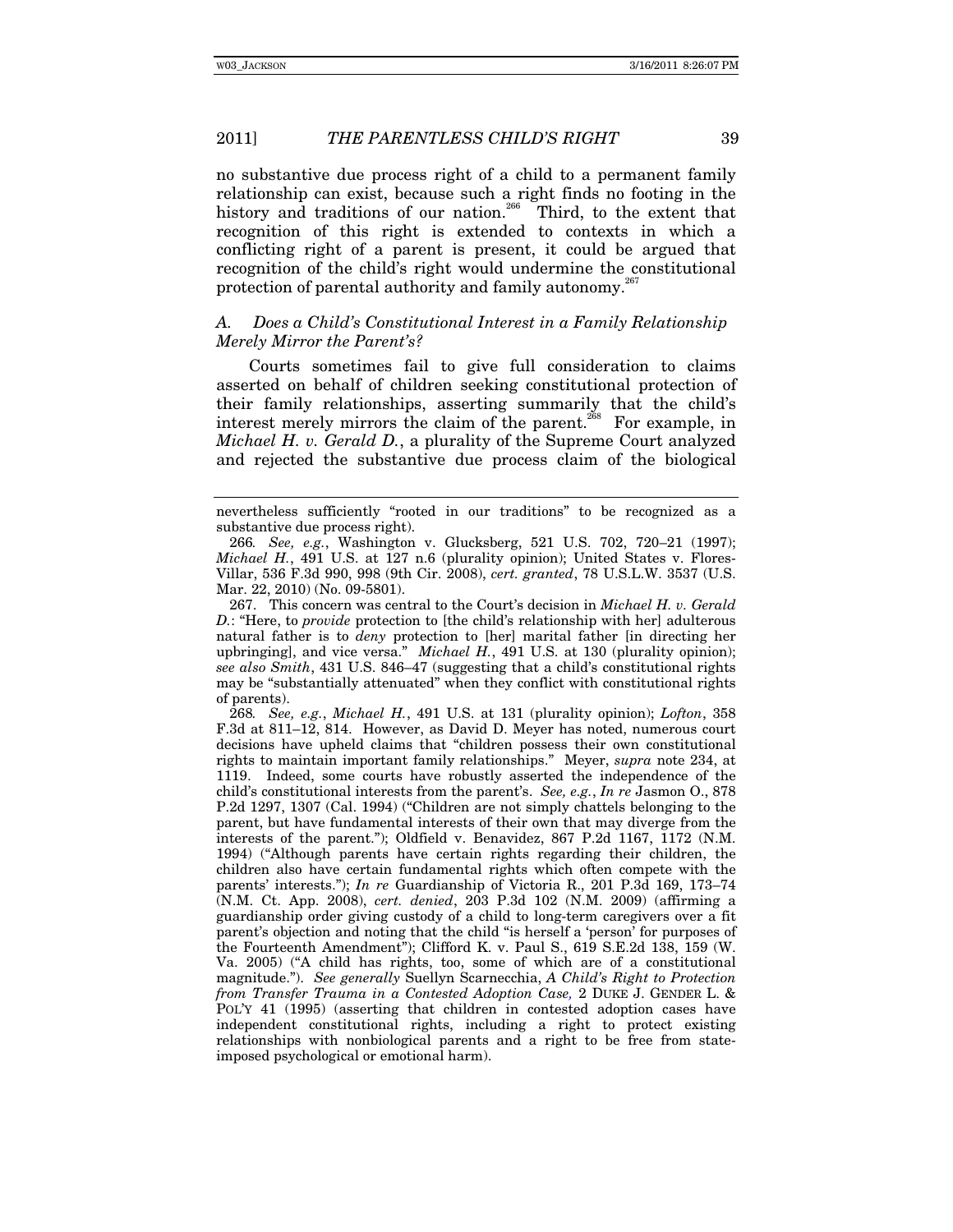father to maintain a relationship with his daughter, and then disposed of the daughter's claim by stating simply that her claim was "the obverse" of her father's and "fail[ed] for the same reasons."269

This is error, for at least two separate reasons. First, the child's interest and the parent's interest in a parent-child relationship are analytically distinct.<sup>270</sup> For the parent, the right to "establish a home and bring up children" is "essential to the orderly pursuit of happiness $^{271}$  in part because of the meaning and sense of fulfillment it gives to the parent's life.<sup>272</sup> It is doubtful that children typically draw the same sense of fulfillment from teaching their parents.<sup>2</sup> On the other hand, "[t]here is good reason . . . to think that the consequences for relationship disruption are not identical for children and adults,"274 and that those consequences may well be far more significant for children.<sup>275</sup> On a variety of grounds, then, the child's interest in the relationship is distinct from that of the parent, and therefore requires separate analysis.  $276$ 

Second, regardless of whether the child's interest in a family relationship mirrors the parent's, children in state custody have an additional constitutional claim under *Youngberg* that the parent lacks. That claim, we have argued, requires the state to provide at least minimally adequate nurturing to the children in its care, in order to vindicate their liberty interests in healthy development into autonomous adults. $277$  Thus, regardless of whether the constitution protects the family relationships of foster parents and foster children, for example, the parentless child in state custody has a constitutional claim that stands on its own footing and merits

272*. See supra* notes 231–33 and accompanying text.

275*. See supra* Part II.D.

 276. In addition to the distinctions elaborated above, a child's reasonable expectations as to the permanence of a relationship may well be different from those of a parent who is on notice of the state's right to terminate it. *See* Fla. Dep't of Children & Families v. Adoption of X.X.G. & N.R.G., 45 So. 3d 79, 98 n.19 (Fla. Dist. Ct. App. 2010) (Salter, J., concurring); *see also* Holmes, *supra* note 19, at 383 (critiquing the "parent-centered" nature of courts' analyses of liberty interests in child-parent relationships for "overlook[ing] any liberty interest the child may have"); Woodhouse, *supra* note 19, at 319–20 (critiquing courts' treatment of a child's right to be adopted as the mirror image of an adult's right to adopt).

277*. See supra* Part I.A.

<sup>269</sup>*. Michael H.*, 491 U.S. at 131 (plurality opinion).

 <sup>270.</sup> In other contexts, the Court has rejected such an identity of interests, refusing to conclude, for example, that because parents have a fundamental right to procreate, a developing fetus has a corresponding fundamental right to be born. *See* Roe v. Wade, 410 U.S. 113, 156–59 (1973).

 <sup>271.</sup> Meyer v. Nebraska, 262 U.S. 390, 399 (1923).

 <sup>273.</sup> *But see* CROSBY, STILLS, NASH & YOUNG, *Teach Your Children*, *on* DÉJÀ VU (Atlantic Records 1970) (suggesting the child's parallel role in passing along values and beliefs to parents).

 <sup>274.</sup> Meyer, *supra* note 234, at 1128.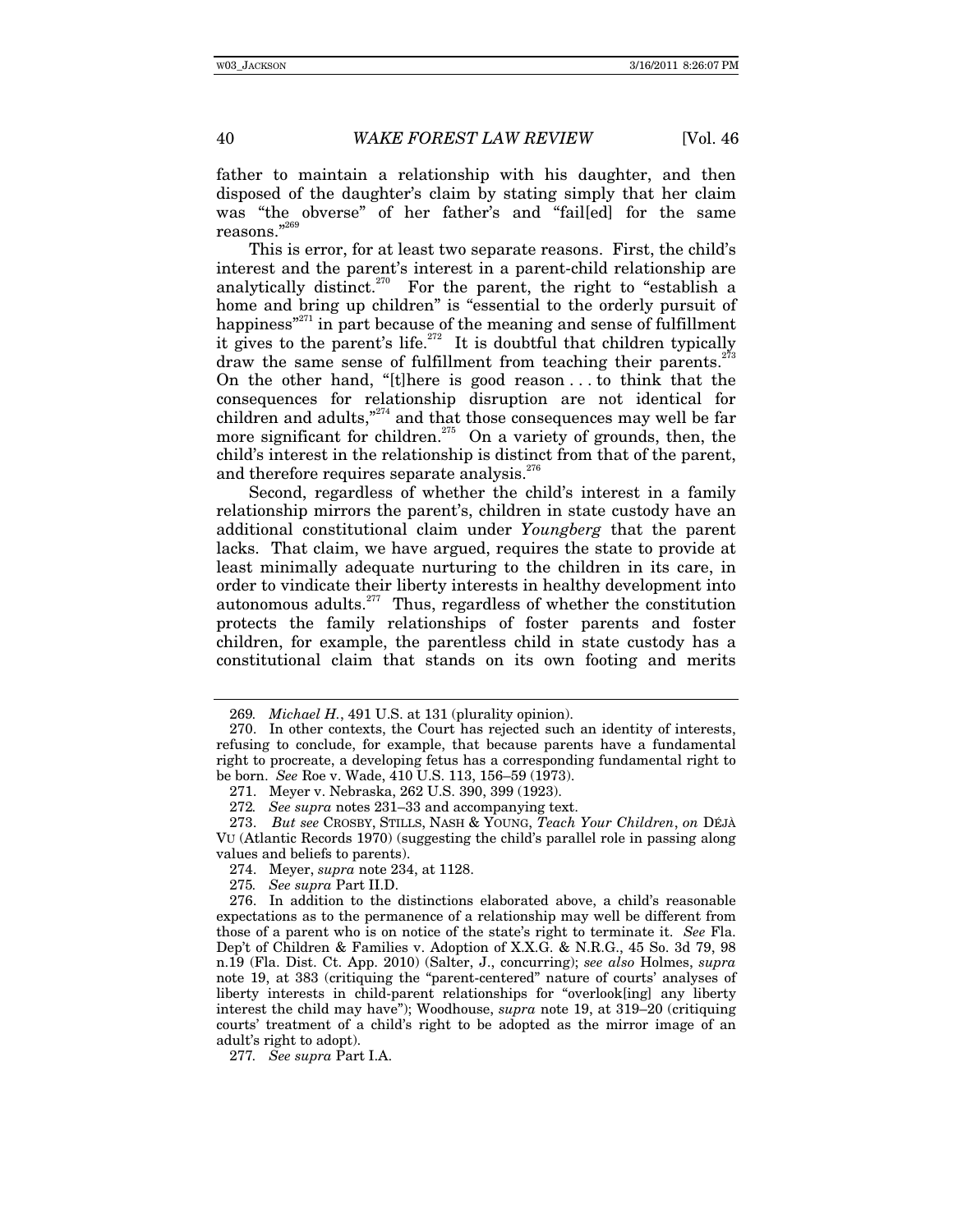independent analysis. It is wrong, therefore, for courts to dispose of the child's claims by asserting that those claims merely mirror the claims of the parent.

## *B. Does Substantive Due Process Protect Only Narrowly Defined Liberty Interests that Are Deeply Rooted in the Nation's History and Traditions?*

The recognition of children as persons capable of having cognizable constitutional and legal rights is a relatively recent development in the law.<sup>278</sup> Accordingly, some courts have summarily rejected substantive due process claims asserted on behalf of children, relying on a theory that only those narrowly defined liberty interests that are deeply rooted in the nation's history and traditions can receive protection under the doctrine of substantive due process.279 To be sure, *Washington v. Glucksberg* does suggest that any asserted substantive due process right must be "carefully descri[bed]" and be "deeply rooted in this Nation's history and traditions."<sup>280</sup> Justice Scalia has maintained the even more Justice Scalia has maintained the even more restrictive view that the doctrine extends only to those rights described at "the most specific level" of generality—that are so rooted in tradition.<sup>281</sup> But a majority of the Court has expressly repudiated that view,<sup>282</sup> and even the formulation in *Glucksberg* is hard to reconcile with a host of decisions ranging from *Loving v.* 

<sup>278</sup>*. See* Woodhouse, *supra* note 265, at 1043–50; *see also* Dwyer, *A Constitutional Birthright*, *supra* note 19, at 805 (explaining that "the constitutional personhood and rights-bearing status of children" was not "firmly established" until "after World War II").

<sup>279</sup>*. See, e.g.*, Michael H. v. Gerald D., 491 U.S. 110, 130–31 (1989) (plurality opinion); United States v. Flores-Villar, 536 F.3d 990, 998 (9th Cir. 2008), *cert. granted*, 78 U.S.L.W. 3537 (U.S. Mar. 22, 2010) (No. 09-5801).

 <sup>280.</sup> Washington v. Glucksberg, 521 U.S. 702, 721 (1997) (quoting Moore v. City of E. Cleveland, 431 U.S. 494, 503 (1977)) (internal quotation marks omitted).

<sup>281</sup>*. Michael H.*, 491 U.S. at 127–28 n.6 (plurality opinion) (suggesting that the proper due process inquiry is whether legal traditions protected parental rights of an adulterous natural father, not whether legal traditions protected parental rights of natural fathers in general).

<sup>282</sup>*. See id.* at 132 (O'Connor, J., concurring) ("I concur in all but footnote 6 of Justice Scalia's opinion. This footnote sketches a mode of historical analysis . . . that may be somewhat inconsistent with our past decisions in this area."); *id.* at 133 (Stevens, J., concurring in the judgment) ("I do not agree with Justice Scalia's analysis."); *id.* at 137–41 (Brennan, J., dissenting) ("The plurality's interpretive method is more than novel; it is misguided."); *see also* Lawrence v. Texas, 539 U.S. 558, 579 (2003) ("As the Constitution endures, persons in every generation can invoke its principles in their own search for greater freedom."); Planned Parenthood of Se. Pa. v. Casey, 505 U.S. 833, 848 (1992) (plurality opinion) ("Neither the Bill of Rights nor the specific practices of States at the time of the adoption of the Fourteenth Amendment marks the outer limits of the substantive sphere of liberty which the Fourteenth Amendment protects.").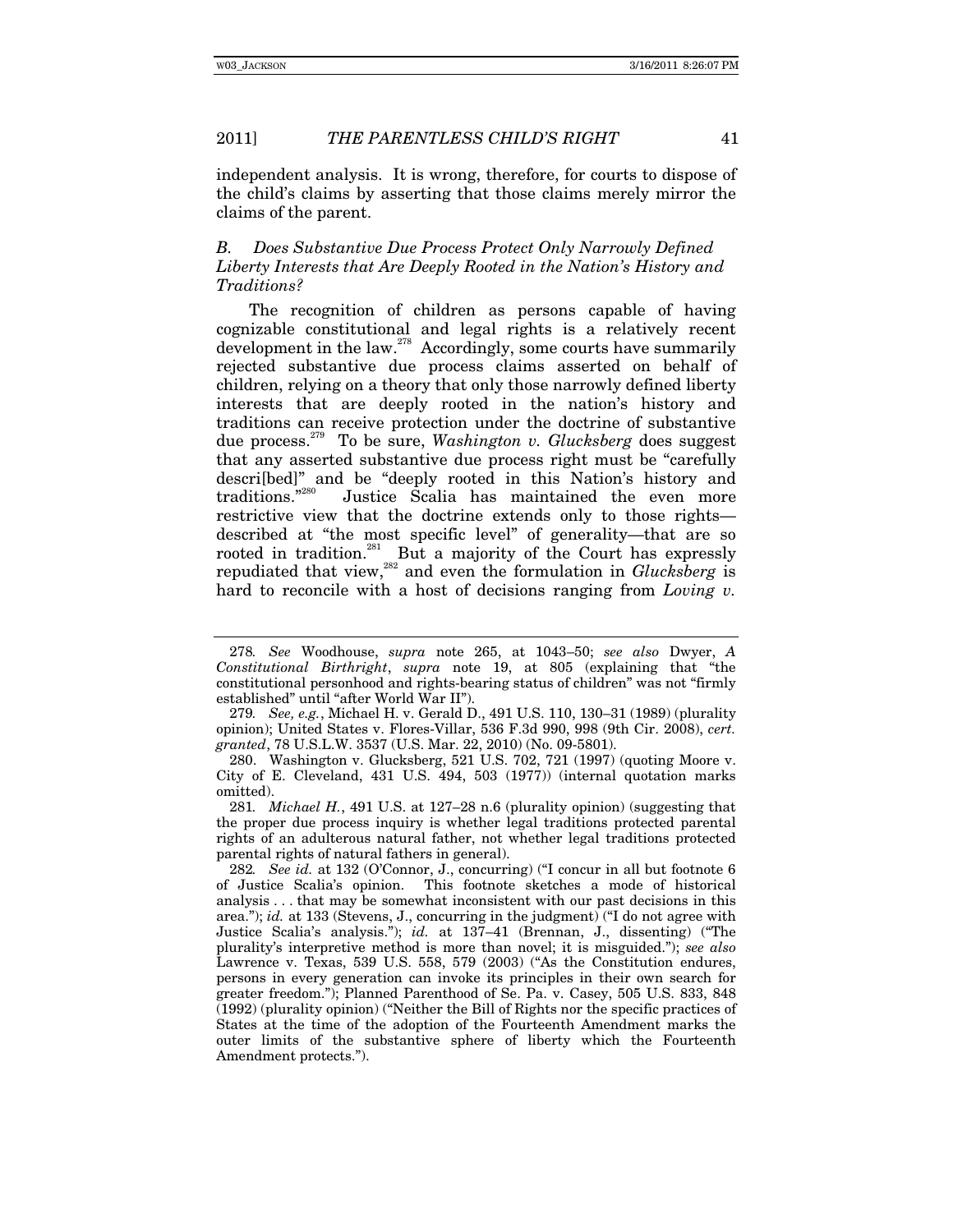*Virginia*283 to *Lawrence v. Texas*. 284

As numerous scholars have noted, the Court's substantive due process decisions generally follow one of two distinct patterns of analysis. Either the Court emphasizes the nation's history and traditions, or the Court grounds its analysis on the importance to the individual of the particular liberty interest in question, as balanced against society's legitimate concerns.<sup>285</sup> As David Meyer has suggested, "the Court emphasizes the importance of historical consensus when it wishes to deny constitutional protection and downplays it when it is otherwise inclined to extend protection."<sup>286</sup> Thus, the historical legal status of children should not prevent the recognition of their right to a permanent family relationship.<sup>287</sup> At least for parentless children in the state's custody, that right follows directly from *Youngberg v. Romeo* and the Court's numerous substantive due process decisions protecting intimate family relationships.<sup>28</sup>

## *C. Would Recognition of the Child's Right to a Permanent Family Relationship Undermine the Constitutional Protection of the Family?*

All children, not just those without parents, need a permanent family relationship. If the law recognizes a constitutional claim of children *without* parents to such a relationship, the question arises whether that right also should be recognized for children *with* parents.

Potentially, recognition of the child's constitutional claim in contexts where it is in tension with the rights of a parent could have far-reaching consequences. For example, it could be claimed that the child's constitutional interest in a relationship with the parent is sufficient to require the parent to undergo unwanted life-saving medical treatment, or to prohibit the parent from relocating in the context of divorce.289 One scholar has gone so far as to suggest that the constitutional rights of newborn children trump the interests of their natural parents and can justify the state in taking them at

 <sup>283. 388</sup> U.S. 1 (1967).

 <sup>284. 539</sup> U.S. 558 (2003); s*ee also* Laurence H. Tribe, Lawrence v. Texas*: The "Fundamental Right" That Dare Not Speak Its Name*, 117 HARV. L. REV. 1893, 1921–25 (2004) (arguing that *Lawrence* marks *Glucksberg* "as a failed bid by Chief Justice Rehnquist to curb the reach of substantive due process").

<sup>285</sup>*. See, e.g.*, Dwyer, *A Constitutional Birthright*, *supra* note 19, at 798–99; Meyer, *supra* note 234, at 1122–23.

 <sup>286.</sup> Meyer, *supra* note 234, at 1124; *see also* Meyer, *The Paradox of Family Privacy*, *supra* note 239, at 562–63.

<sup>287</sup>*. See* Meyer, *supra* note 234, at 1124; *see also Lawrence*, 539 U.S. at 579 ("As the Constitution endures, persons in every generation can invoke its principles in their own search for greater freedom.").

<sup>288</sup>*. See supra* Parts I.A & III.

<sup>289</sup>*. See* Binder, *supra* note 12, at 1174–75 (suggesting that a child's relationship interests should be taken into account and be balanced against the parent's autonomy interests in these contexts).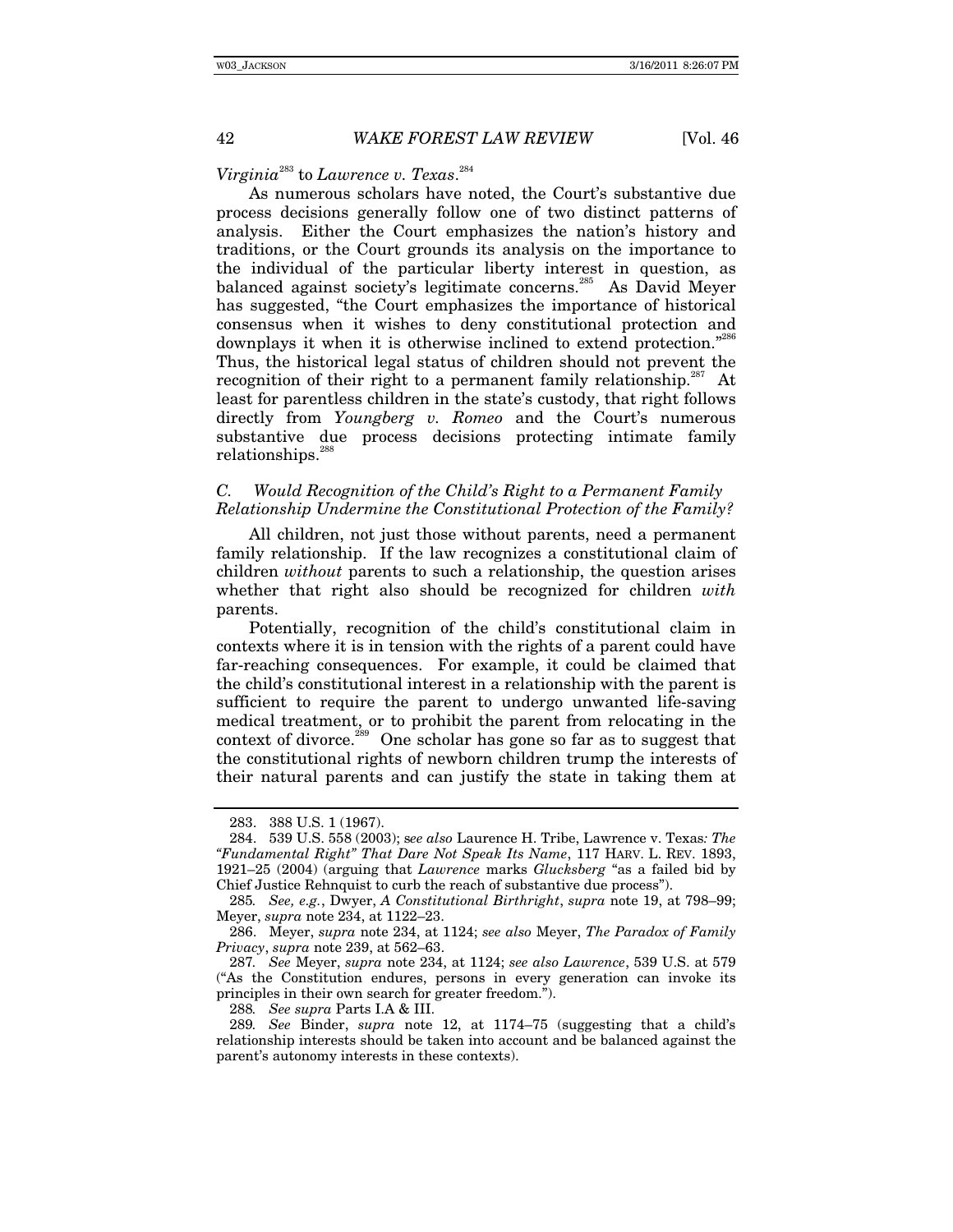birth and giving them to adoptive parents.<sup>290</sup>

Whatever one thinks of these possible outcomes, serious objections could be raised if the child's right to a permanent parent were extended to contexts in which it conflicts with a parent's rights. As Mark Brown has argued, "Extending rights to children that are independent of the rights of their parents invites extensive governmental intervention into existing family units."<sup>291</sup> That intervention might undermine the effort and commitment parents bring to the parent-child relationship,<sup>292</sup> and diminish the quality of parent-child attachments.<sup>293</sup> Moreover, as Emily Buss has noted, children cannot assert their own rights; some adult must stand as surrogate to assert the child's rights for her.<sup>294</sup> Thus, where those rights stand in tension with the rights of a parent, the pragmatic effect of recognizing them is to substitute another surrogate for the parent, and there is no reason to think other surrogates will do a better job in protecting the child's interests than a parent would.<sup>295</sup>

At a minimum, *Smith v. Organization of Foster Families for Equality & Reform* makes it clear that the constitutional claims of a child are attenuated when they conflict with the rights of a natural parent.296 And, as noted in *Troxel v. Granville*, it may interfere with the parent's fundamental right to family integrity even to give a child legal standing to assert a claim.<sup>297</sup> We believe that exploration of this complex subject is an appropriate matter for further

292*. See* Brinig, *supra* note 291, at 765 ("Granting rights to third parties disrupts the intimacy and autonomy necessary for families—marriages and children—to thrive."); Scott, *supra* note 291, at 1080, 1097 (arguing that legal regulation interfering with parental authority and discretion "makes the job of being a parent less rewarding" and "diminishes [parents'] investment in the relationship"); Elizabeth S. Scott & Robert E. Scott, *Parents as Fiduciaries*, 81 VA. L. REV. 2401, 2414 (1995).

 <sup>290.</sup> Dwyer, *A Constitutional Birthright*, *supra* note 19, at 835. For a more comprehensive exposition of Dwyer's views, see generally DWYER, *supra* note 19.

 <sup>291.</sup> Mark R. Brown, *Closing the Crusade: A Brief Response to Professor Woodhouse*, 34 CAP. U. L. REV. 331, 333 (2005); *see also* Margaret F. Brinig, Troxel *and the Limits of Community*, 32 RUTGERS L.J. 733, 764–65 (2001); Elizabeth S. Scott, *Parental Autonomy and Children's Welfare*, 11 WM. & MARY BILL RTS. J. 1071, 1100 (2003). *But see* Holmes, *supra* note 19, at 405 (suggesting that recognition of a child's interest in preserving attachment relationships need not interfere with parental rights of custody).

<sup>293</sup>*. See* Meyer, *supra* note 234, at 1125 (suggesting that "[f]or many parents . . . immunity from second-guessing . . . may be an essential incentive to their full and unqualified investment in the hard work of parenting," which in turn "may be vitally important to the bonding of parent and child").

 <sup>294.</sup> Emily Buss, *Children's Associational Rights?: Why Less Is More*, 11 WM. & MARY BILL RTS. J. 1101, 1104 (2003).

<sup>295</sup>*. Id.*

 <sup>296.</sup> Smith v. Org. of Foster Families for Equal. & Reform, 431 U.S. 816, 846–47 (1977).

 <sup>297.</sup> Troxel v. Granville, 530 U.S. 57, 75 (2000) (plurality opinion); *id.* at 101 (Kennedy, J., dissenting); *see also* Buss, *supra* note 294, at 1107, 1115.